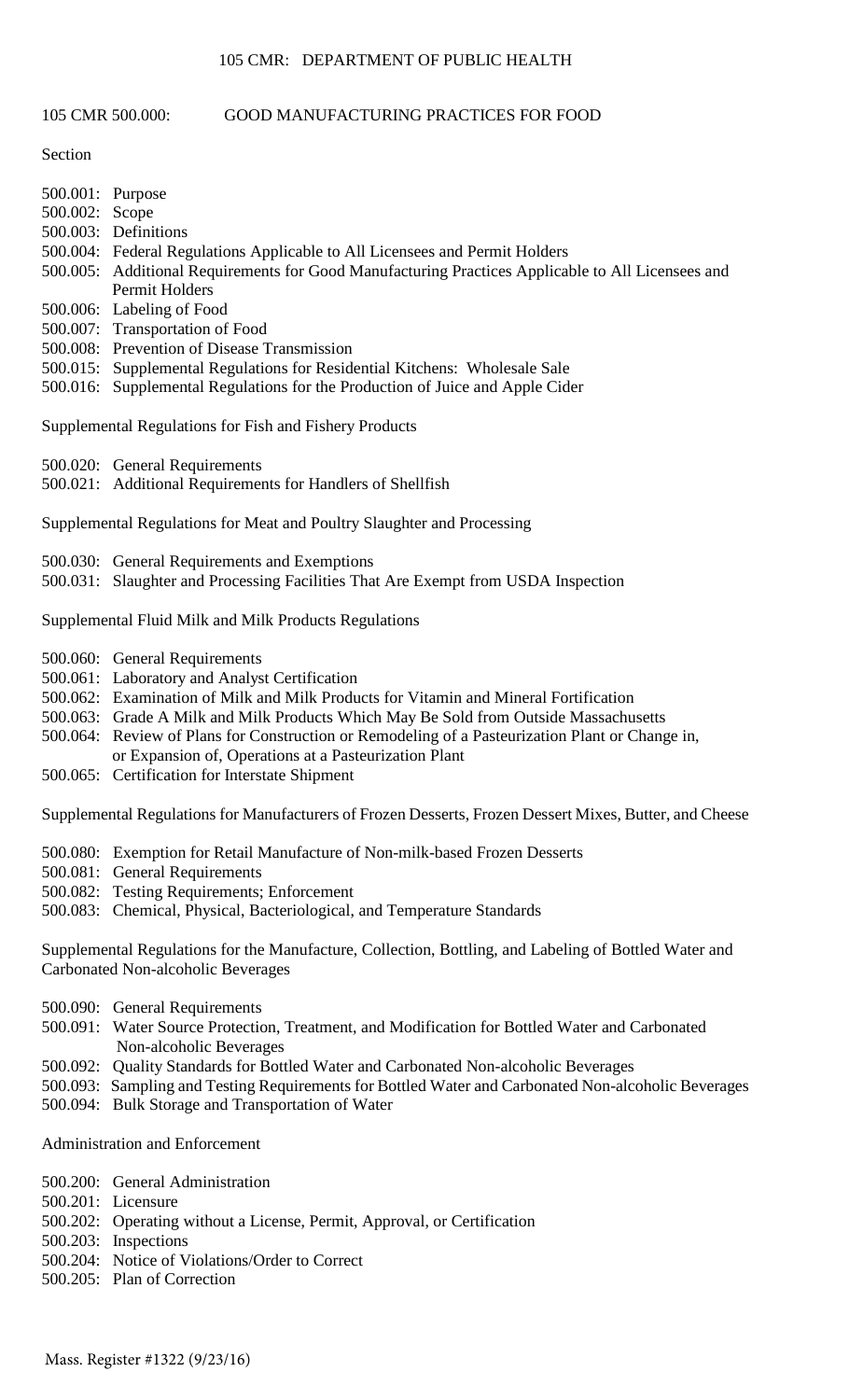#### Section: continued

- 500.206: Order to Cease and Desist
- 500.207: Grounds for Administrative Enforcement Action
- 500.208: Procedures for Administrative Enforcement Action
- 500.209: Embargo
- 500.210: Criminal Penalties
- 500.211: Nonexclusivity of Enforcement Procedures
- 500.212: Variance
- 500.213: Severability

#### 500.001: Purpose

 105 CMR 500.000 shall be liberally construed and applied to promote the underlying purpose The purpose of 105 CMR 500.000 is to establish minimum standards for those persons engaged in the business of preparing, processing, or distributing food for sale in Massachusetts. of protecting the public health.

# 500.002: Scope

 within food establishments licensed by local boards of health, but does not apply to activities (A) 105 CMR 500.000 applies to every person who prepares, manufactures, packs, repacks, cans, bottles, keeps, exposes, stores, handles, sells, transports, or distributes food in Massachusetts, whether or not for profit. It applies to wholesale food processing operations regulated by 105 CMR 590.000: *State Sanitary Code, Chapter X - Minimum Sanitation Standards for Food Establishments*.

(B) The requirements of 105 CMR 500.000 include but are not limited to every person who: (1) Operates a residential kitchen to prepare or process food for wholesale sale;

(2) Operates as a retail seafood dealer, a wholesale seafood dealer, or a wholesale seafood truck;

(3) Cooks, smokes, or otherwise processes seafood, or combines seafood with non-seafood ingredient(s), for sale at wholesale;

(4) Engages in the business of slaughtering livestock or poultry or processing meat or poultry for sale at wholesale; engages in the business of custom slaughtering of livestock or poultry; or engages in the business of custom processing of meat or poultry;

(5) Operates a milk pasteurization plant;

(6) Manufactures butter or cheese for sale at wholesale;

 manufactures frozen desserts or frozen dessert mix outside Massachusetts and sells such (7) Manufactures within Massachusetts frozen desserts or frozen dessert mix, or products in Massachusetts;

(8) Manufactures or bottles within Massachusetts carbonated non-alcoholic beverages or bottled water, whether carbonated or non-carbonated, for human consumption; or engages in such business outside Massachusetts and sells such products in Massachusetts;

(9) Manufactures juice or apple cider for sale at wholesale;

(10) Operates a cold storage or refrigerating warehouse, or a food warehouse;

(11) Transports or causes to be transported any bakery product into Massachusetts for the purpose of sale; or

 (12) Manufactures, processes, or distributes any food not specifically named in 105 CMR 500.002(B)(1) through (11), including dietary supplements, for sale at wholesale.

## 500.003: Definitions

For the purposes of 105 CMR 500.000, the following terms shall have the following meanings.

Administrative Penalty means a civil monetary fine that the Department may assess pursuant to statutory authority.

Adulterated Food means the definition in M.G.L. c. 94, § 186.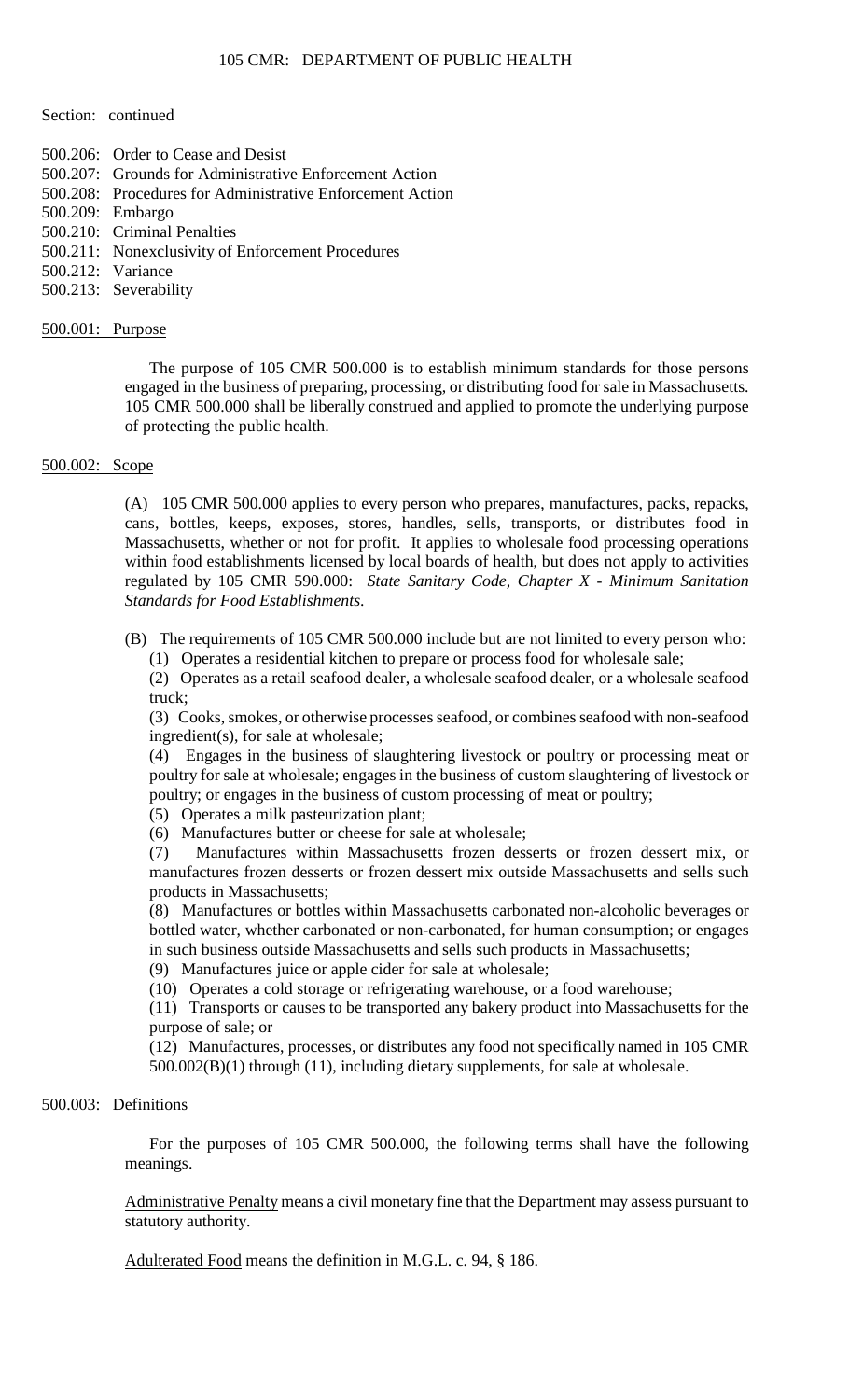thermometer or other appropriate means of temperature measurement to equilibrate to the Air Temperature means that steady temperature determined by allowing the probe of an accurate temperature of a representative area of the air environment in question.

#### Allergen: *see* Major Food Allergen.

Approved Laboratory means a laboratory approved by the Department as a milk laboratory as provided in 105 CMR 500.062(C).

Approved Water-testing Laboratory means a laboratory certified by the Massachusetts Department of Environmental Protection (DEP) or certified by the U.S. Environmental Protection Agency (EPA) or approved by another state or jurisdiction to perform drinking water analyses in accordance with standard water quality testing methods.

Bait means any food, used for the attraction and harvest of seafood, which may or may not be of sufficient sanitary quality for human consumption.

Board of Health means the appropriate and legally designated health authority of the city, town, or other legally constituted governmental unit within Massachusetts having the usual powers and duties of the board of health or health department of a city or town.

Bottled Water means Bottled Drinking Water as defined in 21 CFR § 129.3(b).

 equivalent means from one area to another for the purpose of treatment, processing, packaging, Bulk Water means water intended for potable uses, which is transported via tanker truck or an and/or human consumption.

Carbonated Non-alcoholic Beverage means a carbonated beverage of any flavor containing no alcohol and includes but is not limited to soda water, sparkling water made with added carbon dioxide, seltzer water, carbonated water, and tonic water.

CFR means the Code of Federal Regulations.

Commissioner means, except where otherwise specified, the Commissioner of the Department of Public Health.

 Critical Violation or Critical Deficiency means any violation of 105 CMR 500.000 by a facility or any other occurrence or condition in a facility that has the potential to pose a threat to public health and shall include but not be limited to the following:

(1) Use or presence of food or a food ingredient from an unapproved or unknown source;

(2) Use or presence of food or a food ingredient that is or may be adulterated, misbranded, contaminated, or otherwise unfit for human consumption;

(3) Any activity that misrepresents the origin, source, date, and/or disposition of any food product intended for human consumption;

(4) Potentially hazardous food that is held at a temperature which is

(a) Greater than  $45^{\circ}$  F (7.2° C) in the case of milk or milk products or raw molluscan shellfish;

(b) Greater than  $41^{\circ}$  F (5° C) in the case of cold food other than milk or milk products; or

(c) Less than  $140^{\circ}$  F (60° C) in the case of hot food;

(5) Inability to maintain appropriate product temperature;

(6) A person infected with a communicable disease that can be transmitted by food is working as a food handler;

 (7) A worker in the facility is not practicing strict standards of cleanliness and personal hygiene (as an example only, bare-hand contact with ready-to-eat food), which may result in the potential transmission of illness through food;

 (8) Equipment, utensils, or food contact surfaces are not cleaned and sanitized effectively and may contaminate food during preparation, processing, storage, transportation, or service;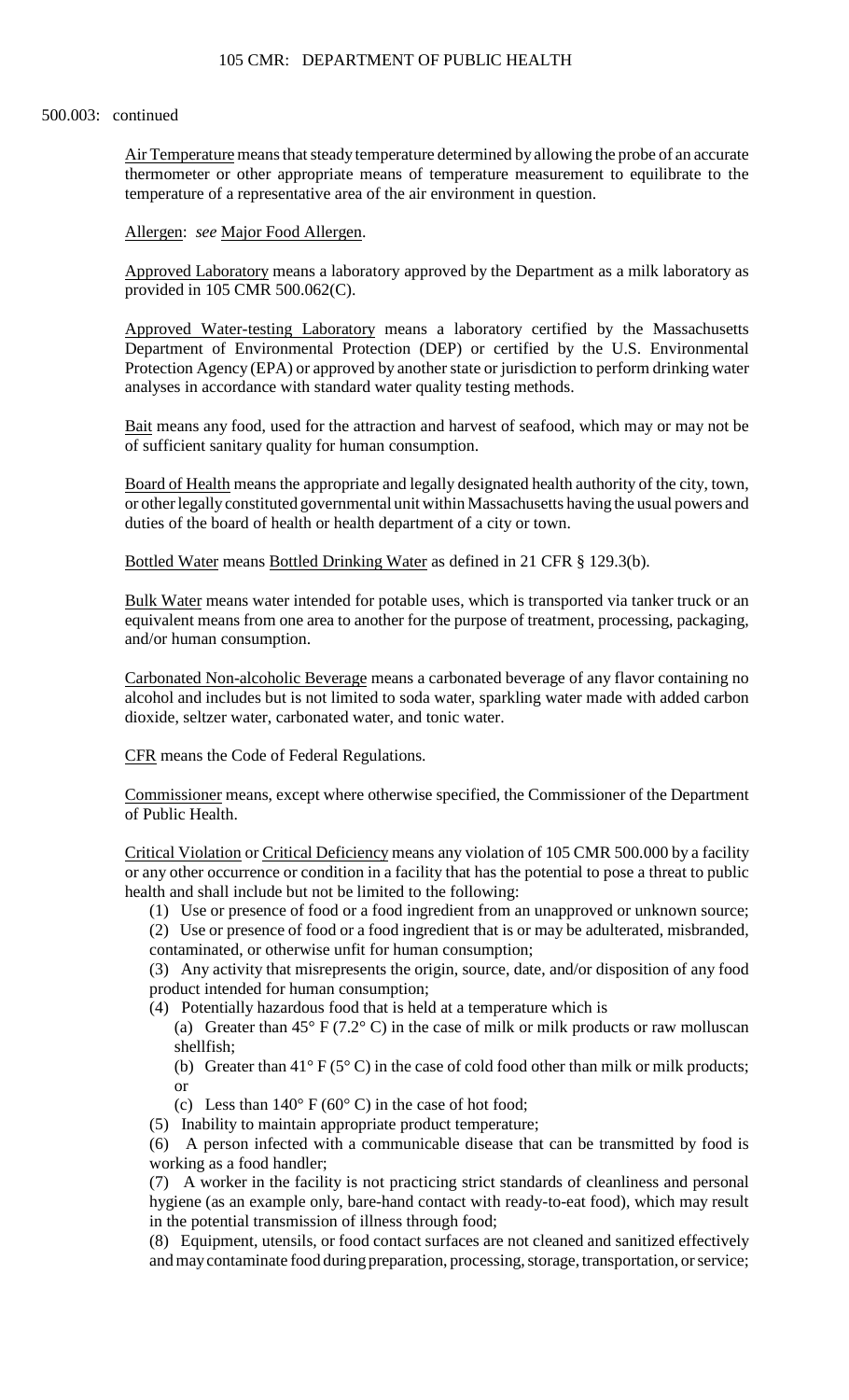(9) Sewage or liquid waste is not disposed of in an approved and sanitary manner, or the sewage or liquid waste contaminates or may contaminate any food, areas used to store or prepare food, or any areas frequented by customers or employees;

 (10) Toilets and facilities for washing hands are not provided, or are not properly installed, designed, equipped, accessible, or convenient;

(11) The supply of water is not from an approved source or is not under pressure and the facility does not have approval from the Department to use single service articles and/or bottled water from an approved source on a temporary basis;

(12) A defect exists in the system supplying potable water that may result in the contamination of the water;

 (13) There is evidence of the presence of insects, rodents, vermin, or other animals (except service animals) on the premises;

(14) Toxic items are improperly labeled, stored, or used;

(15) There is a power outage that poses an imminent danger to the public health;

 and the manufacturer has failed to destroy the violative products as required by 105 CMR (16) Drug residues have been found in a second sample of raw milk or a raw milk product 500.082(A)(1)(c); or

(17) The facility does not have a Hazard Analysis Critical Control Point (HACCP) plan when such a plan is required by section 105 CMR  $500.016(A)(2)$ ,  $500.020(F)$  or (G), or 500.021(A).

The failure to include other violations, occurrences, or conditions in 105 CMR 500.003: Critical Violation or Critical Deficiency shall not be construed as a determination that such other violations, occurrences, or conditions are not, or may not be, considered a critical violation.

 is not to be sold or given away and is only for the personal use of the owner of the animal, Custom Processing means the preparing or processing of meat or poultry, the product of which members of his or her household, and his or her nonpaying guests or employees.

Custom Slaughter means the slaughter of livestock or poultry which is not to be sold or given away and is only for the personal use of the owner of the animal, members of his or her household, and his or her nonpaying guests or employees.

Denature means to use a material to render an article unfit for human consumption.

DEP means the Massachusetts Department of Environmental Protection.

Department means the Massachusetts Department of Public Health.

Dietary Supplement means a product defined in 21 U.S.C. § 321(ff).

Division of Marine Fisheries means the Division of Marine Fisheries of the Massachusetts Department of Fish and Game.

Edible means intended for use as human food.

Embargo means action taken pursuant to M.G.L. c. 94, § 189A and 105 CMR 500.209.

Employee means the licensee or permit holder, individual having supervisory or management duties, person on the payroll, family member, volunteer, person performing work under contractual agreement, or any other person working in the facility, excluding persons whose tasks do not involve the operation of the facility, such as an outside plumbing contractor.

EPA means the U.S. Environmental Protection Agency.

Equipment means items used in the storage, preparation, display, or transportation of food such as stoves, ovens, hoods, slicers, grinders, mixers, scales, cutting blocks, tables, food shelving, reach-in refrigerators and freezers, sinks, ice makers, dishwashers, steam tables, utensils, and similar items used in the operation of a food processing operation.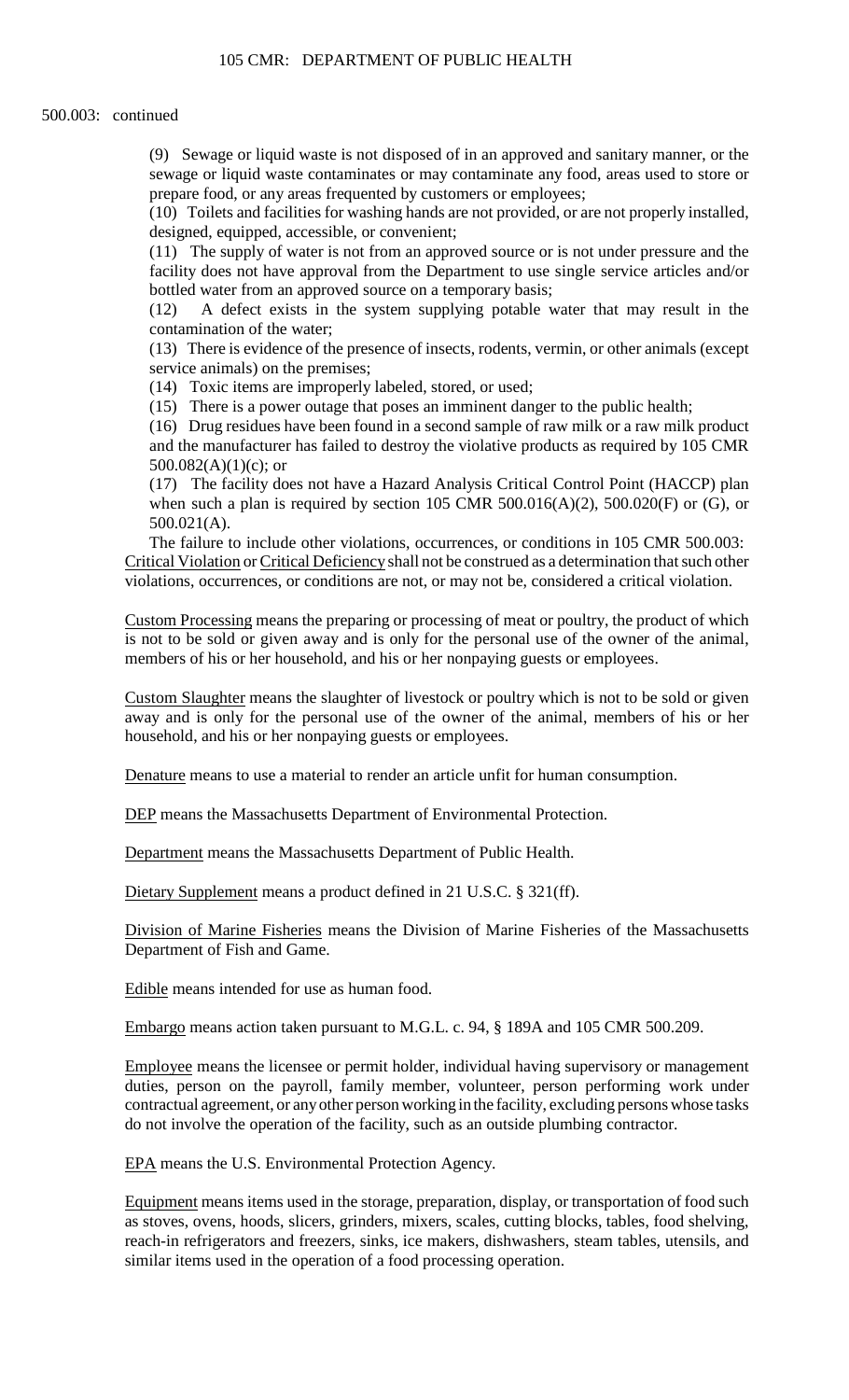## 105 CMR: DEPARTMENT OF PUBLIC HEALTH

#### 500.003: continued

Facility means the premises or parts thereof, and delivery or other vehicles used for or in connection with the slaughtering, preparing, processing, manufacturing, packaging, repackaging, canning, bottling, keeping, exposing, storing, handling, distributing, transporting, or holding of food. It does not include a food establishment as defined in 105 CMR 590.000: *State Sanitary Code Chapter X – Minimum Sanitation Standards for Food Establishments*.

FDA means the U.S. Food and Drug Administration.

Fish means fresh or saltwater finfish, crustaceans, other forms of aquatic animal life (including, but not limited to, alligator, frog, aquatic turtle, jellyfish, sea cucumber, and sea urchin, and the roe of such animals) other than birds or mammals, and all molluscan and non-molluscan shellfish, when such animal is intended for human consumption.

Fishery Product means any human food product in which fish is a characterizing ingredient.

Food means all articles whether simple, mixed, or compound, used for food or drink, confectionery or condiment, by man or animal. Food includes dietary supplements as defined in the federal Food, Drug and Cosmetic Act, 21 U.S.C. § 321(ff).

Freezing means the removal of latent heat from the product, so that it enters a solid state.

Frozen means the temperature of the product (except frozen desserts) has reached  $0^{\circ}F$  (-18 $^{\circ}C$ ) or lower at the thermal center, after thermal stabilization.

Frozen Dessert includes but is not limited to ice cream, French ice cream, low fat ice cream, nonfat ice cream, frozen custard, gelato, ice milk, sherbet, sorbet, frozen yogurt, water ice, quiescently frozen confection, quiescently frozen dairy confection, frozen dietary dairy dessert, any soy-based frozen dessert, any rice-based frozen dessert, and any other similarly constituted product marketed as a frozen dessert. Frozen Dessert includes products made from the milk of cows, sheep, goats, and other dairy animals.

Frozen Dessert Mix means any unfrozen mixture to be used in the manufacture of frozen desserts or milk shakes.

Frozen Food means articles in package form used for food or drink for man or other animals, which have been preserved by freezing.

FSIS means the Food Safety and Inspection Service of the U.S. Department of Agriculture.

Grade A means the standard of quality which may be attached to all those products which meet the requirements of and have been processed in accordance with the requirements of the Department's administrative guidelines based on the Grade "A" Pasteurized Milk Ordinance (PMO).

Harvest means to catch, dig, take or attempt to catch, dig or take any fish, shellfish or bait.

Hermetically Sealed Container means a container designed and intended to be secure against the entry of microorganisms and to maintain the commercial sterility of its contents after processing.

Imminent Danger to the Public Health means any violation of 105 CMR 500.000, or any other occurrence or condition, that has the potential to pose a serious threat to public health and shall include, but not be limited to:

- (1) A loss of water supply that may result in adulteration of food;
- (2) The use of an unapproved source of water within the facility;
- (3) A failed sewer system or a sewage backup into the facility;
- (4) A power outage that may result in adulteration of food;
- (5) Information that indicates that food may have been intentionally adulterated;

 (6) The facility has been subject to one or more of the following: flood, fire, chemical exposure, natural disaster, and/or other catastrophic event;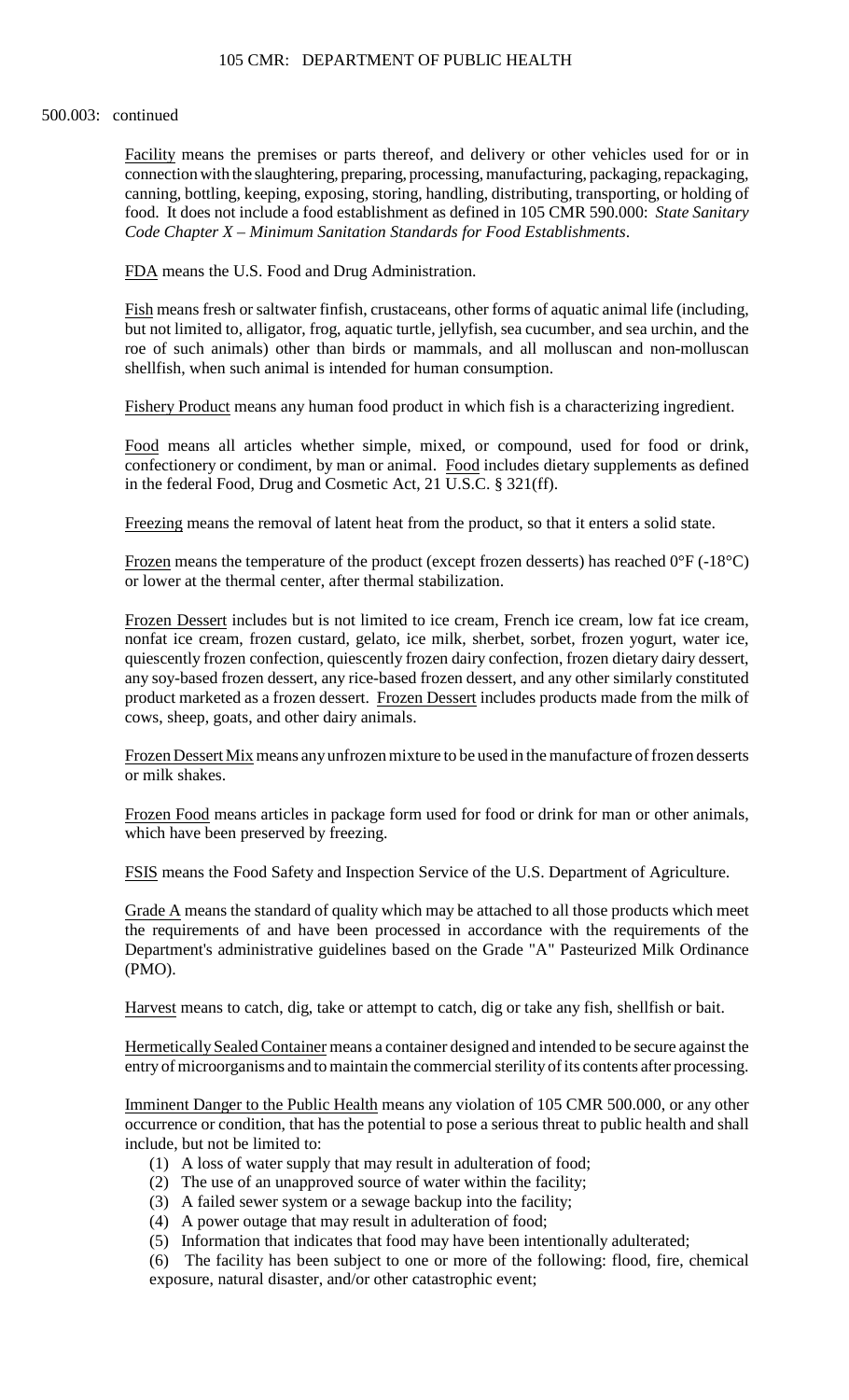(7) An employee is found to be infected with a communicable disease as described in 105 CMR 500.008;

(8) A food-borne illness outbreak that appears to be associated with the facility;

(9) Severe unsanitary conditions that threaten to contaminate the facility, a part of the facility, or a particular product;

(10) Failure to comply with an order to correct a critical deficiency immediately;

(11) Failure to submit an approved correction plan for a critical deficiency in a timely manner;

(12) Failure to comply with an approved correction plan for a critical deficiency in a timely manner; or

(13) Failure to carry out a product recall as specified in 105 CMR 500.005(K).

The failure to include other violations, occurrences, or conditions in Imminent Danger to the Public Health shall not be construed as a determination that such other violations, occurrences, or conditions are not, or may not be, considered an imminent danger to the public health.

Inedible means adulterated or not intended for use as human food.

Inspector means an agent of the Commissioner of the Massachusetts Department of Public Health, as defined in M.G.L. c. 111, § 9.

Juice means the aqueous liquid expressed or extracted from one or more fruits or vegetables, purees of the edible portions of one or more fruits or vegetables, or any concentrates of such liquid or puree.

Landing means that point in time when seafood has been brought on-shore after harvesting.

Law means any applicable federal, state, or local statutes, ordinances, and regulations.

 to 105 CMR 500.000 and applicable statutes. License does not include a permit issued jointly License means any license or permit issued by the Department or by a board of health pursuant by the Department and the Division of Marine Fisheries.

Licensee means any person who holds a license or permit issued by the Department or by a board of health pursuant to 105 CMR 500.000 and applicable statutes. Licensee does not include the holder of a permit issued jointly by the Department and the Division of Marine Fisheries.

 may be used in and for the preparation of meat or meat food products. In 105 CMR 500.000, Livestock means any animal raised commercially or privately, excluding poultry, which can or livestock includes so-called non-amenable animals raised for sale as food, including but not limited to buffalo, rabbits, frogs, and turtles.

 including foods preserved by dehydration or packaged in a hermetically sealed container, but Long Shelf-life Food means a food product having an estimated shelf life of 90 days or more, excluding frozen foods.

Major Food Allergen means a major food allergen as defined by 21 U.S.C. § 321(qq).

Master Digger means an individual holding a permit for the digging or taking of shellfish from an area determined under M.G.L. c. 130, § 74 to be contaminated.

Meat, except as used in 105 CMR 500.020 through 500.021, means the edible portion of livestock or wild-caught animals after slaughter.

 Meat Food Product means any article used as human food which is made wholly or in part from any meat or other portion of the carcass of any livestock, except those exempted from definition as a meat food product pursuant to 9 CFR Part 317.

Milk means the lacteal secretion, practically free from colostrum, obtained by the complete milking of one or more healthy cows, goats, sheep, or other dairy animals.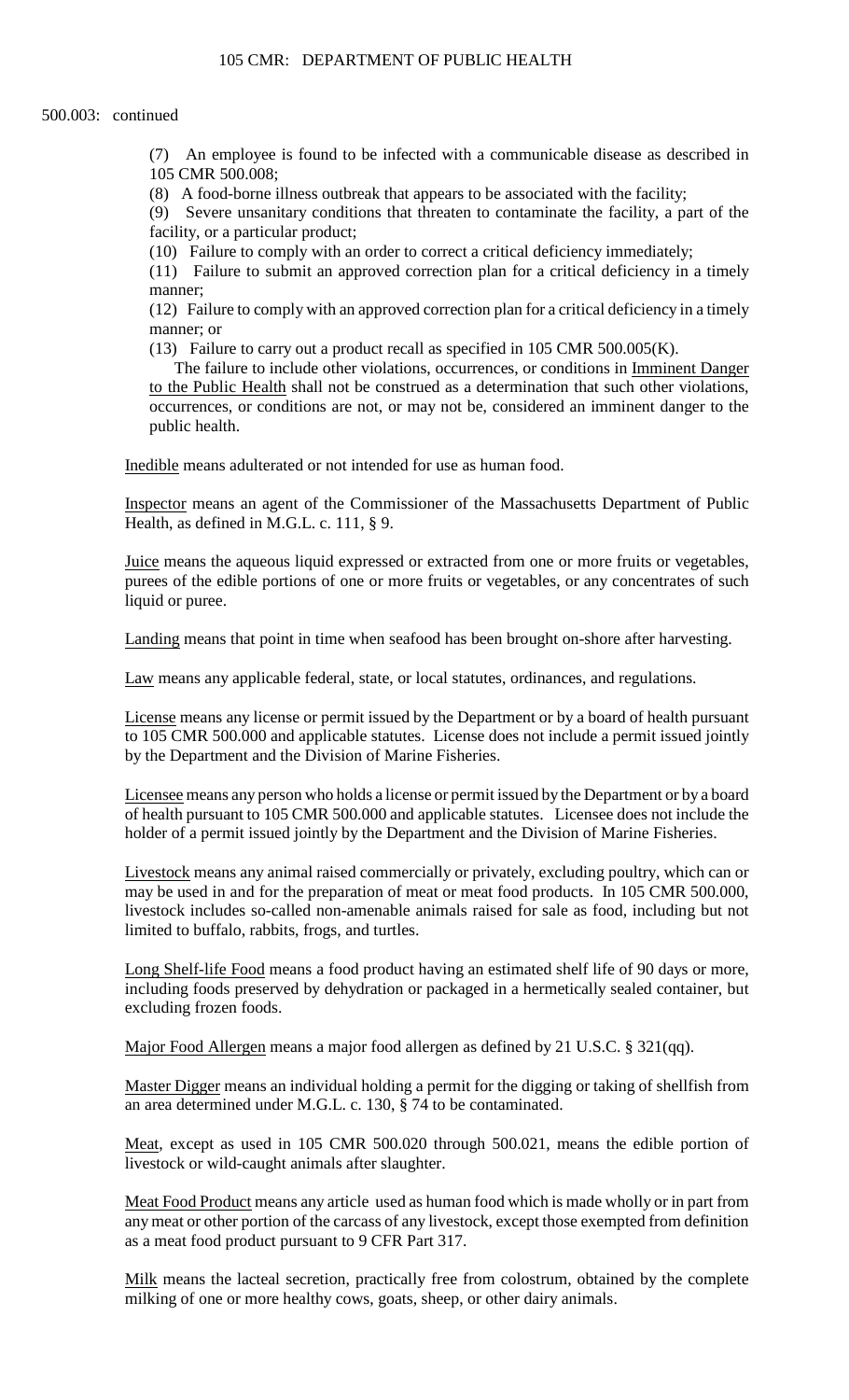Milk-based means a product or ingredient derived from milk or a component of milk.

Minimal Treatment means treatment of water for disinfection limited to the use of filters (paper, activated carbon, and/or particulate), ozonation, and/or the use of ultraviolet light. Any other treatment activity, including but not limited to ion exchange and reverse osmosis, is considered more than minimal treatment.

Misbranded Food means the definition in M.G.L. c. 94, § 187.

Molluscan Shellfish means all species of:

- (1) Oysters, clams amd mussels, whether:
	- (a) Shucked or in the shell;
	- (b) Raw, including post harvest processed;
	- (c) Frozen or unfrozen; or
	- (d) Whole or in part; and
- (2) Scallops in any form, except when the final product form is the adductor muscle only.

Noncompliance, Failure to Comply, and Violation each mean any act or failure to act that constitutes or results in one or more of the following:

(1) Engaging in any operation subject to regulation by 105 CMR 500.000 or applicable statute, without a license, permit, or approval, whenever engaging in such an operation requires a license, permit, or approval.

(2) Engaging in any activity prohibited by, or not in compliance with, 105 CMR 500.000 or other applicable statute or regulation, or prohibited by or not in compliance with any order, license, permit, approval, certification, guideline, policy, or protocol issued by the Department pursuant to 105 CMR 500.000 or applicable statute.

 500.000 or other applicable statute or regulation, or required by any order, license, permit, (3) Failing to do, or failing to do in a timely manner, anything required by 105 CMR approval, certification, guideline, policy, or protocol issued by the Department pursuant to 105 CMR 500.000 or applicable statute.

 Sanitation Program. Examples include but are not limited to crustaceans, conch, whelk, snails, Non-molluscan Shellfish means any type of shellfish not included in the National Shellfish periwinkles and shrimp.

Open Date means a recommended last date of retail sale of a food product which provides for a reasonable subsequent period of home shelf life. An open date on a food package is preceded by terminology such as "sell by," "best by," "use by," or similar words.

Operations Water means water that is delivered under pressure to a facility for container washing, hand washing, plant and equipment cleanup, and for other sanitary purposes.

Pasteurization Plant means a facility for the pasteurization of milk.

Perishable Food means a food product having an estimated shelf life of 60 days or less.

Permit means a permit issued jointly by the Department and the Division of Marine Fisheries to a wholesale or retail seafood dealer or to a wholesale truck, pursuant to 105 CMR 500.020 and M.G.L. c. 130, § 80.

Permit Holder means a person who holds a permit issued jointly by the Department and the Division of Marine Fisheries as a wholesale or retail seafood dealer or as a wholesale truck, pursuant to 105 CMR 500.020 and M.G.L. c. 130, § 80.

Permit Number means the number assigned to a permit holder by the Division of Marine Fisheries.

Person means any individual, partnership, corporation, association, or other legal entity.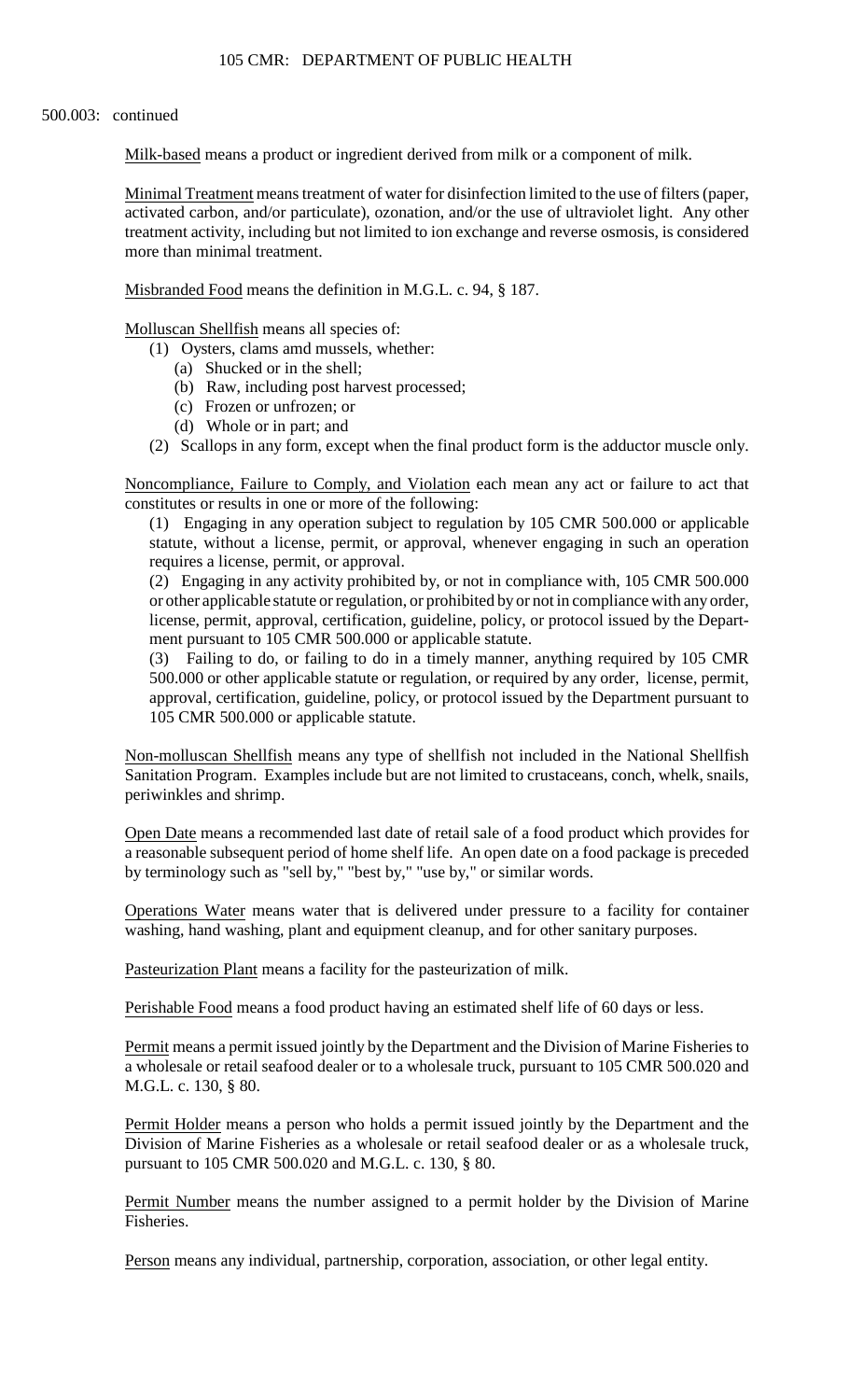Person in Charge means the individual present in the facility who has actual or apparent authority to supervise the activities of the facility and the employees at the time of the inspection.

Potentially Hazardous Food (PHF) means a food that requires time/temperature control for safety to limit pathogenic microorganism growth or toxin formation.

(1) Included are any foods of animal origin, either raw or heat-treated, and any foods of plant origin, which have been heat-treated, and raw seed sprouts.

- (2) Excluded are the following:
	- (a) Air dried hard-boiled eggs with shells intact;
	- (b) Foods with a water activity (aw) value of 0.85 or less;
	- (c) Foods with a hydrogen ion concentration (pH) level of 4.6 or below;

 (d) Foods in unopened hermetically sealed containers, which have been commercially processed to achieve and maintain commercial sterility under conditions of nonrefrigerated storage and distribution; and

 (e) Foods for which laboratory evidence acceptable to the Department demonstrates that rapid and progressive growth of infectious and toxigenic microorganisms or the slower growth of C. botulinum cannot occur.

Poultry means any bird, whether live or dead, intended for use as food.

 or in part from any poultry carcass or part thereof, except those exempted from definition as a Poultry Food Product means any product capable of use as human food which is made wholly poultry product pursuant to 9 CFR § 381.15.

Prepackaged means packaged prior to being displayed or offered for sale at retail or retail self-service.

Production Day means a period of 24 consecutive hours.

Program means the Food Protection Program of the Massachusetts Department of Public Health.

Public Water System means a system for the provision to the public of water for human consumption, as defined by 42 U.S.C. § 300f, the Safe Drinking Water Act, in compliance with standards of the Massachusetts DEP or comparable standards of the state or foreign country where the public water system is located.

Reduced Oxygen Packaging means the removal or partial removal of oxygen from a package, with or without replacing it with a gas mixture, to control food spoilage. Reduced Oxygen Packaging (ROP) includes controlled atmospheric packaging (CAP), modified atmospheric packaging (MAP), straight vacuum packaging (VP), sous vide and cook-chill.

Refrigeration means mechanical lowering of the temperature of food to, at a maximum, 41°F  $(5^{\circ}C)$ , or to a temperature required by other applicable law, regulation, or ordinance.

Regulatory Agency means the Department of Public Health (Food Protection Program) and/or the board of health, as applicable.

Remodel means to make a material change to the facility.

Residential Kitchen means a kitchen in a private home that processes food for sale at wholesale.

Retail means sale to the ultimate consumer.

Retail Seafood Dealer means a person who sells raw, fresh, or frozen seafood directly to the consumer.

Ritual Slaughter means slaughter in accordance with the ritual requirements of the Jewish faith or any other religious faith that prescribes a method of slaughter whereby the animal suffers loss of consciousness by anemia of the brain caused by the simultaneous and instantaneous severance of the carotid arteries with a sharp instrument.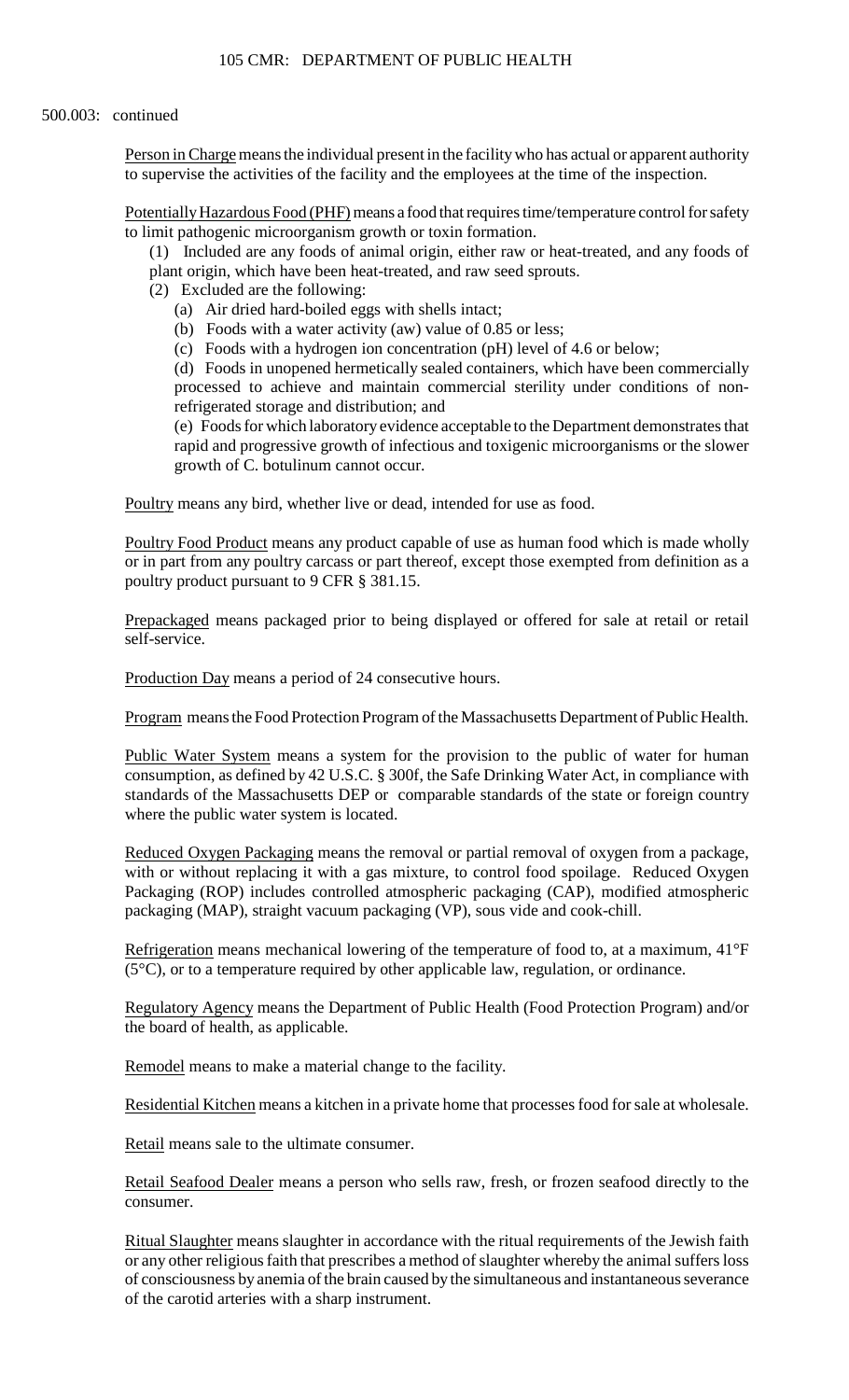Seafood means all fish and/or fishery products.

Sell means to sell, offer or expose for sale, barter, trade, deliver, give away, possess with intent to sell, or dispose of in any other commercial manner.

Semi-perishable Food means a food product having an estimated shelf life greater than 60 days but less than 90 days.

 with recommended conditions of storage and handling as disclosed on the label of such product. Shelf Life means a period of time after the date of packaging during which a food product has no significant risk of spoilage, loss of nutritional value, or loss of palatability, given compliance

Shellfish means molluscan shellfish, whether alive or shucked.

Shellfish Transaction Card means a card issued by the Division of Marine Fisheries to a permitted shellfish harvester to be used in connection with each sale of shellfish by the harvester to a wholesale dealer.

Shellstock means live shellfish in the shell.

Shucked Shellfish means shellfish that have one or both shells removed.

Slaughter means the act of killing livestock or poultry for human food.

Soft-serve Machine means any equipment used in the conversion of milk-based frozen dessert mix into frozen desserts for sale at retail.

Source Approval means approval by the Department, with or without conditions, of a water source, of substantial modification of a water source, of treatment of source water, and/or of substantial modification of treatment of source water, for use in a facility producing bottled water or carbonated non-alcoholic beverages, or for use in water vending, or for sale as bulk water for bottling. *See* 105 CMR 500.091.

 from approved plans or specifications affecting capacity, hydraulic conditions, operating units, delivered to a facility that manufactures, collects, and bottles water or carbonated non-alcoholic Substantial Modification of a water source or treatment of source water means any deviation the functioning of water treatment processes or systems, the source, or the quality of water beverages.

 by another means approved by the Department and the Division of Marine Fisheries) from the Transaction Slip means a serialized multi-copy form approved by the Department used by wholesale dealers to record original shellfish purchase transactions by mechanical imprinting (or Shellfish Transaction Card.

USDA means the United States Department of Agriculture.

Water Source means any ground or surface water body and the site from which water is withdrawn.

Wholesale means sale to other than the ultimate consumer.

Wholesale Seafood Dealer means a person who in a facility does any or all of the following: handling, storing, preparing, heading, eviscerating, shucking, freezing, manufacturing, preserving, packing, labeling, or shipping raw fish and/or shellfish, whether frozen or unfrozen, for sale at wholesale.

Wild Game means an animal that is used for food, that is not domesticated and that is harvested in the wild, including but not limited to wild deer, elk, moose, rabbits, squirrels, and raccoons, and wild birds such as ducks, pheasants, quail, and turkeys.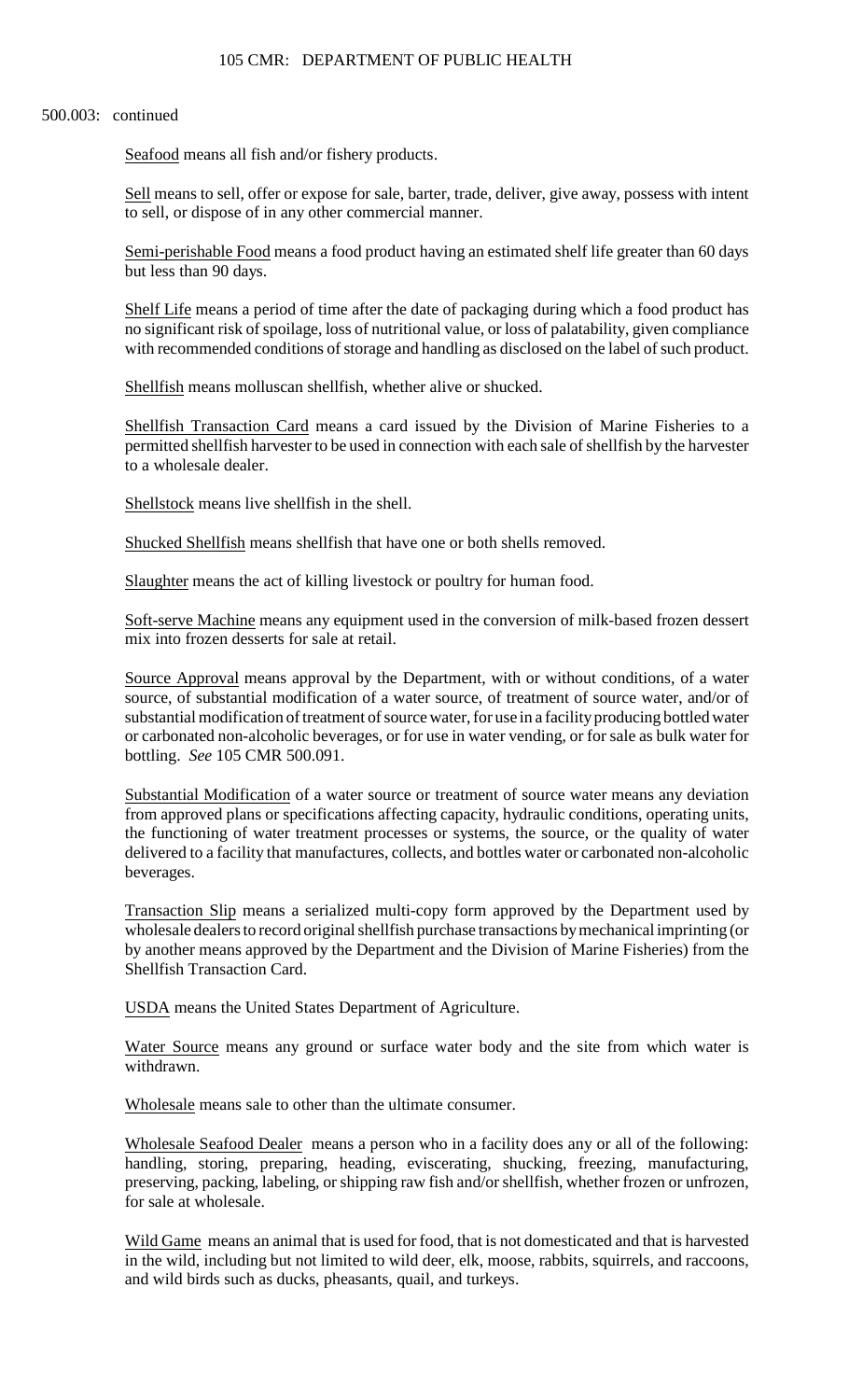#### 500.004: Federal Regulations Applicable to All Licensees and Permit Holders

All licensees and permit holders shall comply with all federal regulations that are applicable to the type of food processing that they conduct. Such regulations include but are not necessarily limited to the following.

(A) Food Processing.

(1) 21 CFR Part 106: Infant Formula Quality Control Procedures;

(2) 21 CFR Part 110.00: *Current Good Manufacturing Practice in Manufacturing, Packing or Holding Human Food*;

(3) 21 CFR Part 111: *Current Good Manufacturing Practice in Manufacturing, Packaging, Labeling, or Holding Operations for Dietary Supplements*;

(4) 21 CFR Part 113.00: *Thermally Processed Low-acid Foods Packaged in Hermetically Sealed Containers*, and 21 CFR § 108.35: *Thermal Processing of Low-acid Foods Packaged in Hermetically Sealed Containers;* 

(5) 21 CFR Part 114.00: *Acidified Foods*, and 21 CFR § 108.25: *Acidified Foods*;

(6) 21 CFR 173.315: *Chemicals Used in Washing or to Assist in the Peeling of Fruits and Vegetables*;

 a complaint alleging a violation of any provision of 105 CMR 500.004(A)(1) through (6) (7) Enforcement of 105 CMR 500.005(A)(1) through (6). When the Department receives with respect to a business that participates in interstate commerce, the Department may refer the complainant to the U.S. Food and Drug Administration or take other appropriate action.

- (B) Food Labeling.
	- (1) 9 CFR Part 317: *Labeling, Marking Devices, and Containers*;
	- (2) 9 CFR Part 381: *Poultry Products Inspection Regulations*:
		- (a) Subpart N: *Labeling and Containers*;
		- (b) Subpart Y: *Nutrition Labeling*.
	- (3) 21 CFR Part 1: *General Enforcement Regulations*:
		- (a) Subpart A: *General Provisions*;
		- (b) Subpart B: *General Labeling Requirements*.
	- (4) 21 CFR Part 100: *General*:
		- (a) Subpart F: *Misbranding for Reasons Other than Labeling*;
		- (b) Subpart G: *Specific Administrative Rulings and Decisions*.
	- (5) 21 CFR Part 101: *Food Labeling*;
	- (6) 21 CFR Part 102: *Common or Usual Name for Nonstandardized Foods*;
	- (7) 21 CFR Part 104: *Nutritional Quality Guidelines for Foods*;
	- (8) 21 CFR Part 105: *Foods for Special Dietary Use;*
	- (9) 21 CFR Part 107: *Infant Formula*;

(10) Enforcement of 105 CMR 500.004(B)(1) through (9). When the Department receives a complaint alleging a violation of any provision of 105 CMR 500.004(B)(1) through (9) with respect to a business that participates in interstate commerce, the Department may refer the complainant to the U.S. Department of Agriculture or the U.S. Food and Drug Administration, or take other appropriate action.

- (C) Standards of Identity.
	- (1) 21 CFR Part 130: *Food Standards: General*;
	- (2) 21 CFR Part 131: *Milk and Cream*;
	- (3) 21 CFR Part 133: *Cheeses and Related Cheese Products*;
	- (4) 21 CFR Part 135: *Frozen Desserts*;
	- (5) 21 CFR Part 136: *Bakery Products*;
	- (6) 21 CFR Part 137: *Cereal Flours and Related Products*;
	- (7) 21 CFR Part 139: *Macaroni and Noodle Products*;
	- (8) 21 CFR Part 145: *Canned Fruits*;
	- (9) 21 CFR Part 146: *Canned Fruit Juices*;
	- (10) 21 CFR Part 150: *Fruit Butters, Jellies, Preserves, and Related Products*;
	- (11) 21 CFR Part 152: *Fruit Pies*;
	- (12) 21 CFR Part 155: *Canned Vegetables*;
	- (13) 21 CFR Part 156: *Vegetable Juice*;
	- (14) 21 CFR Part 158: *Frozen Vegetables*;
	- (15) 21 CFR Part 160: *Eggs and Egg Products*;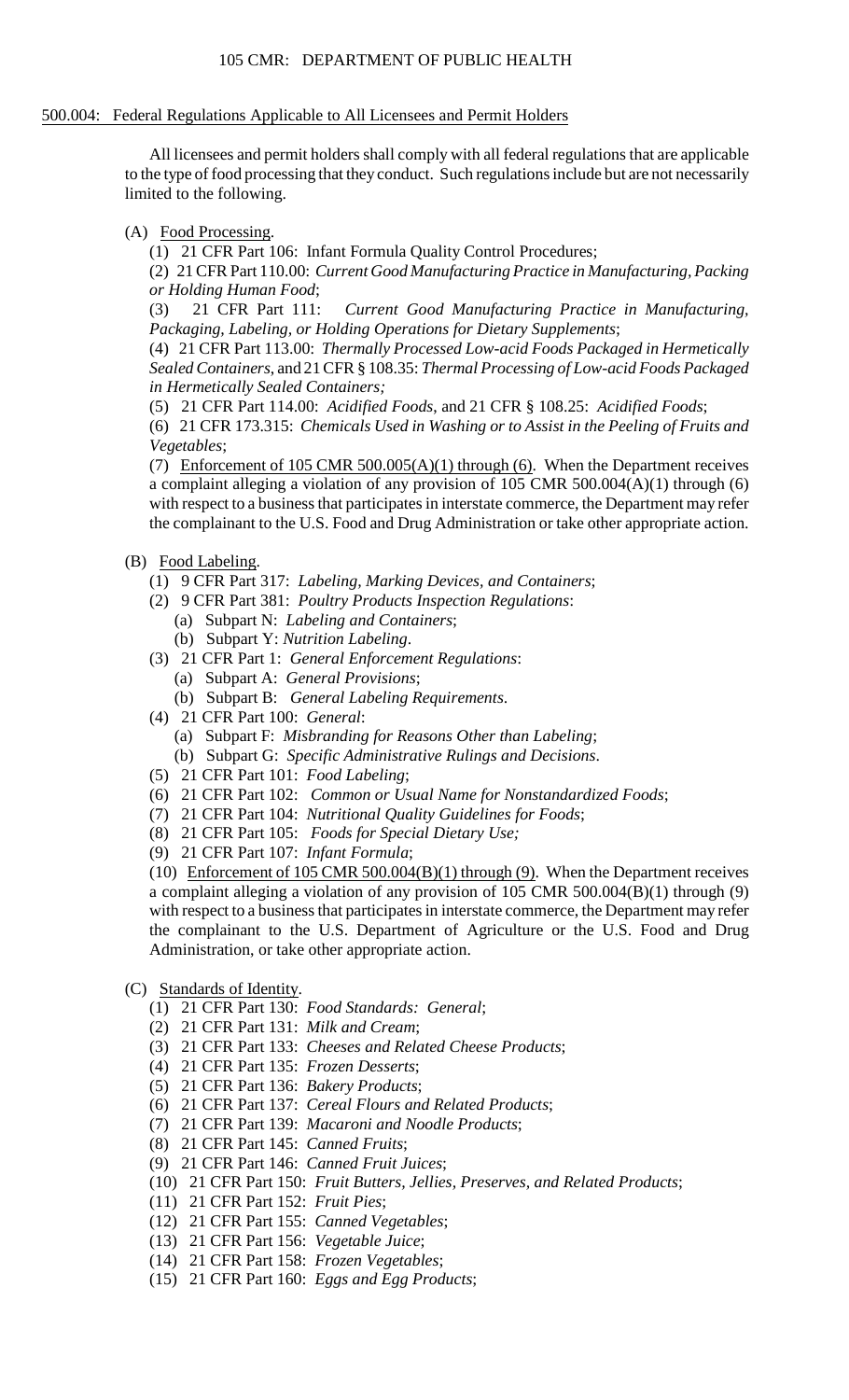- (16) 21 CFR Part 161: *Fish and Shellfish*;
- (17) 21 CFR Part 163: *Cacao Products*;
- (18) 21 CFR Part 164: *Tree Nut and Peanut Products*;
- (19) 21 CFR Part 166: *Margarine*;
- (20) 21 CFR Part 168: *Sweeteners and Table Sirups*;
- (21) 21 CFR Part 169: *Food Dressings and Flavorings*;

(22) Enforcement of 105 CMR 500.004(C)(1) through (21). When the Department receives a complaint alleging a violation of any provision of 105 CMR 500.004(C)(1) through (21) with respect to a business that participates in interstate commerce, the Department may refer the complainant to the U.S. Food and Drug Administration or take other appropriate action.

(D) General Enforcement Regulations. 21 CFR Part 1, Subpart B: *General Labeling Requirements*, as they relate to food. When the Department receives a complaint alleging a violation of 105 CMR 500.004(D) with respect to a business that participates in interstate commerce, the Department may refer the complainant to FDA or take other appropriate action.

# 500.005: Additional Requirements for Good Manufacturing Practices Applicable to All Licensees and Permit Holders<sup>1</sup>

All licensees and permit holders shall comply with the following requirements.

(A) Person in Charge. There shall be a person in charge present in the facility during all hours of operation. The person in charge shall be responsible for the facility's compliance with all relevant requirements of 105 CMR 500.000.

- (B) Source of Food; Ingredients.
	- (1) All food shall be obtained from approved sources that comply with law.

(2) Food and ingredients for use in any food product shall not bear or contain any pesticide chemical or other residues in excess of levels permitted pursuant to state or federal law.

(C) Non-food Uses: Prohibition. No food or food ingredient, including water intended for bottling, shall be stored, transported, processed, or bottled through equipment or lines used for any non-food product.

(D) Source of Water and Ice. All water and ice used in the manufacture of food products, whether used in facility or equipment operations or as an ingredient in any product, shall be from an approved source of water as follows:

(1) Water from a Massachusetts public water supply source shall meet the quality standards of 310 CMR 22.00: *Drinking Water*, promulgated by the Massachusetts Department of Environmental Protection (DEP), and of any additional maximum contaminant levels promulgated by the U.S. Environmental Protection Agency (EPA) and in effect.

- (2) Water from a private source of water in Massachusetts, if used:
	- (a) As an ingredient in any product, shall meet the standard in  $105$  CMR  $500.005(D)(1)$ , and

 (b) Solely in facility or equipment operations, shall meet standards established by the Department.

 (3) Water from a source outside Massachusetts shall meet the quality standards of 40 CFR Parts 141 and 143: *National Primary and Secondary Drinking Water Regulations*, promulgated by the EPA, and any additional maximum contaminant levels promulgated by EPA and in effect.

 (4) Sea water may be used to deliver, chill, or hold live or unprocessed seafood, except as otherwise determined by the Department.

(E) Major Food Allergens. Whenever a facility uses the same equipment for processing multiple products and makes a transition from processing a product containing a major food allergen to a product containing no major food allergen or a different major food allergen, it shall:

<sup>1</sup> The requirements in 105 CMR 500.005 apply to all facilities that are not subject to USDA inspection, and are recommended for all facilities that are subject to USDA inspection.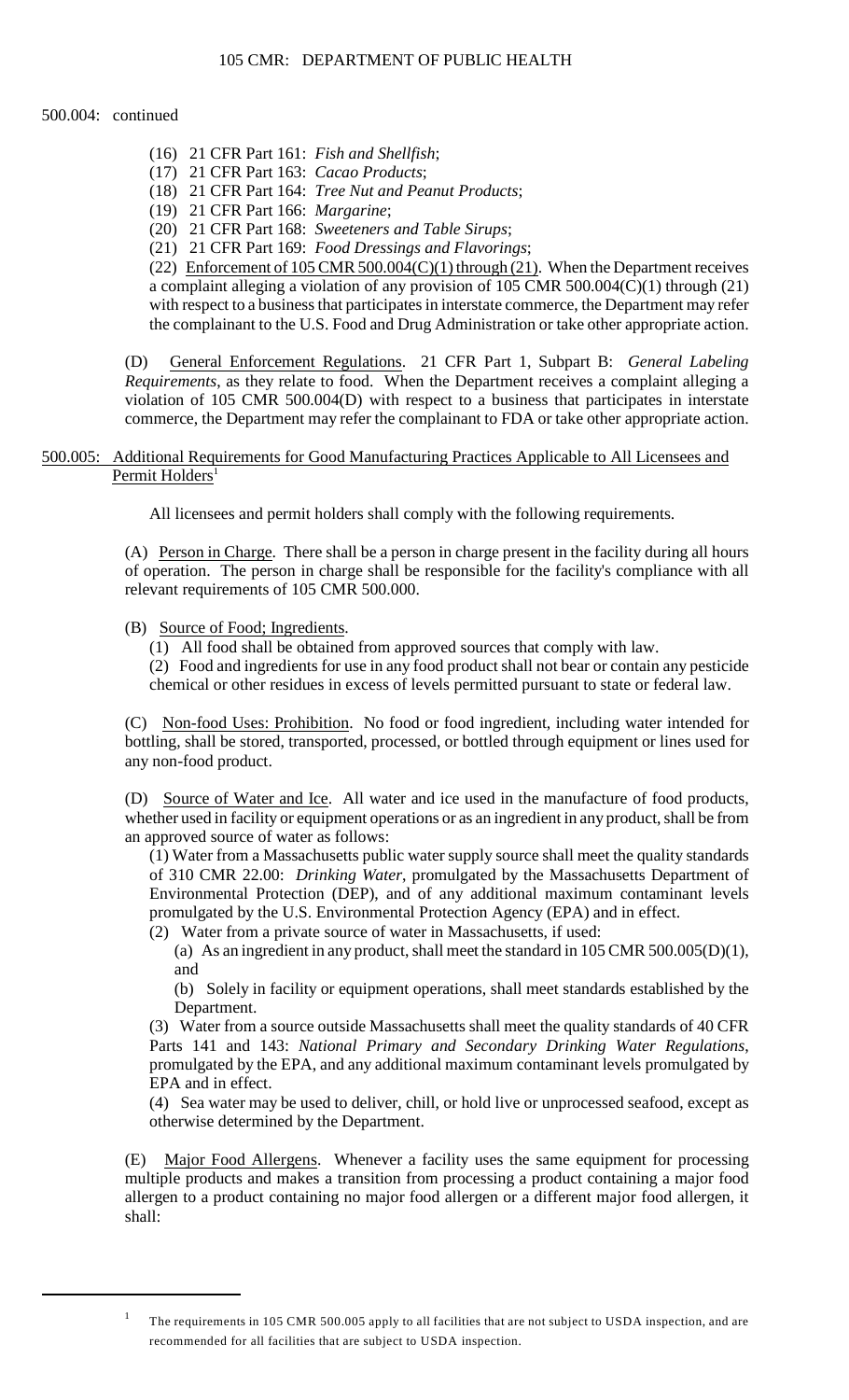(1) Ensure that all of the product-contact surfaces of the equipment are fully washed and rinsed in a manner sufficient to clear the equipment of any residual allergen before the second product is processed, or

(2) Process products containing a particular major food allergen on dedicated processing equipment.

(F) Ready-to-eat Foods. Food handlers shall not contact exposed, ready-to-eat food with their bare hands but shall use suitable utensils such as deli tissue, spatulas, tongs, single-use non-latex gloves, or dispensing equipment.

(G) Cooling of Potentially Hazardous Foods.

(1) Food manufacturing shall be conducted under such conditions and controls as are necessary to minimize the potential for the growth of microorganisms and for the contamination of food. The licensee or permit holder shall use processes that are adequate to prevent adulteration of food and growth of harmful microorganisms.

(2) Specific processes outlined in the Sanitation Standard Operating Procedure, as required by 105 CMR 500.005(H)(4), shall be validated by means of laboratory testing or monitoring of specific control factors such as pH, water activity, temperature, time/temperature, acidification, flow rate, and similar factors.

(H) Sanitation Standard Operating Procedure (SSOP). Each licensee and permit holder shall develop and implement a Sanitation Standard Operating Procedure (SSOP). The SSOP shall be modified as necessary and shall adequately address the following areas:

(1) Safety of the operations water in the facility;

(2) Construction, condition, maintenance of, and cleaning procedures for the facility, holding tanks, piping and all related equipment, utensils, washing equipment, and food transportation vehicles under the control of the licensee or permit holder;

(3) Prevention of cross-contamination;

(4) Manufacturing processes, including thermal processing and product cooling;

(5) When a major food allergen is an ingredient of any product, procedures for the use of all equipment that comes in contact with the allergen, including procedures for cleaning and flushing/rinsing the equipment in a manner sufficient to clear the equipment of any residual allergen;

 $(6)$ Production records for each production run, including information on cleaning and sanitizing the equipment;

- (7) Maintenance of hand washing, hand sanitizing, and toilet facilities;
- (8) Protection of packaging and product contact surfaces from contamination;
- (9) Proper labeling, storage, and handling of all toxic substances in the facility;
- (10) Sanitization procedures;
- (11) Employee health and hygiene;
- (12) Employee training;
- (13) Exclusion of pests;
- (14) Food transportation defense as provided in 105 CMR 500.007(D); and
- (15) Procedures for daily monitoring and recording compliance with the SSOP.

(I) Records. At all times, the facility shall maintain, and make available to inspectors, records sufficient to conduct trace-back and trace-forward of food products in the distribution system.

### (J) Emergency Action Plan.

(1) Each facility shall develop, maintain on file, and follow a written emergency action plan. Appropriate personnel shall be trained in the implementation of the plan. The plan shall contain, but need not be limited to:

(a) Contact information for, and procedures for notification of, local emergency services, the board of health, the Department, and FDA or USDA as appropriate;

(b) Procedures to be followed in the case of foreseeable emergency events, including but not limited to loss of water or power, flood, fire, and intentional or accidental contamination of food;

(c) Procedures to implement a product recall; and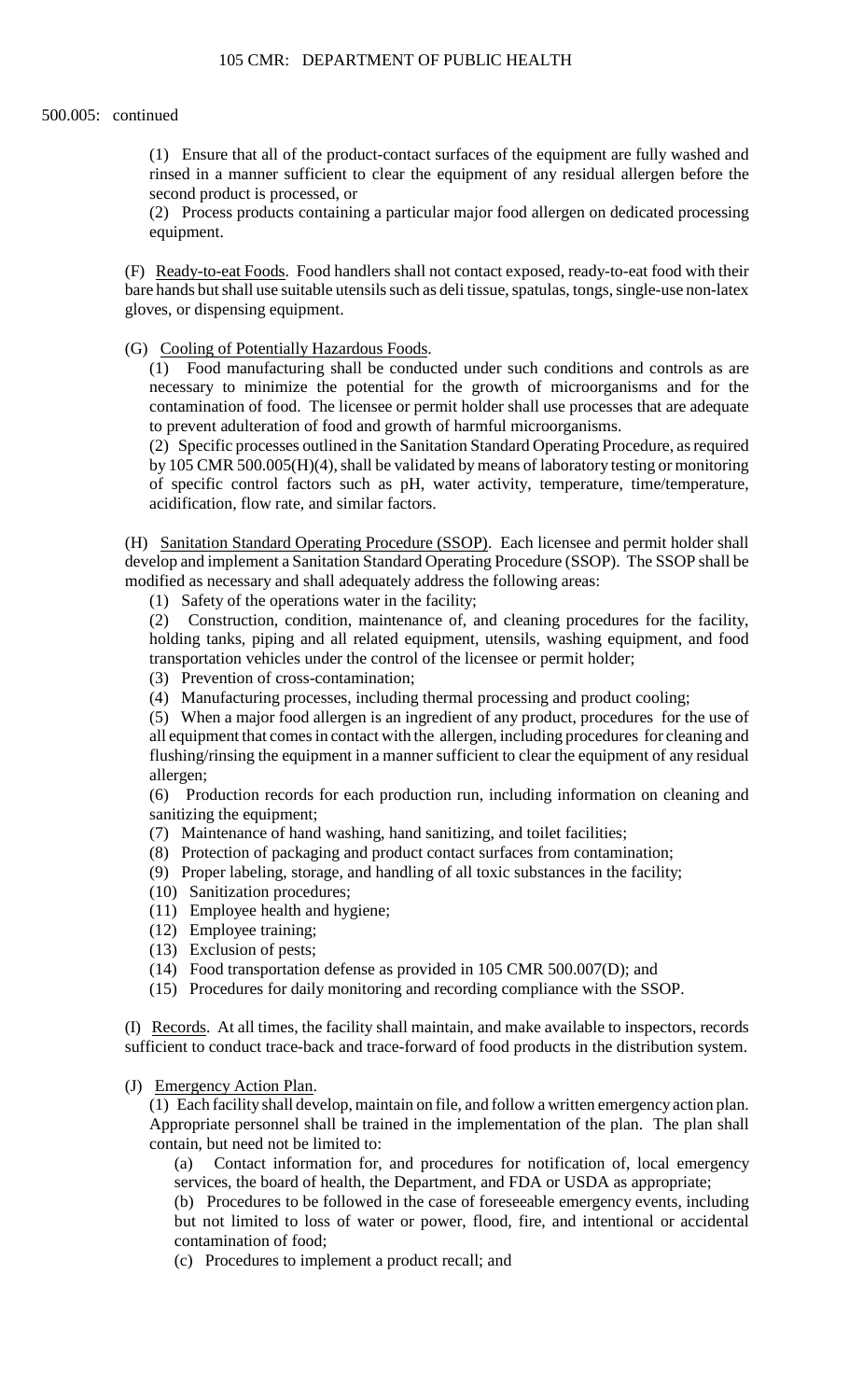(d) Names and contact information for the primary suppliers of ingredients to the facility (to enable trace-back) and for the facility's primary customers (to enable trace-forward).

(2) A licensee or permit holder shall notify the Department immediately when an imminent danger to the public health is present in the facility or its products.

(3) Any licensee or permit holder may present for advance review and approval by the regulatory agency a plan to continue operations during an emergency and/or to respond to an emergency due to natural or man-made causes.

(K) Product Recall.

 accidents, introduction of toxins or contaminants, natural disasters, or major breakdowns in (1) A facility operator who knows or has reason to believe that circumstances exist that may adversely affect the safety of products, including but not limited to major spills, serious production, shall notify the Program immediately.

(2) Each facility operator shall develop and maintain on file a current written contingency plan for use in initiating and accomplishing a product trace and recall, and shall follow the plan as appropriate. The plan shall include procedures for the notification of the Program, consumer notification, and recall of the product.

(a) Recalls of meat or poultry products shall conform to the procedures and policies established by USDA.

(b) Recalls of products other than meat or poultry products shall conform to the procedures and policies of 21 CFR Part 7: *Enforcement Policy*.

(3) The facility shall use sufficient coding of products to make possible positive lot identification and to facilitate effective recall of all violative lots. The code shall be designed to remain affixed to the container during retail distribution and consumer use.

(4) The facility shall maintain such product distribution records as are necessary to enable location of products if a recall is initiated. These records shall be maintained for two years after December  $31<sup>st</sup>$  of the year in which the product was processed.

 (5) The facility shall implement the recall procedures as necessary with respect to any product which the facility or the Department knows or has reason to believe may adversely affect its safety for the consumer.

 public health and that a form of consumer notice and/or product recall can effectively avoid or significantly minimize the threat to public health, the Department may advise the facility: (6) If the Department determines that the circumstances present an imminent danger to the

- (a) To initiate a level of product recall approved by the Department, and/or
- (b) If appropriate, to issue a form of notification to consumers.

1. The facility shall be responsible for disseminating the notice in a manner designed to inform consumers who may be affected.

2. The facility shall, where appropriate, provide the notice to the news media serving the affected public, and/or shall directly notify affected consumers when doing so effectively avoids or minimizes the risk to health.

 (L) Maintenance of Records. All records required to be kept by 105 CMR 500.000 shall be maintained on file for at least two years, or for the time required by another specific record-keeping requirement in 105 CMR 500.000, and shall be made available to agents of the regulatory agency for inspection and copying upon request.

## 500.006: Labeling of Food

 (A) All packaged food products shall comply with the federal labeling regulations specified in 105 CMR 500.004(B) and (C), and shall be labeled in accordance with all additional relevant state and/or federal labeling requirements.

## (B) Open Date Labeling.

(1) Open Dating of Perishable and Semi-perishable Food Products.

 any prepackaged perishable or semi-perishable food products unless it is identified with (a) No person shall sell, offer for sale, or have in his or her possession with intent to sell an open date determined by the manufacturer, processor, packer, repacker, retailer, or other person who packaged such food products, and which is displayed in the form specified in 105 CMR 500.006(B)(5).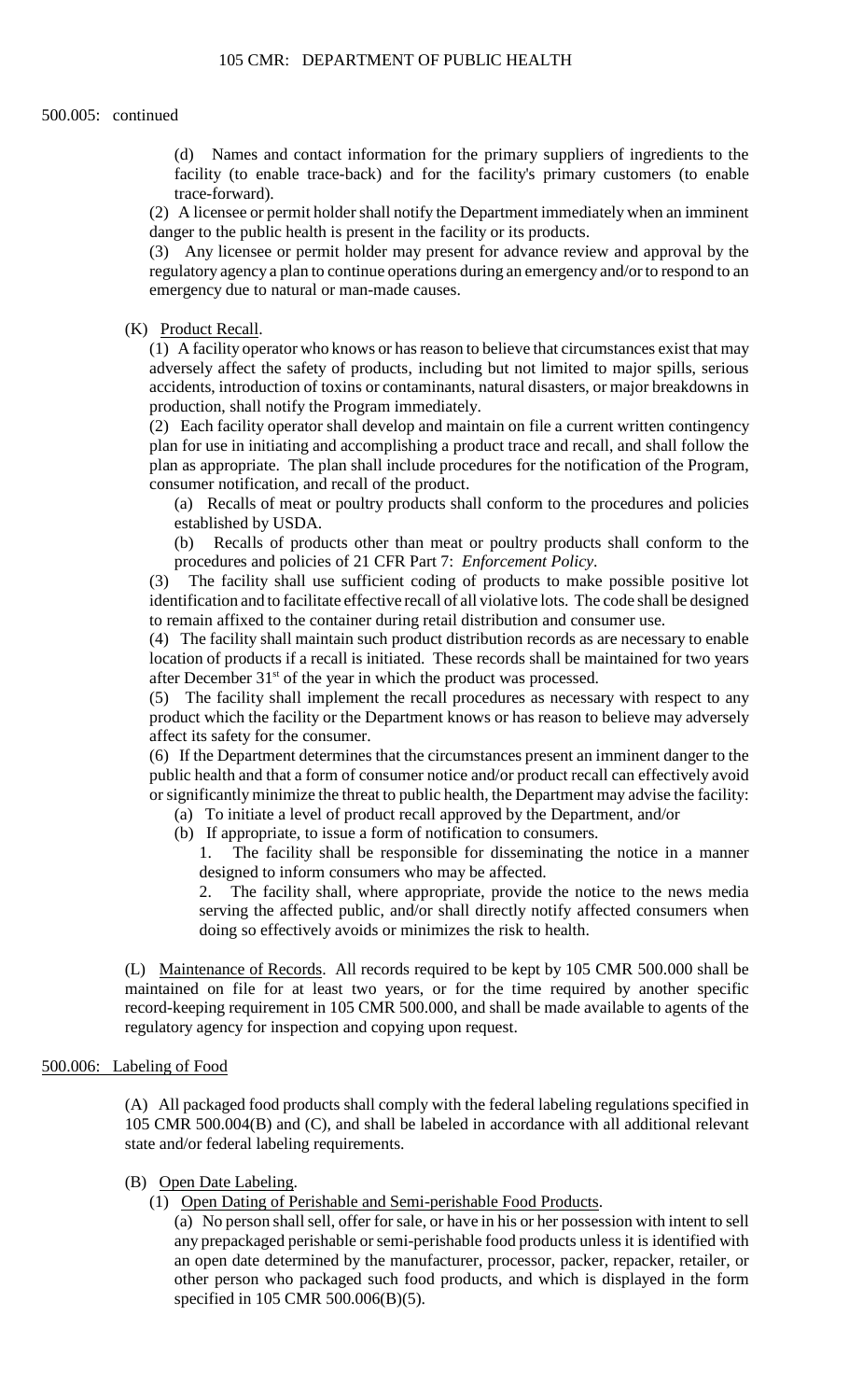(b) No person receiving a perishable or semi-perishable product in bulk intended for use as a repacked product or as a component of a larger food item shall offer such item for prepackaged retail self-service sale without placing an open date on such product, and the date shall be no later than the date specified on the bulk container from which it was obtained.

(2) Open Dating of Frozen and Long Shelf Life Food Products. A manufacturer, processor, packer, repacker, retailer, or other person who prepackages frozen or long shelf life food products may mark the individual retail packages of such products with an open date, and shall be subject to the requirements as to form outlined in 105 CMR 500.006(B)(5).

(3) Once an open date has been placed on a product, the date may not be altered.

(4) Sale of Past Date Food Products. No person shall offer for sale in Massachusetts any food product after the open date unless:

(a) It is safe for human consumption and its sensory and physical qualities have not significantly diminished;

(b) It is segregated from food products that are not "past date"; and

(c) It is clearly and conspicuously marked either on the package or through the use of shelf markers or placards, as being offered for sale after the recommended last date of sale or use.

(5) Placement of the Date.

 (a) The term "sell by," "best by," "use by," or similar words shall be either immediately adjacent to, above, or below the designated date.

(b) The date shall consist of the common abbreviation for the calendar month and numerals for the day and year, *e.g*., Feb. 10, 2020; or numerals for the month, day and year, *e.g*., 2/10/20, except that perishable food products need not have the year identification included in the date, and frozen and long shelf life foods need not have the day identification included in the date.

 (c) The date shall be accompanied by disclosure of recommended product storage conditions, if such conditions significantly affect the validity of the date.

 embossed, perforated, or otherwise shown on the retail package. Such label on such readable and separate from other information, graphics, or lettering so as to be clearly (d) The date and any recommended storage conditions shall be printed, stamped, package, or a tag attached to such package, shall be affixed in a manner that is easily visible to a prospective purchaser.

(e) An individual prepackaged food product which is not labeled in accordance with 105 CMR 500.006(B)(5) shall be deemed misbranded pursuant to M.G.L. c. 94, § 187.

 (6) Product Rotation, Storage and Handling Information. Any person who prepackages a food product for sale in Massachusetts shall disclose to the retailer of such product:

(a) Whether or not such product is open dated;

(b) Any required or recommended storage and handling conditions; and

(c) Information to facilitate the sequential rotation of product inventory.

Information shall be conveyed in a readily understandable form.

(7) Factors for Shelf Life Determination.

(a) A person who is responsible for placing an open date on a food product shall estimate the shelf life of the product, using a scientifically valid method, taking into consideration the quality, characteristics, formulation, processing impact, packaging or container and other protective wrapping or coating, and typical transportation, storage, and display conditions of the food product.

 purposes of estimating shelf life, home storage conditions shall be considered similar to (b) Considerations shall also include those of the retail store and consumer. For the usual retail store, except that refrigerated food may be calculated using a home temperature storage standard of 45°F (7.2°C).

(c) Such factors shall be measured or otherwise determined utilizing testing and sampling procedures customarily utilized by the food industry for such purposes.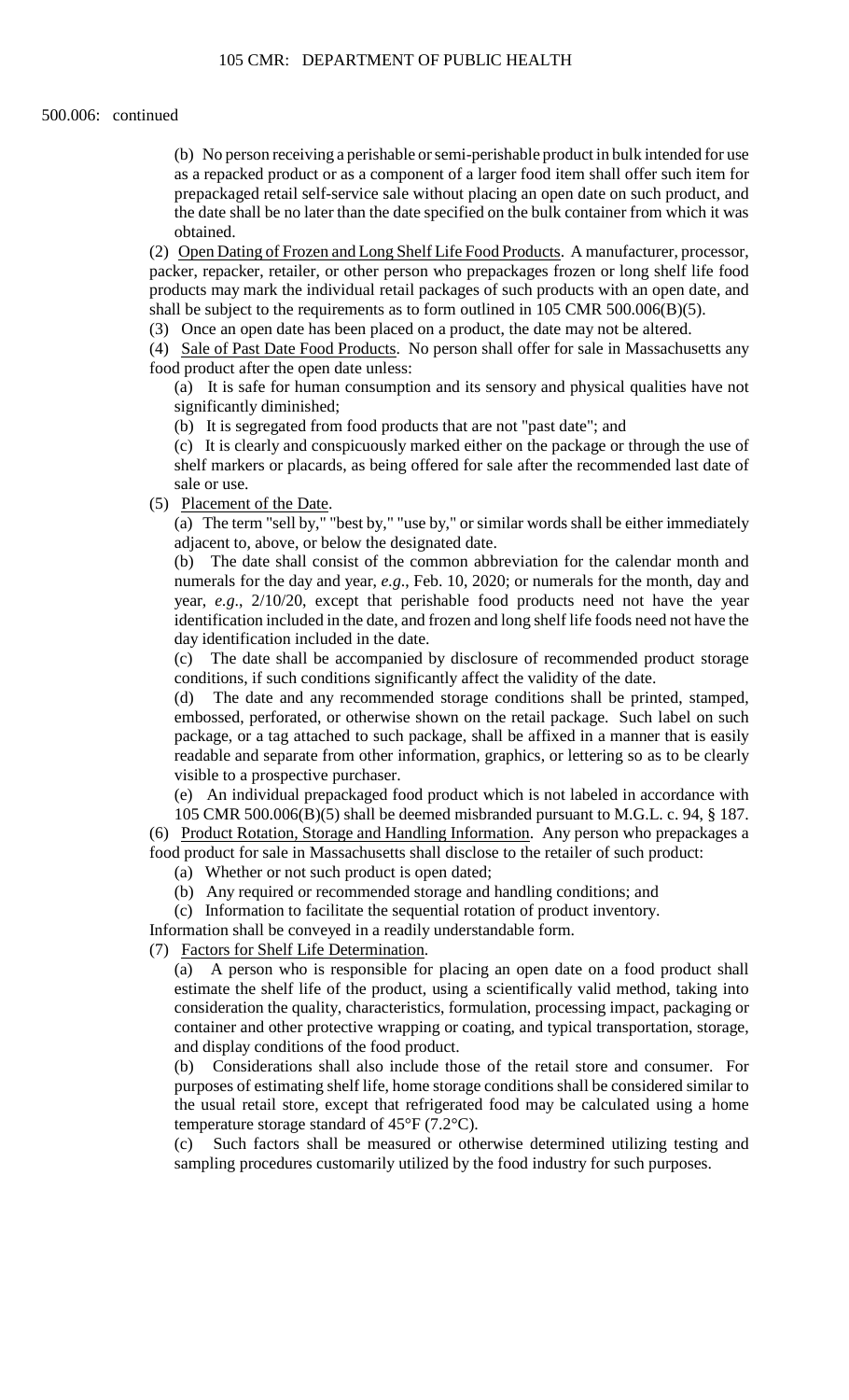## (8) Required Records.

(a) A person responsible for estimating the shelf life of a food product shall keep a record of the method used for the determination of such shelf life and the corresponding open date. A record revision is necessary whenever a factor affecting such date determination is altered. Such record shall be retained for not less than six months after the most recent open date and shall be made available to the Department upon written request.

 do not support the date selected, it may direct the responsible person to change the date (b) If, after conducting an investigation, the Department determines that such records in accordance with its findings.

# (9) Exemptions.

(a)  $105$  CMR 500.006(B)(1) through (8) does not apply to:

1. Fresh meat, fresh poultry, fresh fish, fresh fruits, or fresh vegetables offered for sale unpackaged or in a container permitting sensory examination;

- 2. Salt;
- 3. Crystallized refined sugar;

4. Individually packaged food products which are prepackaged as components of a larger food item, if the larger food item is identified with a date no later than the corresponding date for any such components;

5. Food products prepackaged for retail sale with a net weight of less than 1½ ounces; or

 6. Food products manufactured, processed, or stored for sale outside Massachusetts. (b) Any person may apply to the Department for an exemption from the provisions of exemption is sought is open dated in accordance with the regulations of another agency, and compliance with the regulations of the other agency will result in the disclosure of 105 CMR 500.006(B), which exemption may be granted if the product for which the substantially the same information as is required by 105 CMR 500.006(B).

# 500.007: Transportation of Food

(A) The licensee or permit holder shall ensure that the following requirements are observed, whether the vehicle is operated by the licensee or permit holder, or by a contracted transporter.

- (B) Design, Construction, and Maintenance.
	- (1) Vehicles and trailers shall:

 (a) Be designed and built to facilitate locking and sealing and to prevent infestation by pests.

(b) Permit effective inspection, cleaning, disinfection, and temperature control.

(c) Be maintained in a clean and sanitary condition to protect the food from contamination.

(d) Be constructed to prevent waste products such as iced poultry wastes from leaking onto the ground.

(2) Open (uncovered) commercial vehicles shall not be used for the transportation of food intended for sale.

(3) Self-contained Units. Self-refrigerated containers and other self-contained units utilized in making shipments of refrigerated or frozen food shall be constructed so as to give the food adequate protection.

(4) Bulk Tanker Trailers.

(a) The entire interior surface of the tank shall be clean-bore, with the exception of those that require baffles to promote product flow.

(b) If compartments are used, they shall be equipped with double bulkheads with evacuated airspace between bulkheads.

(c) With the exception of center-discharge (belly drop) tanks, all tanks shall have a positive drain (minimum four inch slope from front to back of tankers).

(d) All internal accessories shall be capable of being disassembled to clean product contact surfaces.

(e) Gaskets shall be removable and non-porous.

(f) Vehicle-mounted product transfer equipment, if used, shall meet the requirements established for the tanker.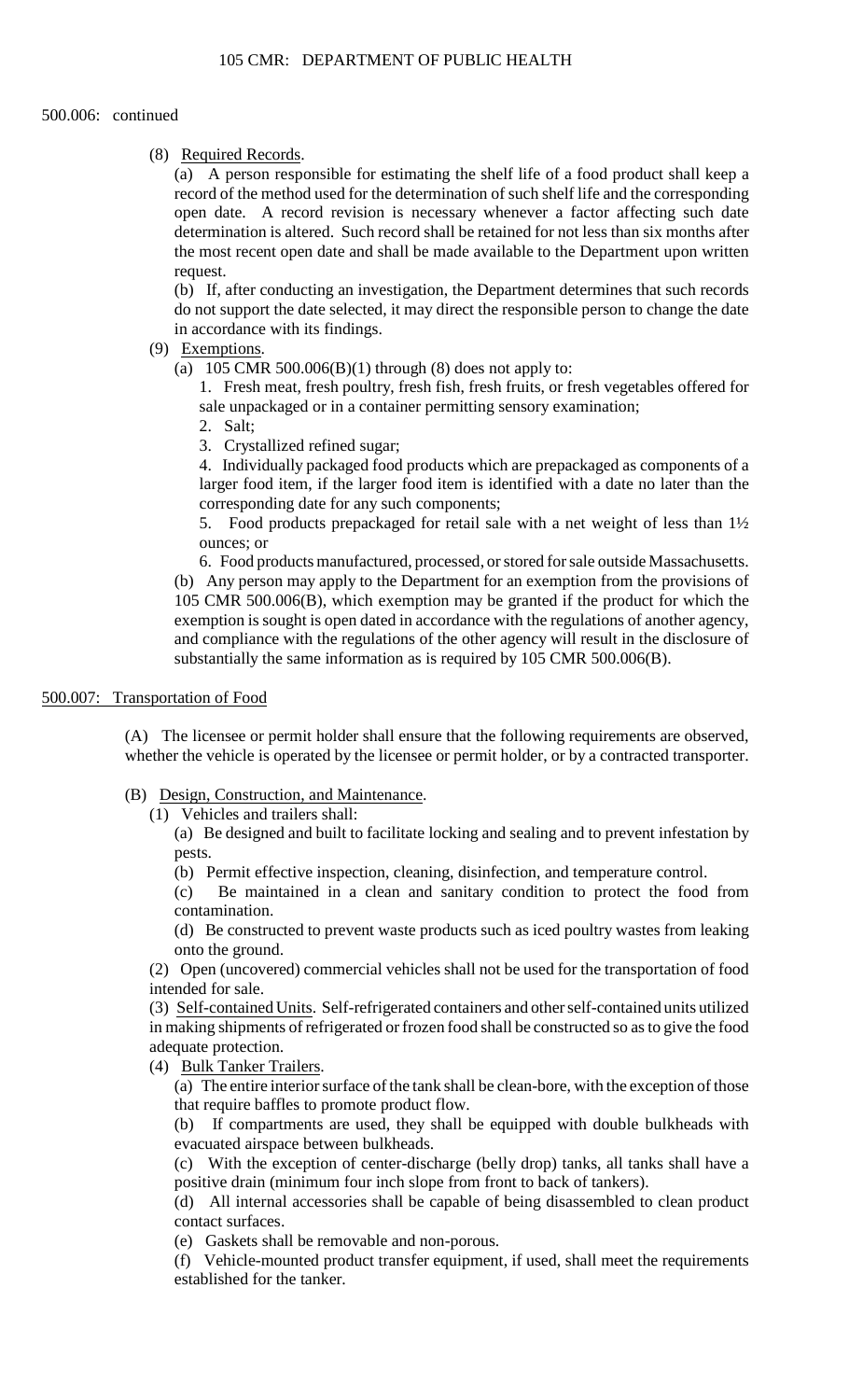(g) Bulk tanker trucks shall be cleaned, sanitized, and inspected internally for integrity on a routine basis in compliance with the sanitary standards in 21 CFR Parts 110: *Current Good Manufacturing Practice in Manufacturing, Packaging, or Holding Human Food* and 129: *Processing and Bottling of Bottled Water*, if applicable. A record of all cleaning and sanitizing showing the date, time, place, and signature or initials of the person doing the work shall be maintained with the vehicle.

 tamper-evident seal printed with a unique identifier. The seals may only be removed by (h) Upon filling, all access points to the contents of the tanker shall be sealed with a the receiving facility. Seal numbers shall be recorded on the bill of lading or other appropriate document.

(5) Product Loading.

(a) All vehicles shall be examined for deficiencies that would prevent their use as food carriers.

(b) Residues from previous cargoes as well as from cleaning and sanitizing compounds shall be removed.

(c) Trailers and trucks shall be pre-cooled before loading to remove residual heat from the insulation and inner lining of the trailer. The doors shall be kept closed during any period when loading and unloading operations cease or are interrupted.

 (d) Refrigerated food shall be kept refrigerated at the appropriate temperature, as specified in 105 CMR 500.007(C)(2)(a).

(e) No food shall be loaded in such manner so as to interfere with the free flow of air into or out of the refrigeration unit, nor with the free flow of air around the load.

(C) Food Safety.

(1) At all times, all food shall be protected from cross-contamination between foods and from potential contamination by insects, chemicals, rodents, waste products, toxic material, unclean equipment, tank cleaning products, unnecessary handling, and other materials that pose a risk to public health.

(2) Adequate temperatures for food shall be maintained. All food that must be refrigerated or frozen shall be transported only in vehicles provided with sufficient refrigeration and/or freezing capabilities for product temperature maintenance. Vehicles transporting refrigerated or frozen food shall be:

(a) So constructed and properly insulated that, when equipped with appropriate refrigeration units, they will maintain an air temperature of  $41^{\circ}F(5^{\circ}C)$  (or a temperature required by other applicable law) for refrigerated loads, and 0°F. (-18°C) or less for frozen goods, throughout the load in all movements;

 air temperature inside the vehicle. The dial or reading element of the device shall be (b) Equipped with an appropriate temperature-measuring device to indicate accurately mounted in a readily accessible position outside the vehicle;

(c) Equipped with tight fitting doors and suitable closures for drain holes to prevent air leakage; and

 (d) Racked, stripped, baffled, or otherwise so constructed as to provide clearance for air circulation around the load, unless the vehicle is of cold-wall or envelope type construction.

(3) Food items that are spoiled or that are in damaged containers that may affect the integrity of the product being transported shall be removed from the transporting vehicle and stored properly pending satisfactory disposition.

(4) Any materials that have a potential to adulterate food shall not be shipped in a vehicle containing food.

(5) To prevent any cross contamination and/or contact between potentially hazardous foods, or between known allergens and foods that are not allergens, different types of raw ingredients and food shall not be transported in subsequent loads without proper sanitization of the cargo area (example: produce being transported after chicken, or rice flour being transported after peanuts).

(6) All food, including seafood; hanging primal cuts, quarters, or sides of meat; poultry; *etc*., shall be protected from contamination by the use of packaging or covered containers while being transported.

(7) All transportation vehicles shall be secured to prevent tampering when not in use.

(D) Food Transportation Defense. The licensee or permit holder shall ensure that the following food transportation defense requirements are observed, whether the vehicle is operated by the licensee or permit holder, or by a contracted transporter.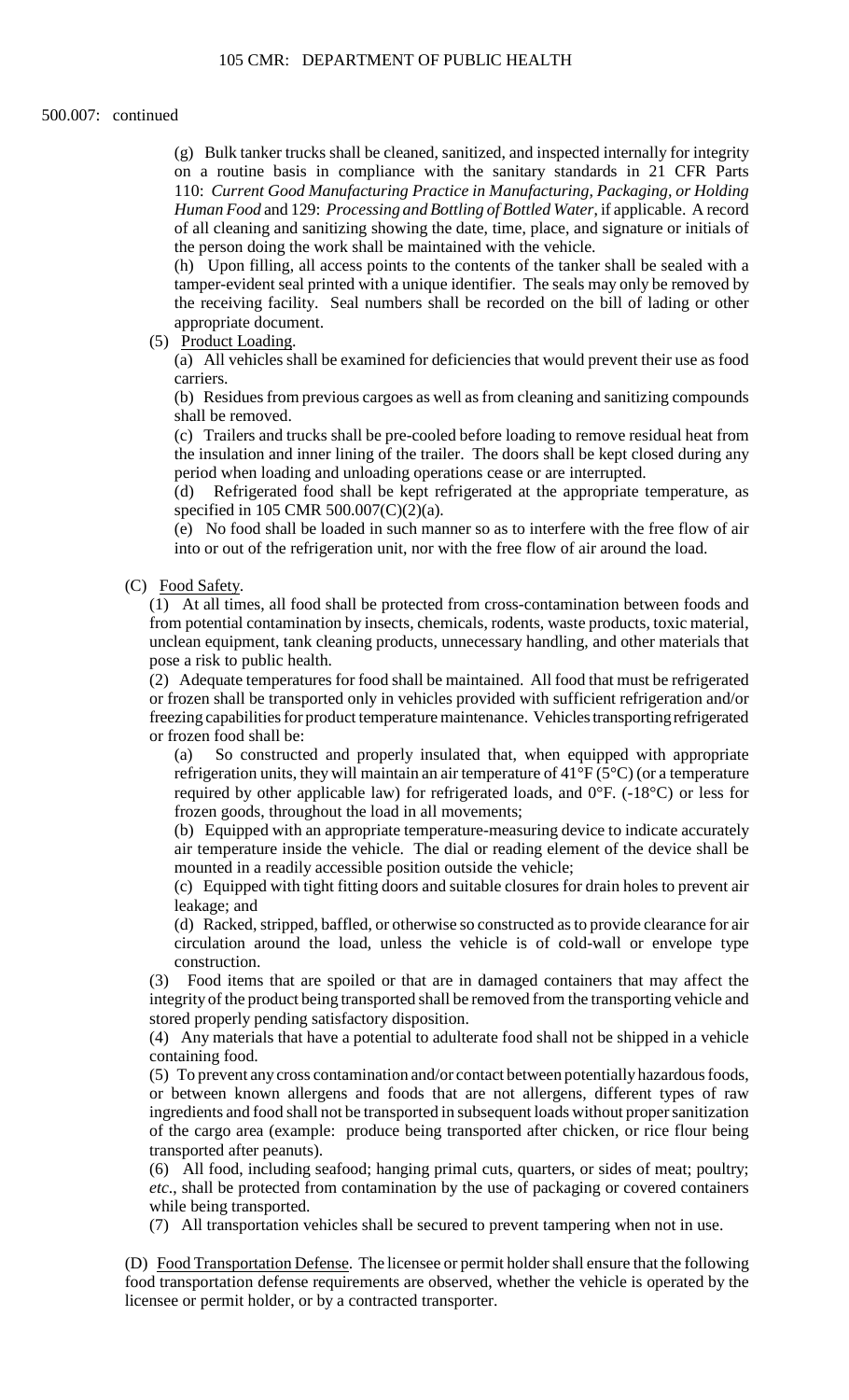vehicle(s) shall develop, maintain on file, and follow a written food transportation defense (1) Each licensee and permit holder that owns, or contracts for, food transportation plan. The plan shall include but need not be limited to:

(a) Methods and procedures to prevent tampering of food while in transit, such as the use of tamper-evident seals corresponding to specific shipments; and

(b) A means to identify and track food products during transportation to the destination.

(2) Security measures shall be identified and implemented at each point of delivery to ensure the protection of raw ingredients and food products from the time they are loaded for shipment through delivery to the final destination.

(3) Vehicles transporting any food or ingredient, including water, to a facility from sources of supply other than those owned by the shipping facility shall be marked with the name and address of the hauler. For each shipment, a shipping statement shall be prepared for each recipient containing at least the following information:

 (a) Name and address of the owner of the food, ingredient, water, or water source, and site of the water source if applicable;

(b) Date of loading;

(c) Amount of food, ingredient, or water delivered; and

(d) Date and time delivered at the facility.

 A copy of the shipping statement shall be retained on file for at least two years at both the shipping and receiving facilities.

 $(4)$ (4) Any licensee or permit holder utilizing a contracted transporter (*e.g*. air, ground, maritime, or rail) shall verify that the transporter and any storage/warehouse facilities utilized by the transporter have a security program in effect.

(5) The licensee or permit holder shall develop and implement methods to check and document the condition of raw ingredients, food products, and packaging upon receipt.

## 500.008: Prevention of Disease Transmission<sup>2</sup>

All licensees and permit holders shall comply with the following requirements.

(A) In accordance with 21 CFR 110.10: *Personnel*, it is the responsibility of the licensee to protect the integrity of food products by:

 report to their supervisors illnesses or health conditions through which there is a reasonable (1) Developing and implementing a written plan for personnel health and hygiene (as part of the SSOP developed pursuant to 105 CMR 500.005(H)) that ensures that all personnel possibility of products, product-contact surfaces, or packaging materials becoming contaminated; and

(2) Taking appropriate protective steps in accordance with Department policies or directives.

 (B) The licensee or permit holder, person in charge, or manager of any facility shall immediately notify the regulatory agency when he or she knows, or has reason to believe:

 (1) That any worker has been exposed to or contracted any disease transmissible through food or food products, or has become a carrier of such a disease, and/or

(2) That an illness has occurred that may have been caused by a food product from the facility.

 reason to believe that a worker has contracted a disease transmissible through food or has (C) Pursuant to M.G.L. c. 94, § 305B, when the Program or the board of health knows or has become a carrier of such a disease, it may:

(1) Obtain a confidential medical history of the suspected person and make other investigations as deemed appropriate; and

(2) Take any other action required by 105 CMR 300.000: *Reportable Diseases, Surveillance, and Isolation and Quarantine Requirements*.

<sup>&</sup>lt;sup>2</sup> The requirements in 105 CMR 500.008 apply to all facilities that are not subject to USDA inspection, and are recommended for all facilities that are subject to USDA inspection.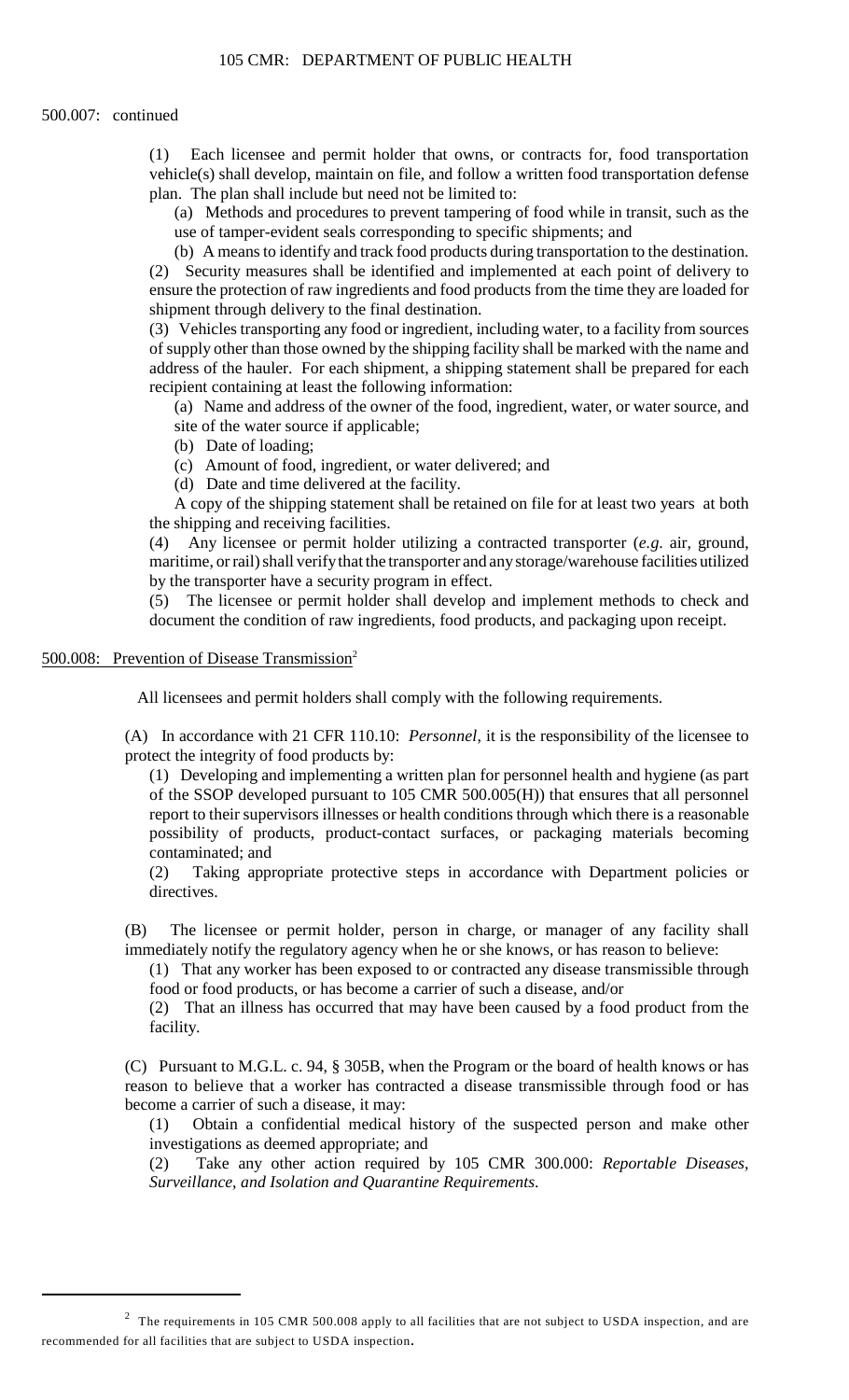(D) The board of health shall immediately notify the Program of suspected transmission of disease through food to any person, and shall keep the Program informed until any investigation is completed.

(E) The Commissioner or his or her designee, on his or her own initiative or at the request of a board of health, may require any person whose duties actually involve the handling of ingredients, products, or product contact surfaces to submit to a medical examination, which may include the taking of samples of body fluids, secretions, or excretions, whenever said Commissioner or designee has reason to believe that such examination is necessary for the protection of the public health. The examination shall be without charge to the person examined and at the expense of the Department or of the board of health requesting it.

(F) Any person who fails to cooperate with any medical or laboratory examination ordered by the Commissioner or designee shall immediately be excluded from the performance of duties involving the handling of ingredients, products, or product contact surfaces.

(G) In addition, the Department or the board of health, where applicable, may issue an order instituting one or more of the following control measures:

(1) Restricting particular persons' services to specific areas and tasks in the facility that present no risk of transmitting the disease;

(2) Excluding particular persons from the facility;

(3) Removing particular food products from sale; or

 (4) Closing the facility by summarily suspending the license or permit in accordance with 105 CMR 500.207(B).

(H) The following diseases or disease organisms are known to be transmissible through food or food products:

- (1) *Amebiasis*;
- (2) *Bacillus cereus*;
- (3) *Campylobacteriosis*;
- (4) Cholera;
- (5) *Cryptosporidiosis*;
- (6) *Cyclosporiasis*;

(7) *E. coli* O157 H:7 and other *Shiga* toxin-producing *E. coli* and *Shiga* toxin-producing organisms;

- (8) *Giardiasis*;
- (9) Hepatitis A virus;
- (10) *Listeria monocytogenes*;
- (11) Noroviruses;
- (12) *Salmonella Typhi*;
- (13) *Salmonella* spp. (Non-typhi)
- (14) *Shigellosis*;
- (15) *Vibriosis* (non-Cholera);
- (16) *Yersiniosis*; and
- (17) Any other disease transmissible though food so designated by the Department.

This list is not intended to be exclusive, and the Department may, in a given case, determine that a risk of transmission exists from a disease or organism not specified in 105 CMR 500.008(H)(1) through (17).

# 500.015: Supplemental Regulations for Residential Kitchens: Wholesale Sale

(A) Scope.

(1) Persons who operate a residential kitchen to prepare food for sale at wholesale shall comply with 105 CMR 500.015 in addition to 105 CMR 500.004 through 500.008.

(2) Persons who prepare food in a residential kitchen for sale at retail are subject to 105 CMR 590.000: *State Sanitary Code Chapter X – Minimum Sanitation Standards for Food Establishments*, and should consult their board of health about any additional requirements and restrictions.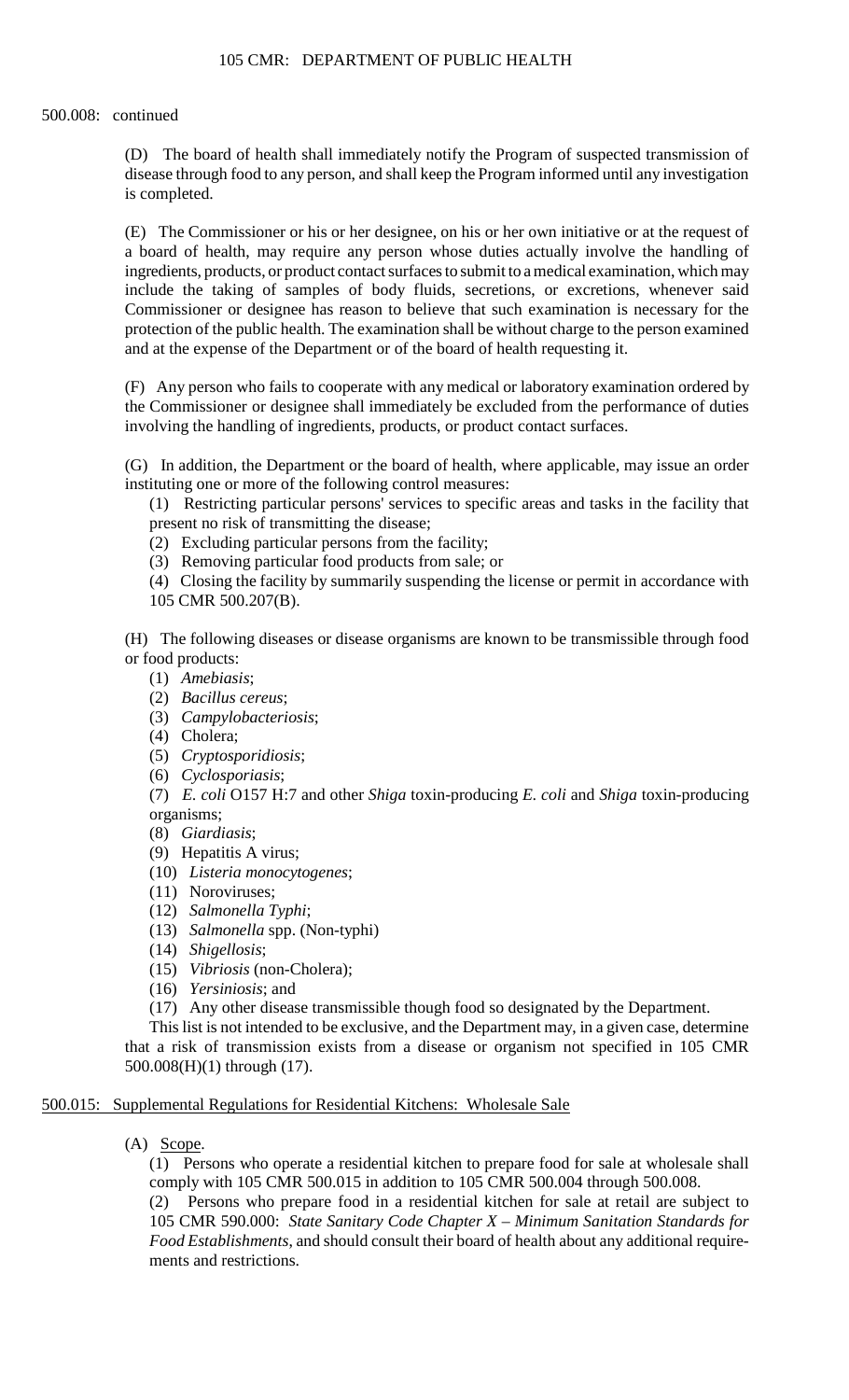(B) No person shall operate a residential kitchen to prepare food for sale at wholesale without a valid license granted by the Department, or in violation of any of the requirements for residential kitchens specified in 105 CMR 500.000. NOTE that municipal zoning regulations may prohibit residential kitchens in some cities and towns.

(C) Exceptions. Federal regulation sections 21 CFR  $110.37(e)(4)$  and  $110.80(b)(3)$  are not applicable to residential kitchens. Furthermore, 21 CFR Parts 113: *Thermally Processed Low-acid Foods* and 114: *Acidified Foods* are not applicable to residential kitchens, because residential kitchens are not permitted to process food in these ways.

(D) Food Preparation and Protection.

 (1) Only non-potentially hazardous foods and foods that do not require refrigeration shall be prepared in or distributed from a residential kitchen for sale at wholesale. Ingredients that are potentially hazardous foods, such as milk, cream, and eggs, may be used in food preparation provided that the final product is not a potentially hazardous food.

(2) Food preparation surfaces and areas shall be kept clean.

(3) Residential kitchens are prohibited from undertaking high-risk operations, including but not limited to:

- (a) Smoking food as a method of food preservation;
- (b) Curing food;

(c) Using food additives or adding components such as vinegar as a method of food preservation or to render a food non-potentially hazardous;

- (d) Packaging a food using reduced oxygen packaging;
- (e) Operating a molluscan shellfish life-support system;
- (f) Slaughtering or processing animals; and
- (g) Canning low-acid foods.

(4) Residential kitchen workers may not contact exposed, ready-to-eat food with their bare hands but shall use suitable utensils such as deli tissue, spatulas, tongs, single-use non-latex gloves, or dispensing equipment.

(5) Fruits and vegetables shall be washed before use.

 (E) Who May Work. Only people residing in the household may prepare food for wholesale in a residential kitchen.

(F) General Requirements for Residential Kitchens Preparing Food for Wholesale Sale.

 (1) Storage. Separate dry and refrigerated storage facilities shall be utilized for raw ingredients and finished food products.

 be provided at the kitchen sink. This sink shall not be used for hand washing after toilet use (2) Hand Washing. A soap dispenser and disposable towels for use in hand washing shall but may be used for food preparation and ware washing provided that it is cleaned and sanitized prior to use and between different uses.

 (3) Toilet Room. A toilet room shall be available for use by food workers. Toilet rooms mechanical means or by a screened window(s). A soap dispenser and disposable towels shall opening to the kitchen shall have adequate ventilation. Ventilation shall be provided by be provided for hand washing in toilet rooms used by food workers.

(4) Manual Cleaning and Sanitizing. For manual cleaning and sanitizing of cooking equipment, utensils, and tableware, three-compartment sinks shall be provided and used; or a two-compartment sink may be used when an approved detergent sanitizer is used in accordance with manufacturer's instructions. The strength of the sanitizer must be measured in accordance with manufacturer's instructions.

(5) Mechanical Cleaning and Sanitizing. A domestic or home-style dishwasher may be used provided that the following performance criteria are met:

(a) The dishwasher must effectively remove physical soil from all surfaces of dishes, equipment, and utensils.

 of 150°F after the final rinse and drying cycle. Records of this testing shall be kept on file (b) The operator shall provide and use daily a maximum registering thermometer or a heat thermal label to determine that the dishwasher's internal temperature is a minimum for 90 days.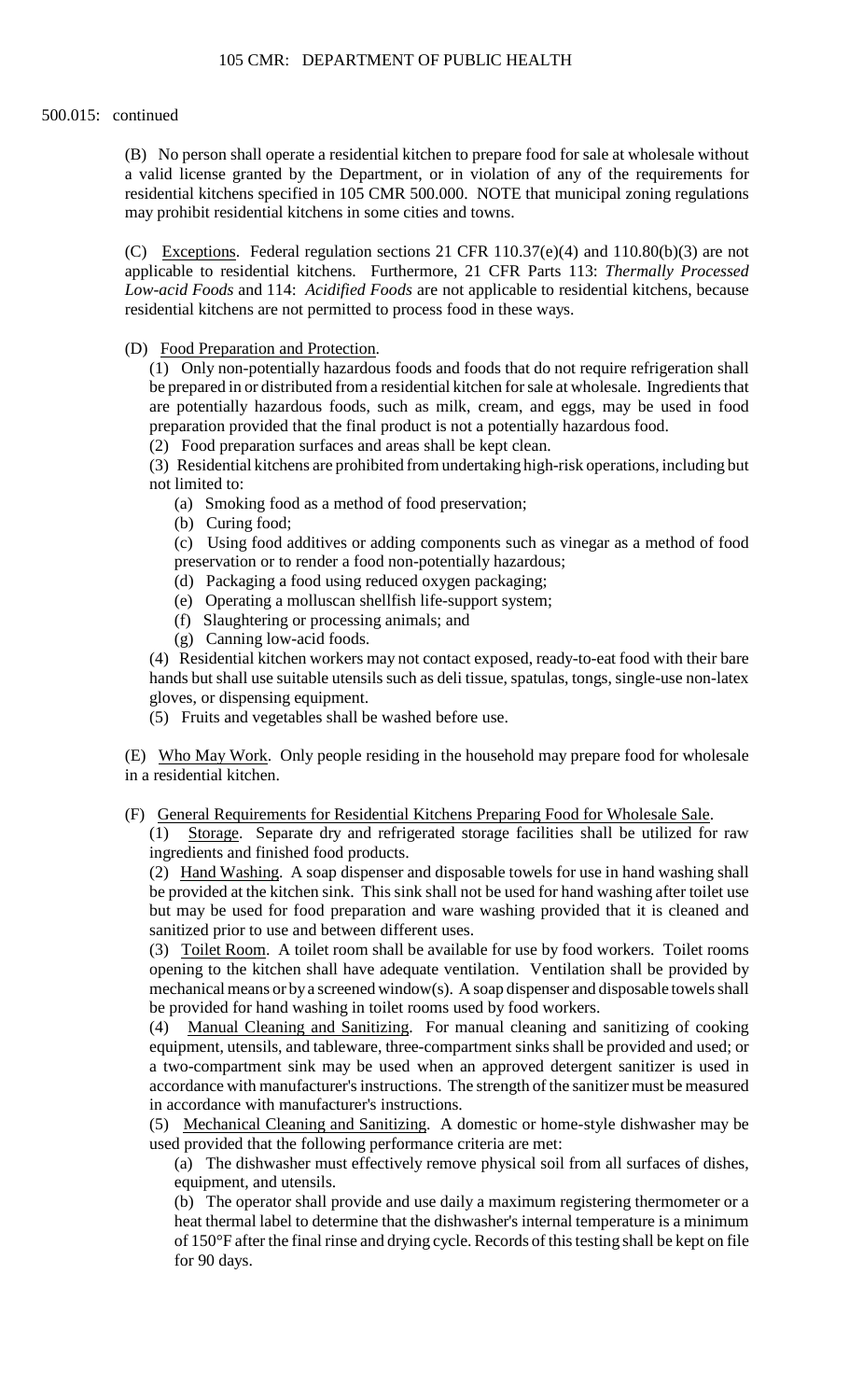## 500.015: continued

(c) The dishwasher must be installed and operated according to the manufacturer's instructions for the highest level of sanitization possible when sanitizing residential kitchen facilities' utensils and tableware, and a copy of the instructions must be available on the premises at all times.

(d) There shall be sufficient area or facilities such as portable dish tubs and drain boards for the proper handling of soiled utensils prior to washing and of cleaned utensils after sanitization, so as not to interfere with safe food handling, hand washing, and the proper use of ware washing facilities. Equipment, utensils, and tableware shall be heat-dried or air-dried.

(6) Premises.

(a) There shall be adequate storage and preparation areas on the premises to support food preparation activities in the kitchen. All such areas shall be kept clean.

(b) Pets may be present on the premises, but shall be kept out of food preparation areas during food preparation and out of food storage areas at all times.

 (c) Laundry facilities may be present in the kitchen, but shall not be used during food preparation.

(d) Cooking facilities in the kitchen shall not be used for domestic purposes during preparation of food for wholesale.

(e) Garbage Receptacles. A sufficient supply of impervious covered receptacles shall be provided for storage of garbage and refuse.

(f) Water Supply. A sufficient supply of hot and cold water under pressure shall be provided to food preparation areas and toilets, and shall be from an approved source of water as provided in 105 CMR 500.005(D).

(g) Sewage. Sewage shall be disposed of through an approved system that is:

1. A public sewage treatment facility; or

2. An individual sewage disposal system that is sized, constructed, maintained, and operated according to law.

500.016: Supplemental Regulations for the Production of Juice and Apple Cider

(A) General Requirements.

(1) No person shall manufacture juice or apple cider in Massachusetts for sale at wholesale without a license issued by the Department or in violation of any of the requirements specified in 105 CMR 500.000.

 (2) Persons who manufacture juice in Massachusetts for sale at wholesale shall comply with 21 CFR Part 120: *Hazard Analysis and Critical Control Point (HACCP) Systems*.

- (B) Additional Requirements for the Production of Apple Cider.
	- (1) Apples.

(a) The use of wormy, decayed, damaged, or rotten fruit is prohibited, and such fruit shall be discarded. A log identifying the source of all apples used in each production lot shall be maintained.

(b) The licensee shall ensure that appropriate personal hygiene is practiced in the harvesting of apples.

 (c) All apples for processing shall be kept in cold storage or in an enclosed area, free of processing and storage areas of the building. Fruit flies and other insects shall be insects, rodents, and vermin. Wild and domestic animals are prohibited from the effectively controlled.

(d) All apples shall be inspected, culled, and thoroughly washed and brushed before crushing. Facilities shall employ commercial scrubbers or equivalent means to accomplish a thorough washing and brushing. This can be accomplished as part of the grading operation but only if there is no storage or holding time between grading and pressing.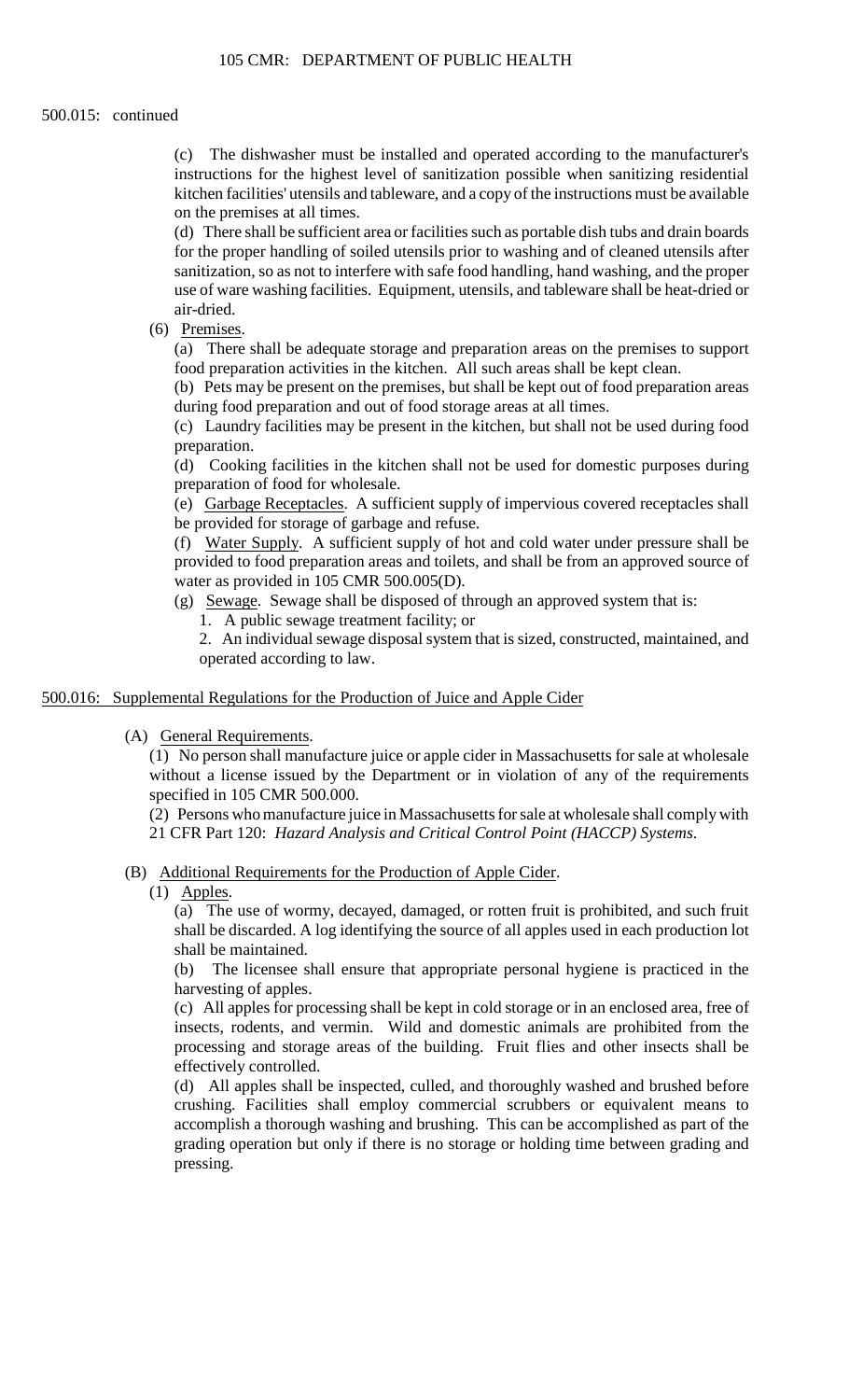washing and brushing step(s) to reduce the microbial population. The chemicals shall produce used in making cider shall be rinsed with potable water to remove chemical (e) The use of sodium hypochlorite or other approved chemicals may be used during the not be used in excess of the minimum amount required to accomplish their intended effect. Following the use of wash water with added chemicals, apples and any other residues. Chlorine solutions used to wash produce shall not exceed 200 parts per million (ppm).

(f) Chemicals used to wash apples shall meet the requirements specified in 21 CFR 173.315: *Chemicals Used in Washing or to Assist in the Peeling of Fruits and Vegetables*. Such chemicals shall be used in accordance with manufacturers' instructions.

(2) Processing Operations.

 materials, and replaced frequently. During processing, the cloths shall be handled in a sanitary manner. All press cloths shall be washed, sanitized, and dried daily. The use (a) Filter cloths shall be specifically designed for this purpose, made of durable of automatic laundry equipment (washers and dryers) is recommended. Other laundry shall not be mixed with the washing or drying of the press cloths.

 (b) Press racks shall be made of food-grade plastic or hardwood, which has been properly coated with paraffin or other food-approved coating prior to the start of the cider season. Press racks shall be kept off the floor at all times. At the end of each day, all used press racks shall be washed, sanitized, and allowed to dry. While drying, the racks shall be placed off the floor in a well-ventilated, screened location.

 be transparent. Tubing shall be protected from abrasion or breakage and shall be easily replaceable. If the tubing passes through spaces that are not readily accessible, the tubing cleaning, and sanitizing of tubing, clamps, couplings, and connections shall be (c) All tubing carrying cider shall be approved for food use, and all plastic tubing shall shall be of one piece and easily cleanable. Tubing shall be as continuous as possible, with couplings kept to a minimum. After each production run the disassembling, performed. Tubing shall be positioned so that no pockets of liquid remain when the tubing is rinsed.

(d) Chemical sanitizers and other chemical antimicrobials applied to food-contact surfaces shall meet the requirements specified in 40 CFR 180.940: *Tolerance Exemptions for Active and Inert Ingredients for Use in Antimicrobial Formulations (Food-contact Surface Sanitizing Solutions)*. Such chemicals shall be used in accordance with manufacturers' instructions. The concentration of the sanitizing solution shall be accurately determined by using a test kit or other device.

 (e) After each day's operation, all equipment shall be thoroughly rinsed with clean water under adequate pressure and in sufficient volume to dislodge particles of fruit and film from all surfaces. A suitable high-velocity circulation pump for clean-in-place (CIP) systems and a suitable high-pressure washer for external cleaning of equipment shall be used for this purpose. All equipment shall then be dismantled or disassembled for cleaning and sanitizing. Equipment shall not be rinsed after sanitizing. All equipment shall be air-dried on racks.

(f) Cider shall only be sold in new containers with new caps.

- (3) Labeling of Cider. The following information shall be provided on the container label. (a) Statement of product identity or usual name, *e.g*., apple cider;
	- (b) Ingredients, including any additives or preservatives;
	- (c) Open date;
	- (d) Name, address, city, state, and zip code of manufacturer, packer, or distributor;
	- (e) The statement "Keep Refrigerated";
	- (f) Net quantity;

(g) "Pasteurized" or "treated with UV light" (or other approved method) to control pathogens" or other wording approved by the FDA; and

(h) Brand name (optional).

(4) Off-season Storage. During the off-season, press racks and cloths shall be stored and protected from contamination. Racks and cloths shall be thoroughly cleaned, sanitized, dried, and wrapped before storage.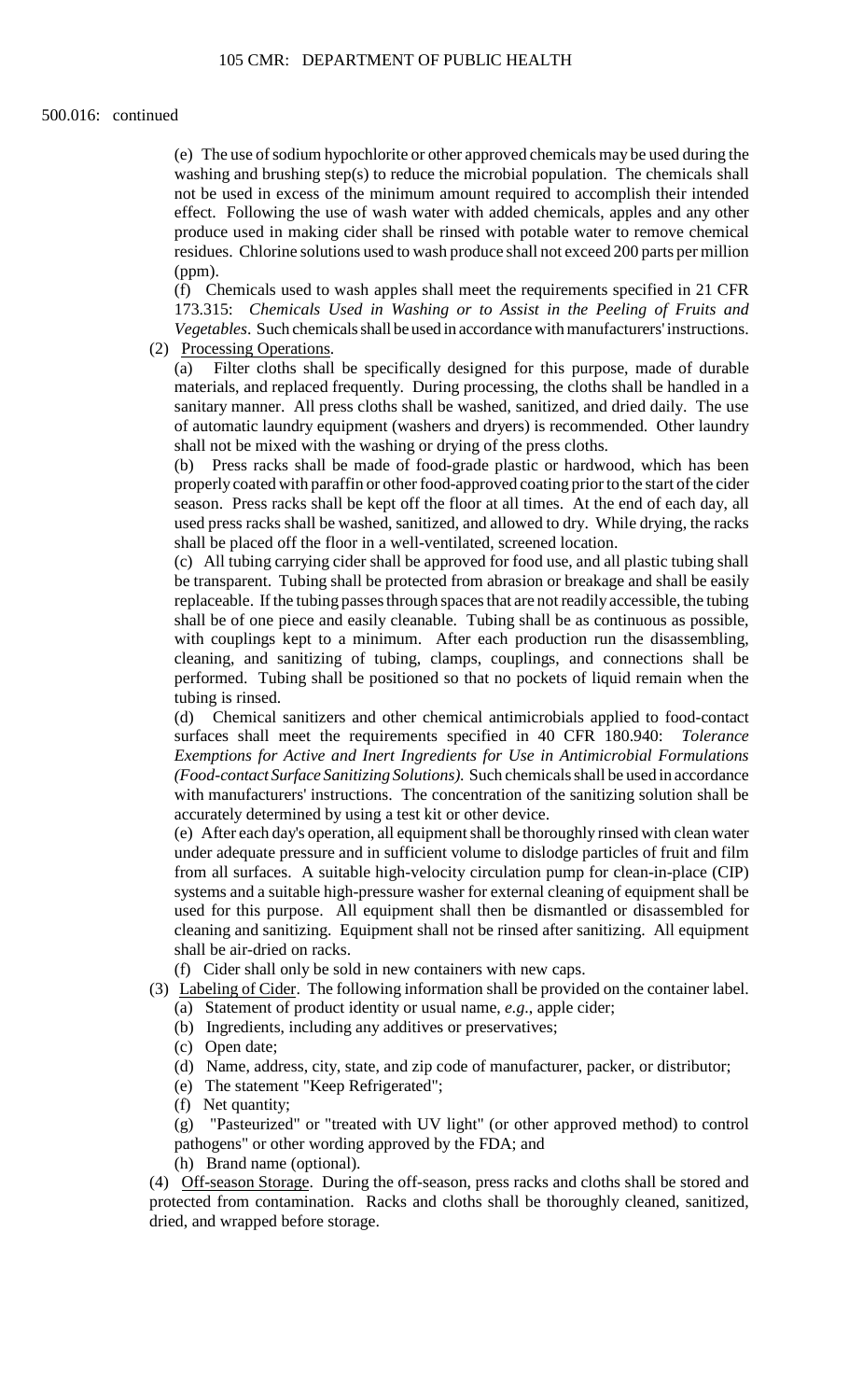# 105 CMR: DEPARTMENT OF PUBLIC HEALTH

# Supplemental Regulations for Fish and Fishery Products

# 500.020: General Requirements

(A) Permit Requirements. No person shall operate as a wholesale seafood dealer, retail seafood dealer, or wholesale seafood truck<sup>3</sup> without a valid permit issued jointly by the Department and the Division of Marine Fisheries. No person shall operate as such a dealer in violation of applicable laws or in violation of any of the requirements specified in 105 CMR 500.000.

- (B) Explanation of Permit Categories, Additional Requirements, and Restrictions.
	- (1) Wholesale Dealer.

(a) Allows the permit holder to acquire, handle, store, distribute, process, fillet, ship, and sell raw seafood products, whether frozen or unfrozen, in bulk or for resale from a single, fixed location;

(b) Allows the purchasing of seafood products from a harvester or commercial fisherman;

(c) Allows retail sales from a single, fixed location;

 (d) Requires an inspection and approval from the Department before initial permitting; and

(e) The wholesale dealer is prohibited from engaging in any activity not specifically inspected for and approved by the Department, and endorsed on the permit.

(2) Retail Dealer.

 (a) Allows the sale of raw fish, whether frozen or unfrozen, shellfish and crustaceans, at one fixed retail location;

(b) Allows the purchase of shellfish from an appropriately permitted wholesale dealer or wholesale truck, or from a certified interstate shellfish shipper;

(c) Allows the purchase of seafood except shellfish directly from a commercial fisherman;

(d) Prohibits high hazard processing, such as shucking and meat picking, and prohibits wet storing, re-labeling, and repacking of seafood;

 served "on the half-shell" is permitted as authorized by written policy of the Department; (e) Prohibits removing shellfish meats from the shell. Shellfish meat prepared and (f) Requires compliance with 105 CMR 590.000: *State Sanitary Code Chapter X – Minimum Sanitation Standards for Food Establishments*;

(g) Requires that proper shellfish tags must be attached to each container and requires the retention of tags for 90 days; and

(h) Requires an inspection by the local board of health and approval from the Department for initial permitting.

(3) Wholesale Truck.

(a) Allows the permit holder to acquire, handle, distribute, ship, and sell from the permitted truck raw seafood, whether frozen or unfrozen, in bulk or for resale only;

(b) Allows the purchase of finfish, crustaceans, and other non-molluscan shellfish seafood products directly from a commercial fisherman;

(c) Prohibits the holder from processing, re-labeling, or repacking seafood, and prohibits storing of seafood on the vehicle;

(d) Prohibits the holder from purchasing shellfish directly from anyone other than a wholesale dealer; and

(e) All wholesale trucks operating in Massachusetts require a separate inspection and approval from the Department.

# (C) Permit Procedures.

(1) Application. Any person seeking to operate as a wholesale seafood dealer, a retail seafood dealer, or a wholesale seafood truck within Massachusetts shall submit an application for a permit to the Division of Marine Fisheries.

(a) The application shall be on a form provided by the Division of Marine Fisheries.

(b) No permit shall be issued prior to an inspection by and written approval from the Department, except that in the case of a retail dealer permit, an inspection and approval by the local board of health shall suffice.

 $3$  A retail seafood truck requires a permit from the Division of Marine Fisheries and a permit from the local board of health under 105 CMR 590.000: *State Sanitary Code Chapter X – Minimum Sanitation Standards for Food Establishments*.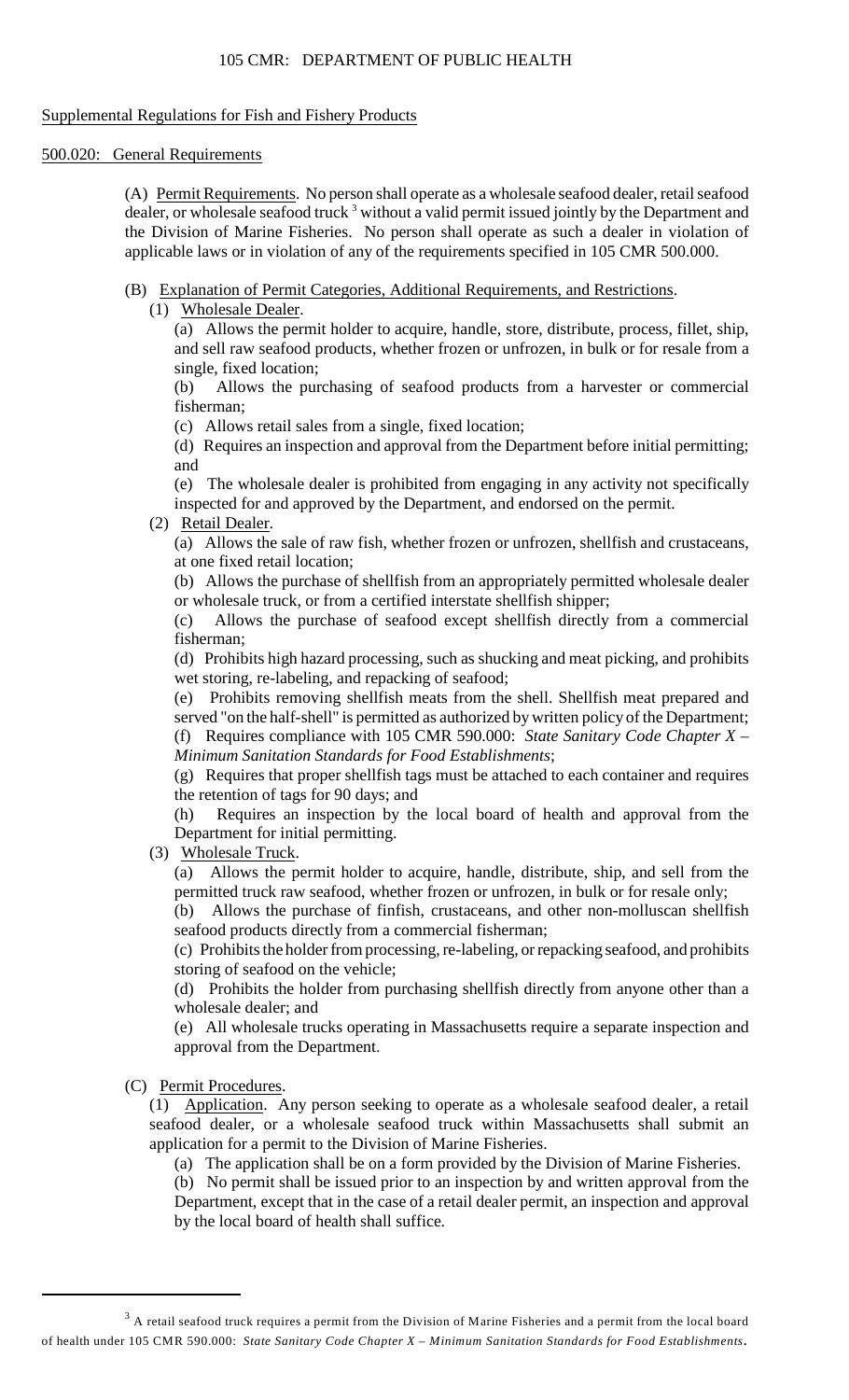(c) A copy of an approved inspection report must be submitted by the applicant to the Division of Marine Fisheries prior to the issuance of a permit.

(2) A permit shall be valid only for the activities and products inspected and approved by the Department and endorsed on the permit by the Division of Marine Fisheries, and only for the specific location indicated on the permit.

 (3) A permit holder shall notify the Department in advance of any intention to change endorsed products or activities. Upon notification, the Department shall inspect the facility or new activity commenced until the facility is inspected and approved by the Department, to verify compliance with applicable regulations, except that in the case of a retail dealer permit, an inspection by the local board of health shall suffice. No new product may be sold and endorsed by the Division of Marine Fisheries for such product or activity.

(4) A permit may be renewed by applying at least 30 days prior to the expiration of the permit. Application for renewal shall be made in writing on a form provided by the Division of Marine Fisheries.

 (5) Suspension or Revocation of Permit. The Department may suspend or revoke a permit for the reasons specified in 105 CMR 500.207 and pursuant to the procedures specified in 105 CMR 500.208.

(D) License Requirements. Pursuant to M.G.L. c. 94, § 305C, no person shall cook, smoke, or otherwise process seafood, or combine seafood with non-seafood ingredient(s), for sale at wholesale, without a valid license issued by the Department.

(E) Additional Storage and Transportation Requirements for Frozen and Refrigerated Seafood. (1) Any facility used to store seafood shall comply with the requirements of 21 CFR Part 110: *Current Good Manufacturing Practice in Manufacturing, Packaging, or Holding Human Food*.

(2) Any vehicle engaged in the wholesale transportation of seafood products shall have the name of the company and permit number clearly displayed on the two sides of its exterior. At a minimum, the lettering shall be four inches in height and of a color in contrast to the truck exterior.

(3) Vehicles used for the wholesale transportation of seafood shall not be used for any other food products without adequate separation and protection to avoid cross-contamination.

 (4) Seafood products transported by a harvester or retail dealer shall be adequately protected seafood products from a wholesale facility to the retail location, shall use mechanical refrigeration or ice from an approved source to maintain the product at an ambient from temperature abuse and environmental contamination. A retail dealer, transporting temperature of 45° F (7.2° C), or below (or at a temperature required by other applicable law).

 (5) When a wholesale dealer is also a master digger, separate vehicles are required for transporting shellfish from contaminated areas to the depuration facility and transporting depurated products for sale, unless the dealer adequately addresses the potential hazards in its HACCP plan (*see* 105 CMR 500.020(G)) and SSOP.

 exchanged, the dealer shall notify the Department in writing and provide the new numbers, (6) If a person holding a wholesale dealer permit or a wholesale truck permit leases a vehicle for 30 days or longer to transport seafood products, the person shall provide the Department and the Division of Marine Fisheries with the vehicle identification number and the registration number of the vehicle(s) leased. Any time a vehicle is added, removed or within ten business days of the change(s).

(F) All wholesale dealers and licensees shall comply with the following sections of federal regulation 21 CFR Part 123.00: *Fish and Fishery Products*, to the extent they are applicable to the type of business conducted by the wholesale dealer or licensee.

(1) Subpart A - *General Provisions*, 21 CFR §§ 123.3 through 123.12;

 (2) Subpart B - *Smoked & Smoke-flavored Fishery Products*, 21 CFR §§ 123.15 through 123.16; and

(3) Subpart C - *Raw Molluscan Shellfish*, 21 CFR §§ 123.20 through 123.28.

(G) Additional Hazard Analysis Critical Control Point (HACCP) Requirements. In addition to the record keeping requirements in 105 CMR 500.020(F) and 500.021(A), each wholesale dealer and licensee shall keep and maintain the following information: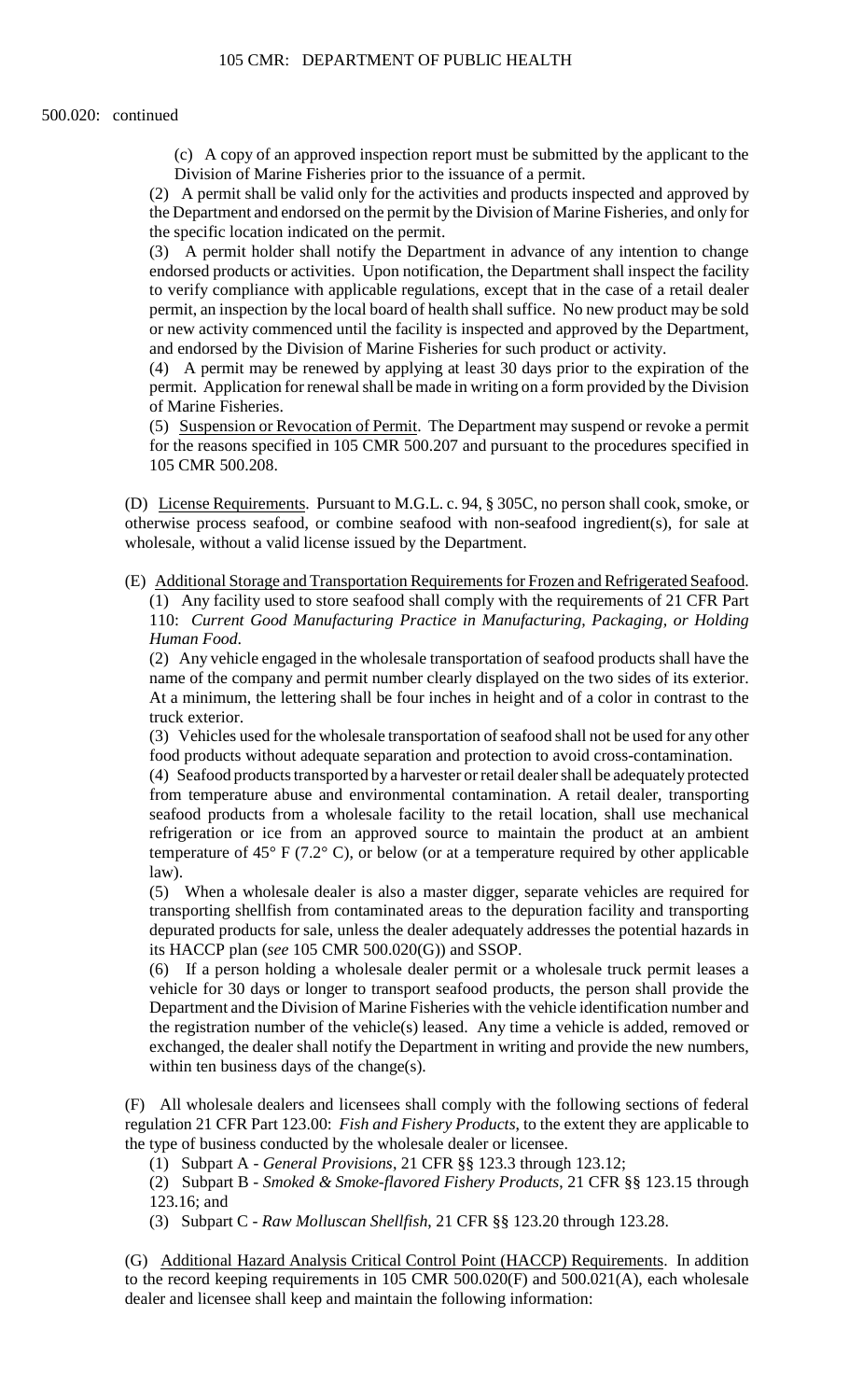(1) For those products for which it is determined that no hazard exists, a written justification in the form of a hazard analysis supporting that finding;

(2) A written Sanitation Standard Operating Procedure (SSOP);

(3) A written Corrective Action Plan for deviations from the HACCP plan or SSOP; and

(4) A written contingency plan for use in initiating and accomplishing a product recall in accordance with  $105$  CMR  $500.005$ (K).

(H) Failure to Comply with HACCP Regulations. Failure of a wholesale dealer to comply with applicable, may render the fish or fishery product(s) adulterated and/or may constitute a violation the HACCP requirements of 21 CFR 123.6(a) through (f) or 105 CMR 500.021(A), where of 105 CMR 500.000.

(I) Finfish Operations in a Facility.

(1) Tanks used to chill large species of fish (tuna, swordfish, *etc*.) shall be constructed of materials that meet the requirements for a food-contact surface. The use of canvas or plastic tarps and wood construction is not permitted.

(2) Filleted fish shall be cooled to a temperature of  $45^{\circ}F(7.2^{\circ}C)$  or less within two hours after packing, and shall be stored and shipped under conditions that will maintain such temperature.

(3) Filleting areas shall be equipped with a hand-wash sink supplied with adequate hot and cold running water and a three-compartment sink for ware washing.

(4) Mechanical pumps used to move water shall be constructed of food grade materials.

(5) All receptacles for waste or gurry shall be watertight and covered and shall be thoroughly cleaned after each emptying.

(6) Only clean refined food-grade salt or filtered brine of a temperature not exceeding 50°F  $(10.0\degree C)$  shall be used in the brining of fish.

(7) Only salt, sugar, wood smoke, vinegar, pure spices, spice flavoring, sodium benzoate, or other additives Generally Recognized as Safe (GRAS) by FDA may be used as fish preservatives.

 ice making, and fish washing shall be performed within the physical confines of the facility. (8) All processing activities, including but not limited to storing, thawing, filleting, packing,

(J) Cooked Lobster Meat Processing/Meat Picking Operations.

 rooms or space in the building by a suitable full partition or walls. Doors to such rooms shall (1) Picking Area. In facilities where the meat is removed from the animal, *e.g*. lobsters, crabs, whelks, urchins, *etc*., the room used for the picking shall be separated from other be equipped with self closing devices.

(2) The picking area shall be equipped with a hand-wash sink supplied with adequate hot and cold running water and a three-compartment sink for ware washing.

(3) Dead Lobsters. The use of dead lobsters, or parts thereof, for processing or sale for human consumption is strictly prohibited.

 consumption unless it has been kept in a sanitary container and promptly refrigerated at 40°F (4) Meat not immediately removed from the shell after cooking shall not be sold for human  $(4.4^{\circ}C)$  or less.

(5) Meats shall be cooled to a temperature of  $40^{\circ}$  F (4.4°C) or less within two hours after picking.

(K) Processing of Uncooked Frozen Shell-on Lobster Tails.

(1) A wholesale seafood dealer must be approved in writing by the Department and endorsed by the Division of Marine Fisheries prior to preparing and freezing uncooked lobster tails with shells on.

(2) The use of dead lobsters is strictly prohibited; the wholesale seafood dealer shall use only live lobsters killed specifically for this activity.

 (3) Following separation of tails for freezing, the remaining portions of each lobster shall be processed by cooking within 30 minutes, or they must be discarded.

(L) Reduced Oxygen Packaging (ROP).

(1) Only refrigerated seafood that has one of the following safety barriers may be packaged in a reduced oxygen atmosphere: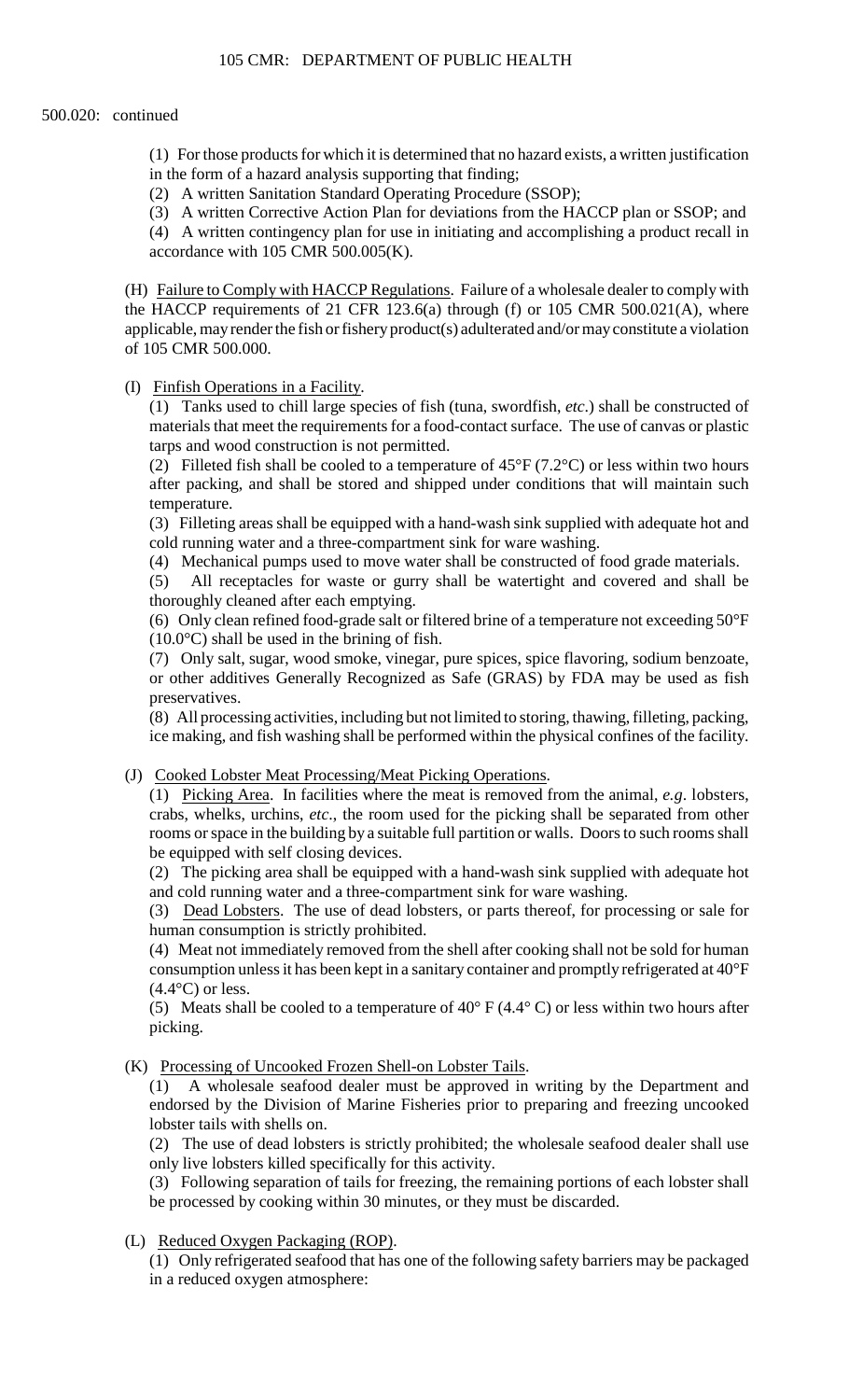- (a) Water activity  $(a_n)$  below .91;
- (b) Acidity (pH) of less than 4.6;

(c) High levels of non-pathogenic competing organisms that prohibit the growth of pathogenic bacteria;

(d) Held at  $<$  38°F; or

 (e) Frozen at 0°F except during processing, when for a maximum of two hours the product may exceed 0°F but shall not exceed 10°F.

(2) If refrigerated seafood has two or more of the barriers specified in 105 CMR 500.020(L)(1) (a) through (c) and (e), it may be held at  $<$  40 $\degree$ F.

#### (M) Bait Operations.

 (1) The processing and storage of seafood for use as bait shall be conducted in areas separate from the processing and storage of seafood intended for human consumption. There shall be sufficient physical separation in place to protect food intended for human consumption from contamination by seafood intended for bait.

(2) Containers of bait product shall be plainly marked "BAIT" in red lettering no less than two inches in height. The word "BAIT" shall appear on a minimum of two sides and the top of each container.

(3) Seafood intended for bait shall not enter a facility, including loading dock areas, without the container having clear markings indicating the product's intended use.

#### 500.021: Additional Requirements for Handlers of Shellfish

 All wholesale dealers and wholesale trucks that handle shellfish shall comply with 105 CMR 500.021.

 Conference. All wholesale dealers and wholesale trucks that handle shellfish shall comply with (A) Requirements for wholesale dealers and wholesale trucks that handle shellfish shall be established as administrative guidelines by the Department, based on the National Shellfish Sanitation Program (NSSP) Model Ordinance (NSSP Model Ordinance), published by the United States Department of Health and Human Services and the Interstate Shellfish Sanitation the administrative guidelines.

## (B) Shellfish Transactions.

(1) A harvester may sell shellfish only to a Massachusetts wholesale dealer holding a permit endorsed for shellfish issued by the Division of Marine Fisheries and the Department. A harvester is prohibited from selling shellfish directly to a retail dealer, wholesale truck, restaurant, or consumer.

(2) The direct sale of shellfish to a consumer from a vehicle is prohibited, except as authorized by written policy of the Department.

(3) Each transaction between a harvester and a wholesale dealer shall be recorded on a serialized transaction slip approved by the Department. Information recorded on the transaction slip shall include the wholesale dealer's name and permit number, the type and amount of shellfish purchased, date of purchase, and the area from which the shellfish were harvested. Also, the transaction slip documenting the purchase of shellfish shall be imprinted by the wholesale dealer to show the number from the harvester's Shellfish Transaction Card issued by the Division of Marine Fisheries.

(4) The wholesale dealer, master digger, and harvester shall retain their copies of the transaction slip for at least 90 days.

(5) A wholesale dealer shall purchase shellfish only from another wholesale dealer or from a harvester or master digger who presents a Shellfish Transaction Card and who is either known to the wholesale dealer or who presents photo identification.

(6) Sales of shellfish by a harvester to a wholesale dealer shall only be conducted by:

(a) The harvester transporting his or her product directly from the landing site to the wholesale dealer's physical facility for sale; or

(b) The harvester selling the product to an employee of a wholesale dealer at the landing site, provided that the employee transports the product to the wholesale dealer's facility. Shellfish purchased at the landing site must be transported to the wholesale dealer's facility for washing, grading, and tagging prior to its entering the marketplace.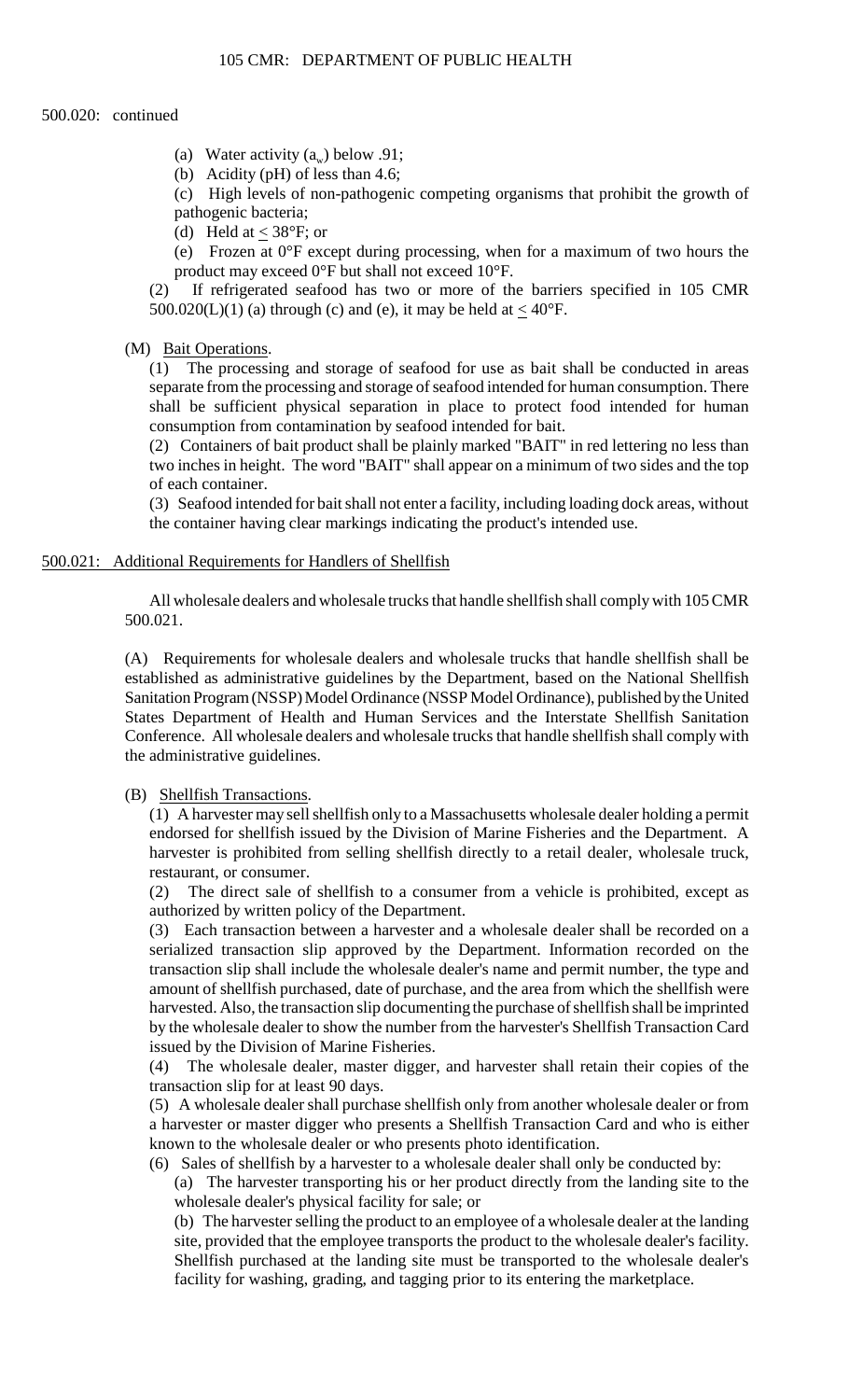## 500.021: continued

 (7) It is prohibited to land shellfish without an approved tag attached to the container as (8) Wholesale dealers shall retain tags for a minimum of 90 days. Tags shall be maintained described in the Department's administrative guidelines based on the NSSP Model Ordinance. Containers with improper tags or no tags are misbranded and subject to embargo. in an orderly manner, *e.g.* chronologically, by harvester/dealer, or in some other appropriate manner, which facilitates the tracking of dealer purchases.

 (9) Any commingling of different lots of shellfish shall be conducted in conformance with written Department policy.

 (10) Dealers who receive shellstock from harvesters whose commercial shellfishing permits are subject to conditions imposed by the Division of Marine Fisheries or the Department, including but not limited to the requirement of a Vibrio management plan, or requirements related to participation in the Massachusetts Program for Onboard Screening and Dockside Testing for PSP Toxins in Molluscan Shellfish in Federally Closed Waters, shall comply with requirements of all plans or memoranda of understanding related to such conditions. Failure to comply may result in enforcement action, including coordination with the Division of Marine Fisheries on appropriate enforcement.

#### (C) Clam Juice.

(1) Clam juice intended for human consumption shall not be sold or offered for sale without first being pasteurized in a manner and with equipment approved by the Department.

(2) A timer and thermometer shall be used to insure that the product has been heated sufficiently to destroy pathogens. Records of timer and thermometer calibration shall be maintained for one year.

# (D) Wet Storage.

(1) Wet storage activities shall be conducted in accordance with the Department's administrative guidelines based on the NSSP Model Ordinance.

(2) Wholesale dealers shall receive written approval from the Department prior to conducting a wet storage activity.

#### (E) Shucked Shellfish.

(1) Packing operations shall be conducted in a room separated from other rooms in the facility by suitable full partitions or walls.

(2) Doors to the packing room shall be self-closing and tight-fitting.

(3) A shucked shellfish delivery window shall be installed in the partition or wall to the packing room and shall be equipped with a corrosion-resistant shelf that tilts away from the packing room.

(4) The packing room shall be equipped with a hand-wash sink, adequate hot and cold running water, and a three-compartment sink for ware washing.

(5) The packing room shall be large enough to permit the thorough cleaning of all equipment.

# (F) Sanitary Standard for Shellfish Sold in Massachusetts.

 (1) Sanitary Standard. Any shellfish, fresh or frozen, shall be deemed to meet the sanitary standard for shellfish sold in Massachusetts if:

 (a) It was harvested from an area approved by the appropriate shellfish control agency, or it was harvested from a restricted area and was subjected to a process of controlled purification ("depuration") approved by the Department; and

 $(b)$ It meets the Department's administrative guidelines based on the NSSP Model Ordinance standards for fecal and pathogenic contamination.

(2) Procedure when Shellfish Do Not Comply with Sanitary Standard.

 (a) When a sample of shellfish is not in compliance with the sanitary standard specified shellfish from the same source in order to verify the test result and attempt to ascertain in 105 CMR 500.021(F)(1), the Department may re-sample or cause to be re-sampled the cause of the problem.

(b) If upon re-sampling and retesting, the shellfish again do not comply with the sanitary standard, the Department may undertake one or more of the following: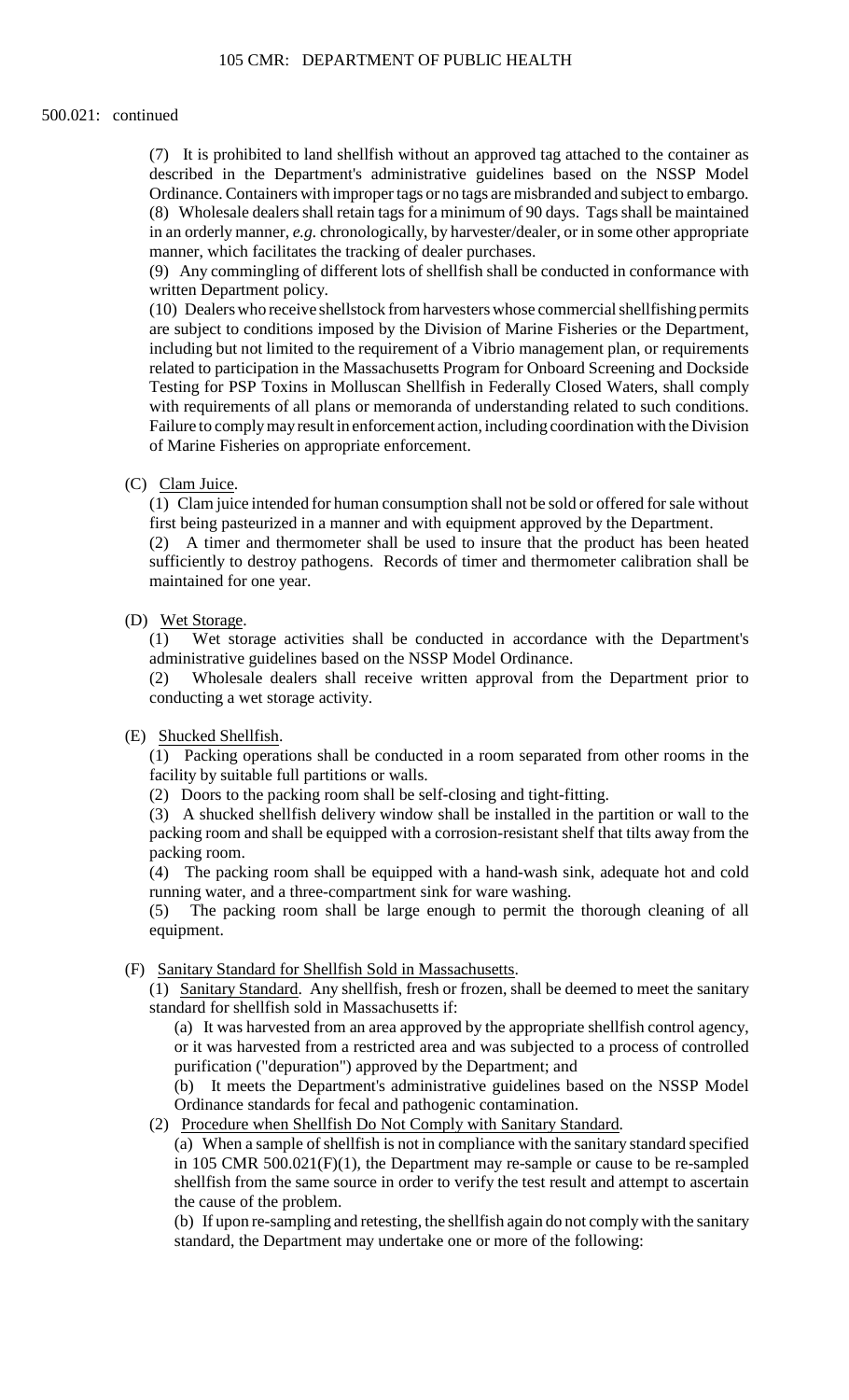1. Issue a warning notice to the person or persons responsible for harvesting, handling, processing, or transporting the shellfish and/or notify the responsible permitting authority;

2. Seize or embargo all shellfish from the same lot as those that have been found not to comply with the sanitary standard; and/or

3. Notify the person or persons responsible for harvesting, handling, processing, or transporting the shellfish that all future lots of shellfish from such person or persons shall be subject to embargo.

(c) The embargo against all shipments specified in 105 CMR 500.021(F)(2)(b)3. shall remain in effect until:

 agency from two consecutive lots of shellfish, harvested on different days, under time 1. Test results obtained from sampling by the Department from two consecutive lots of shellfish, harvested on different days, indicate compliance with the sanitary standard; or 2. Test results obtained from sampling by the responsible out of state shellfish control and temperature conditions which duplicate transportation and delivery to Massachusetts, indicate compliance with the sanitary standard.

3. In either case specified in 105 CMR 500.021(F)(2)(c)1. or 2., if the shellfish are to be shipped to Massachusetts from out of state, the out of state shellfish control agency shall certify in writing to the Department that the sources of contamination or handling problems causing the failure of the shellfish to comply with the sanitary standard have been identified and corrected.

(3) Prohibition on Sale of Shellfish in Massachusetts.

 (a) When the Commissioner of Public Health, upon the recommendation of the Program, finds with respect to shellfish from a particular state or country, which serves as a source of shellfish sold in Massachusetts, that:

 1. There is evidence of substantial and continuing noncompliance with the shellfish sanitary standard, or

2. Multiple notices of embargoes have been issued pursuant to 105 CMR  $500.021(F)(2)(b)$ , or

3. Epidemiological evidence indicates that illnesses traceable to shellfish from multiple sources within a particular state or country have occurred, or

4. There is other evidence that shellfish from that state or country may pose a danger to public health and that other regulatory initiatives have failed to control the problem, the Commissioner may notify the appropriate shellfish control agency that all shellfish originating from or handled in that state or country shall be prohibited from being sold in Massachusetts.

(b) Prohibitions on the sale of shell fish under  $105 \text{ CMR}$  500.021(F)(3)(a) shall continue until the appropriate shellfish control agency in the state or country satisfactorily certifies to the Commissioner that the shellfish distributed in Massachusetts will meet the sanitary standard in 105 CMR 500.021(F)(1). Until such certification has been reviewed and accepted by the Commissioner upon the recommendation of the Program, no shellfish originating from any person in a state or country notified pursuant to 105 CMR 500.021(F)(3)(a) shall be sold in Massachusetts.

# (G) Certification for Interstate Shipment.

(1) In certifying wholesale dealers for listing on the Interstate Certified Shellfish Shippers List (ICSSL), the Department shall follow the procedures in administrative guidelines of the Department based on the NSSP Model Ordinance.

 Ordinance for listing on the ICSSL, and who are certified for listing by the Department, shall be allowed to ship shellfish or shellfish products interstate or to another certified dealer (2) Only those wholesale dealers who voluntarily request certification, and who meet the standards specified in the Department's administrative guidelines based on the NSSP Model within the Commonwealth.

 (3) The Department shall annually certify wholesale dealers for listing on the ICSSL. All certifications shall expire at the end of each calendar year.

 only those wholesale dealers who meet the requirements specified in the Department's (4) The Department shall certify for listing on the ICSSL for the following calendar year administrative guidelines based on the NSSP Model Ordinance.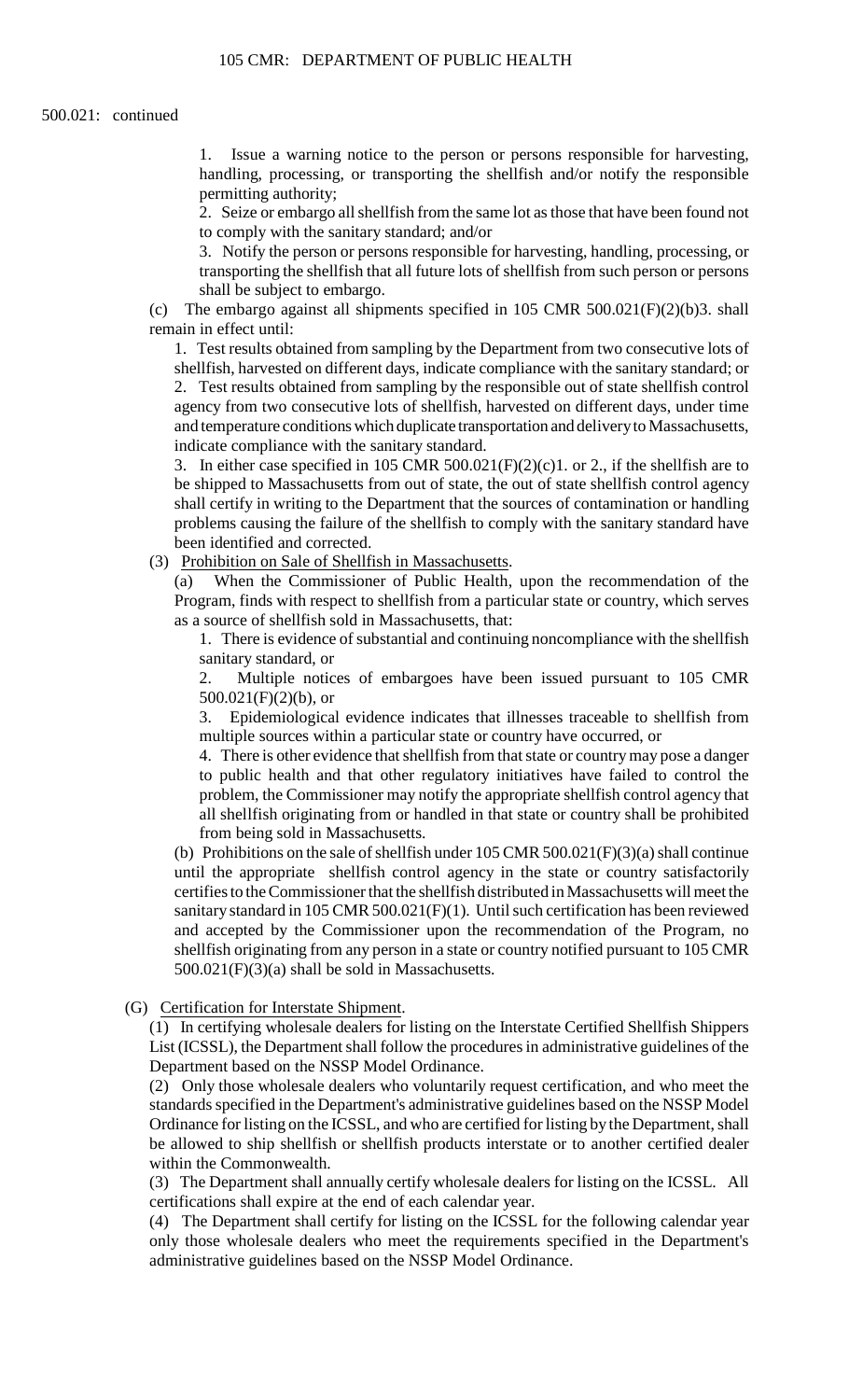(5) Inspection reports and Notices of Violation/Orders to Correct shall constitute *prima facie* evidence of the conditions listed therein.

 (6) Wholesale dealers who are removed, either voluntarily or involuntarily, from the ICSSL shall promptly notify their customers and the Department in writing that they are no longer involved in the interstate shipment of shellfish.

(7) Immediate Suspension of an ICSSL Certification without a Prior Hearing. The Department may, without a prior hearing, suspend the ICSSL certification of a certified dealer for any violation or series of violations of the standards established in the Department's administrative guidelines based on the NSSP Model Ordinance, including but not limited to:

- (a) A deficiency or activity that presents an imminent danger to the public health;
- (b) Failure to immediately correct a critical deficiency;
- (c) Failure to submit an approved correction plan in a timely manner;

(d) Failure to comply with an approved correction plan for a key or critical deficiency in a timely manner;

(e) Citation for improper tagging; or

(f) Citation for operation without a proper endorsement.

The Department may end the suspension of the certification at any time if reasons for the suspension no longer exist. In such a case, the Department shall notify the federal program to include the dealer's name in the next available publication.

 (8) Refusal to Issue an ICSSL Certification. The Department may refuse to issue an ICSSL certification if the applicant fails to meet the standards for initial certification established in the Department's administrative guidelines based on the NSSP Model Ordinance. These standards include but are not limited to the facts that the applicant must have:

(a) No critical deficiencies;

- (b) Not more than two key deficiencies; and
- (c) Not more than three other deficiencies.

 The initial certification shall include a compliance schedule to correct the deficiencies, if necessary.

(9) Refusal to Renew an ICSSL Certification. The Department may refuse to renew an ICSSL certification if the applicant fails to comply with the standards for certification renewal established in the Department's administrative guidelines based on the NSSP Model Ordinance. These standards include but are not limited to requiring that the applicant:

(a) Eliminate any critical deficiencies;

 (c) Address any new key or other deficiencies in a new or revised compliance schedule; (b) Agree to a compliance schedule which carries forward into the next certification period no more than one key and two other deficiencies identified in previous inspection; and

(d) Meet the requirements of certification described in the Department's administrative guidelines based on the NSSP Model Ordinance.

Following the refusal to renew the certification, a dealer must meet the requirements of initial certification prior to restoration to the ICSSL.

(10) The Department may refuse to issue or renew an ICSSL certification if the applicant fails to submit an approved correction plan in a timely manner.

 (11) The suspension of a permit or of a specific activity of a wholesale shellfish dealer shall automatically result in the immediate suspension of such dealer's ICSSL certification, or certification for the specific activity that was suspended.

 (12) The Department may suspend those activities related to shellfish on the dealer's permit whenever the dealer's ICSSL certification is suspended, revoked, or not renewed.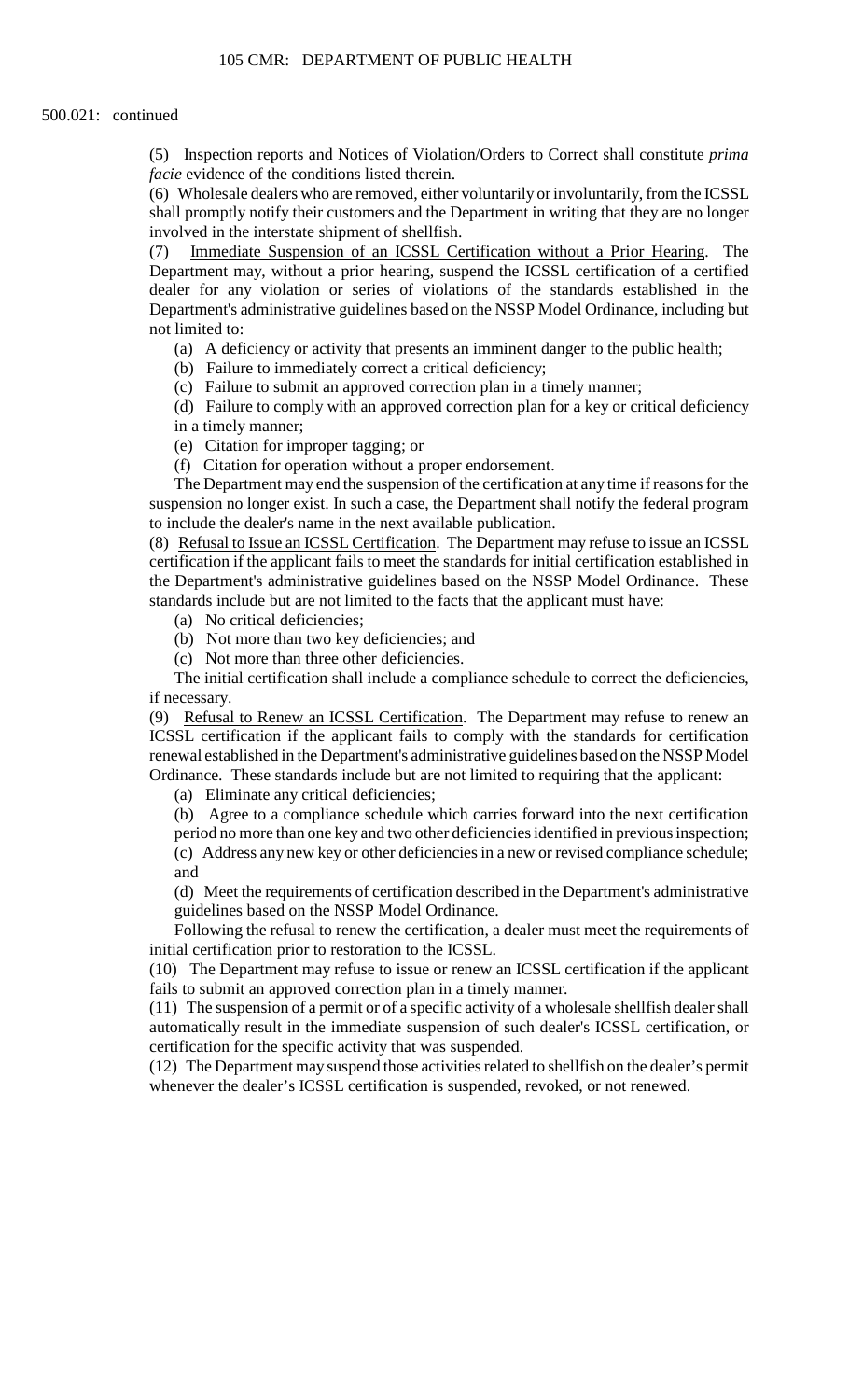## Supplemental Regulations for Meat and Poultry Slaughter and Processing

# 500.030: General Requirements and Exemptions

 (A) All persons who operate a meat or poultry slaughter and/or processing facility shall comply with 105 CMR 500.030 through 500.031.

 definition of livestock or poultry, and their products are included in the definition of meat (1) Included are custom slaughter and custom processing operations, and persons who slaughter or process wild animals that have been raised commercially for wholesale, such as, but not limited to, rabbits, buffalo, deer, elk, and emus. These animals are included in the or poultry.

 (2) Wild-caught animals such as deer, moose, *etc*. may be processed at a custom facility after notification to the Department as required by 105 CMR 500.031(K)(9)(a).

(B) All persons who slaughter livestock shall comply with federal regulation 9 CFR Part 313: *Humane Slaughter of Livestock*. Ritual slaughter as defined in M.G.L. c. 94, § 139G and the handling or other preparation of livestock for ritual slaughter shall be exempt from this requirement.

 (C) All persons who operate a meat or poultry slaughter and/or processing facility shall comply with all applicable federal regulations, including but not limited to 9 CFR Part 416: *Sanitation*.

(D) Pork. All facilities handling pork shall handle it in compliance with the methods prescribed in 9 CFR § 318.10: *Prescribed Treatment of Pork and Products Containing Pork to Destroy Trichinae*.

(E) No person shall slaughter or process livestock, wild-caught animals, or poultry, or operate a meat or poultry slaughter and/or processing facility, without a valid license granted by the Department, or in violation of any of the applicable requirements of 105 CMR 500.000.

 showing either that he or she is currently being inspected by USDA's Food Safety and (1) Any person applying to the Department for a license shall provide documentation Inspection Service (FSIS) or is exempt from the requirement of such inspection. No license will be issued in the absence of such documentation.

(2) No person subject to inspection under FSIS may continue to operate if such inspection has been withdrawn by FSIS. Such withdrawal of inspection shall result in the summary suspension of the license, and any hearing requested shall be limited to the issue of whether FSIS withdrew inspection. An affidavit from FSIS shall be *prima facie* evidence of whether FSIS inspection was withdrawn.

 own raising on his or her own premises, and the preparation by him or her of the carcasses, parts thereof, and food products of such animals on his or her own premises exclusively for use by him (F) Exempt Activities. The slaughtering by an individual of livestock or poultry of his or her or her and the members of his or her household and his or her nonpaying guests and employees, are exempt from regulation under 105 CMR 500.000, provided that such livestock or poultry is healthy and is slaughtered and processed under such sanitary standards, practices, and procedures as result in the preparation of food products that are sound, clean, and fit for human food.

(G) Duly authorized inspectors may inspect to confirm that the persons conducting operations that are exempt from regulation are in compliance with the appropriate conditions for exemption provided in 105 CMR 500.030(F).

 poultry or poultry products which have been or are to be processed as required by recognized religious dietary laws may apply for exemption from specific provisions of 105 CMR 500.000 (H) Exemptions Based on Religious Dietary Laws. Any person who slaughters or processes which are in conflict with such religious dietary laws.

 withdrawn, such person must notify the Department when the grant of inspection is reinstated. (I) Notification to the Department. Any person subject to inspection by FSIS must notify the Department immediately when such inspection is withdrawn. After the grant of inspection is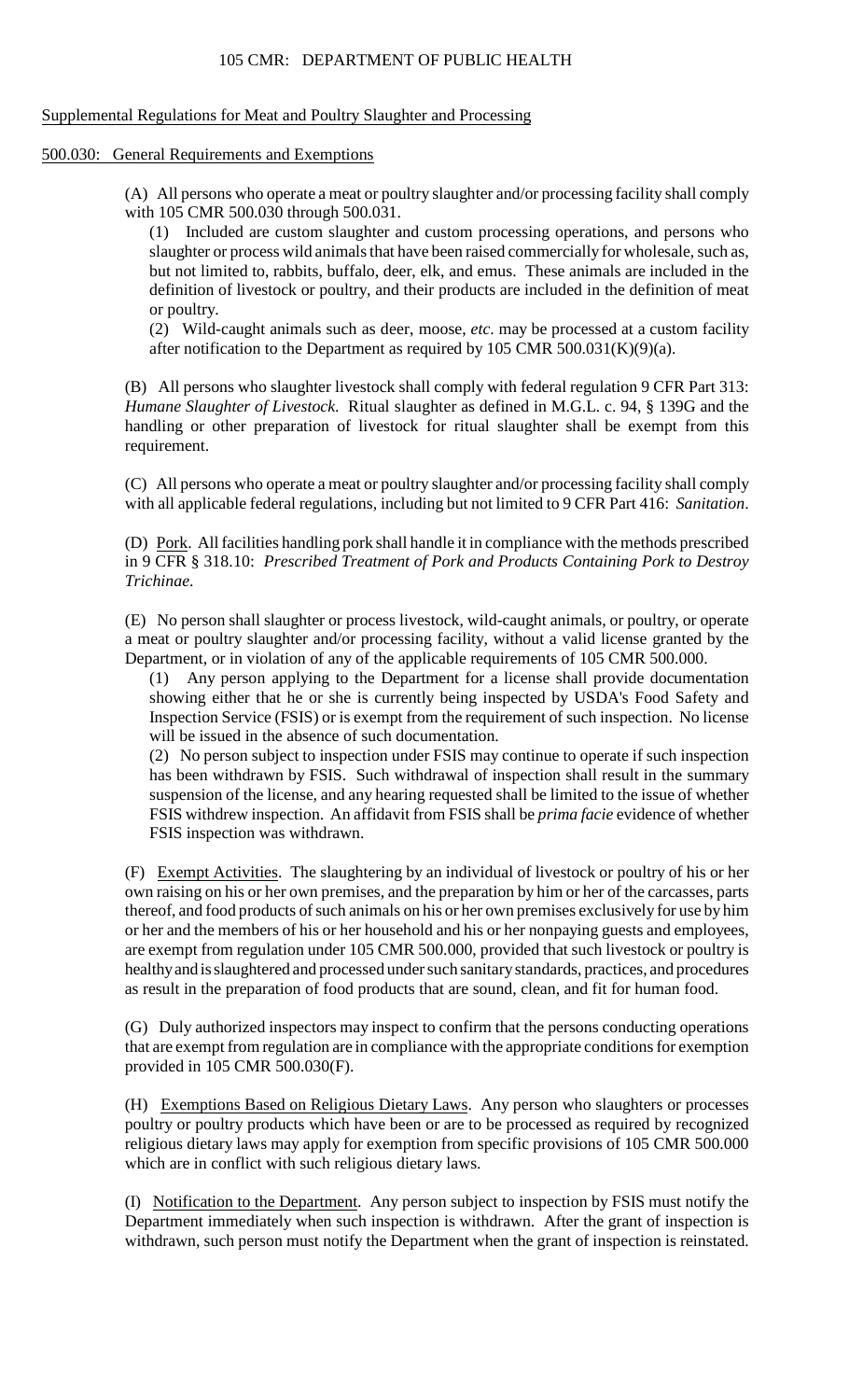## 500.031: Slaughter and Processing Facilities That Are Exempt from USDA Inspection

 otherwise exempt from inspection by USDA, shall comply with the additional requirements in (A) Any person who operates a custom slaughter and/or processing facility, or a facility that is 105 CMR 500.031.

(B) Transportation Cages.

(1) Live animal holding cages shall be thoroughly cleaned and sanitized after each use.

(2) Live animal holding cages in facilities shall be equipped with waste material catch pans at the bottom of each cage.

(3) Transportation cages shall be held in an area separate from the processing area within the facility.

# (C) Diseased or Injured Animals.

(1) A licensee may not slaughter an animal for human consumption that appears diseased. (2) A licensee shall immediately notify the state veterinarian in the Massachusetts Department of Agricultural Resources of the names and addresses of any individuals who have presented animals for slaughter that exhibit central nervous system abnormalities, signs of foot and mouth disease, or any other reportable animal disease. If such symptoms are encountered, the licensee shall follow the instructions of the state veterinarian with respect to holding the animal for evaluation.

(3) A licensee may not process any meat or poultry from a carcass that appears diseased.

 (4) A licensee may not slaughter an injured animal unless the animal's owner certifies that the animal is otherwise healthy.

(5) A licensee may not process any meat or poultry from a carcass that is injured unless the owner of the carcass certifies that the animal was injured shortly prior to slaughter and was otherwise healthy.

(D) Cooling Standards. Products that must be stored under refrigeration shall be handled in accordance with 105 CMR 500.005(G), except that cured products may be cooled in accordance with Food Safety and Inspection Service (FSIS) directives or guidelines.

# (E) Inedible Material.

(1) Receptacles used for handling inedible material shall be of such smooth and impervious material and construction that allows them to be easily cleaned, shall be maintained in a clean condition, shall be conspicuously and distinctively marked "INEDIBLE", and shall not be used for handling any edible product.

(2) Receptacles for food shall not be used for any non-food materials.

(F) Denaturing.

 (1) Articles that are not intended for use as human food but that could be mistaken for human food shall be denatured prior to their removal from the premises. The denaturing material must be mixed with all of the carcasses or carcass parts to be denatured and must be applied in such quantity and manner that it cannot easily and readily be removed by washing or soaking. A sufficient amount of the appropriate agent shall be used to give the material a distinctive color, odor, or taste so that such material cannot be confused with an article of human food.

(2) 105 CMR 500.031( $F$ )(1) does not apply to the culling of diseased animals.

# (G) Casings.

(1) The only animal casings that may be used as containers of product are those from cattle, sheep, swine, or goats.

(2) Casings for products shall be carefully inspected. Only those casings that have been carefully washed and thoroughly flushed with clean water immediately before stuffing are suitable for containers.

(H) Dry milk products which are intended for use as ingredients of meat food products shall be considered acceptable for such use only when produced in a facility approved by USDA.

(I) Hides shall not be stored on the killing floor, nor stored in rooms or compartments used for edible products.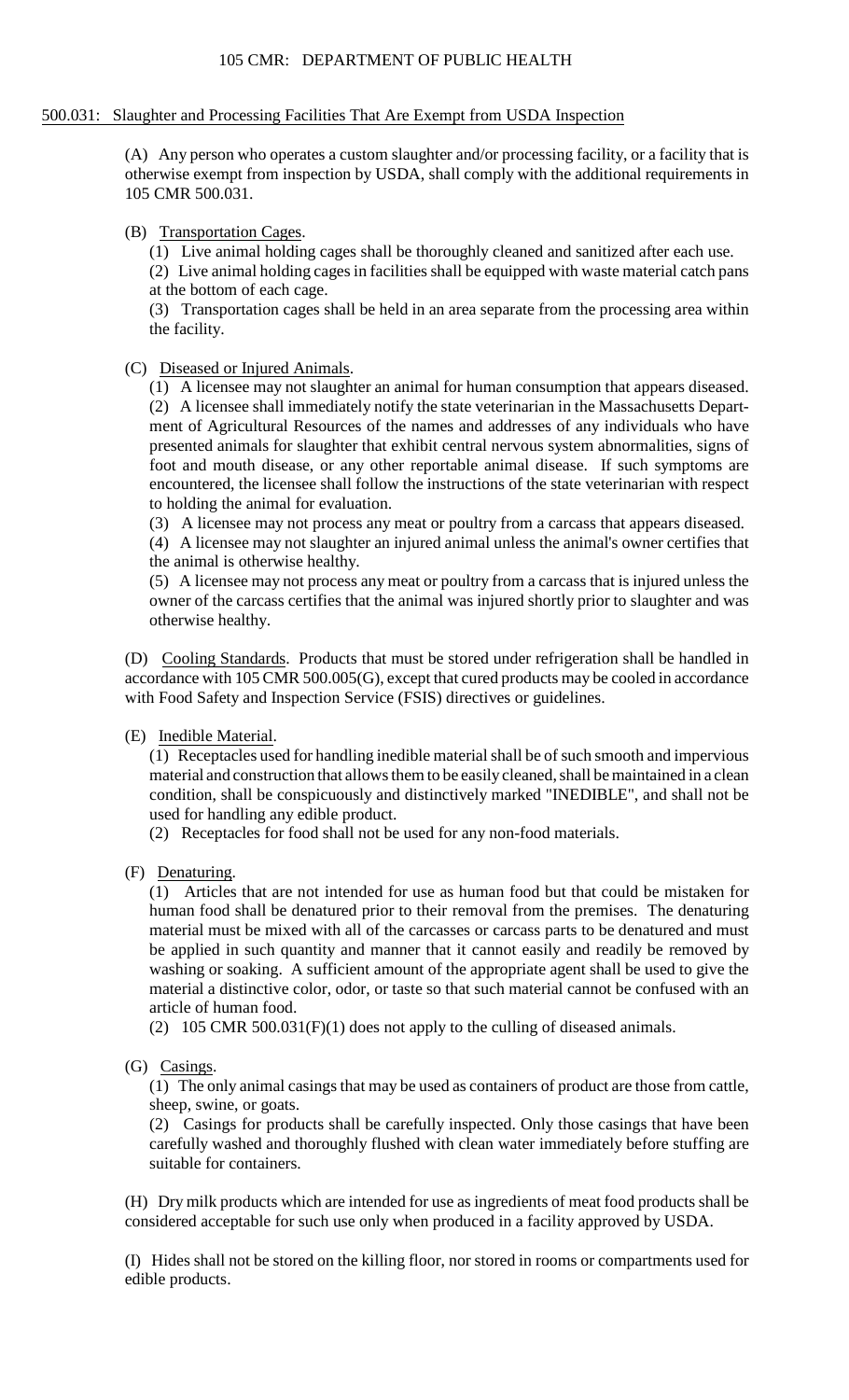# (J) Poultry Requirements.

 (1) All poultry producers and sellers shall comply with the federal exemptions at 9 CFR § 381.10: *Exemptions for Specified Operations*.

(2) Poultry shall be slaughtered in accordance with good commercial practices in a manner that will result in thorough bleeding of the carcasses and assure that breathing has stopped prior to scalding. Blood from the killing operation shall be confined to as small an area as possible.

(3) Non-eviscerated poultry may not be sold, unless under a religious exemption in accordance with 105 CMR 500.030(H).

 (4) In the final washing of eviscerated poultry, the carcass shall be thoroughly rinsed with clean water under pressure.

 disposed of in a manner consistent with environmental laws and regulations and/or by a (5) All offal resulting from the evisceration operation shall be removed from the facility as often as necessary to prevent the development of an unsanitary condition. Offal shall be method approved by the Department.

 substances and odors that would result in adulteration of the products, and of sufficient (6) Containers to be used for packaging poultry products shall be clean, free from strength and durability to protect the products adequately during normal distribution.

(7) Protective coverings shall be used for poultry products while they are in any facility or are being transported between facilities, which are adequate to protect the products against contamination by any foreign substances (including but not limited to dust, dirt, and insects). (8) Temperatures and Chilling and Freezing Procedures.

 including all edible portions thereof, shall insure the prompt removal of the animal heat, (a) Temperatures and procedures for chilling and freezing ready-to-cook poultry, shall preserve the condition and wholesomeness of the poultry, and shall assure that the products are not adulterated.

(b) General Chilling Requirements.

1. All poultry that is slaughtered and eviscerated in the facility shall be chilled immediately after processing so that the internal temperature is reduced to 40°F or less within four hours, unless such poultry is to be frozen or cooked immediately at the facility. Poultry which is to be held at the facility in packaged form in excess of 24 hours shall be held under mechanical refrigeration at a temperature of 40°F or less.

 2. Continuous chillers shall not be used unless a recording thermometer, with a 24-hour recording cycle, is provided to measure the temperature in the warmest part of the chilling system. The temperature recorder shall be readily accessible. The completed temperature charts shall be kept on file at the facility.

3. Previously chilled poultry carcasses and major portions shall be maintained constantly at 40°F or below until removed from the vats or tanks for immediate packaging.

4. Poultry which is to be held in chilling tanks in excess of 24 hours shall at the end of the 24-hour chilling period be removed from the tanks and repacked in clean ice and in clean tanks which are continually drained, or as an alternative, the tanks shall be drained and re-iced and placed in a cooler which will maintain all of the poultry in the tanks at a temperature of 40°F or below.

5. Ready-to-cook poultry shall be adequately drained after chilling, to remove ice and free water prior to packaging or packing.

6. When poultry is ice-packed in barrels or other containers, the barrels and containers shall be covered.

(c) Thawing Poultry in Water. When frozen ready-to-cook poultry is thawed in water, the thawing practices and procedures shall prevent the product from becoming adulterated.

 (d) Air Chilling. Facilities that air chill raw poultry shall comply with USDA directives for ready-to-cook poultry.

(e) Freezing.

 1. Ready-to-cook poultry which is to be or is labeled with descriptive terms such as "fresh frozen," "quick frozen," "frozen fresh," or any other term implying a rapid change from a fresh state to a frozen state shall be placed into a freezer within 48 hours after initial chilling.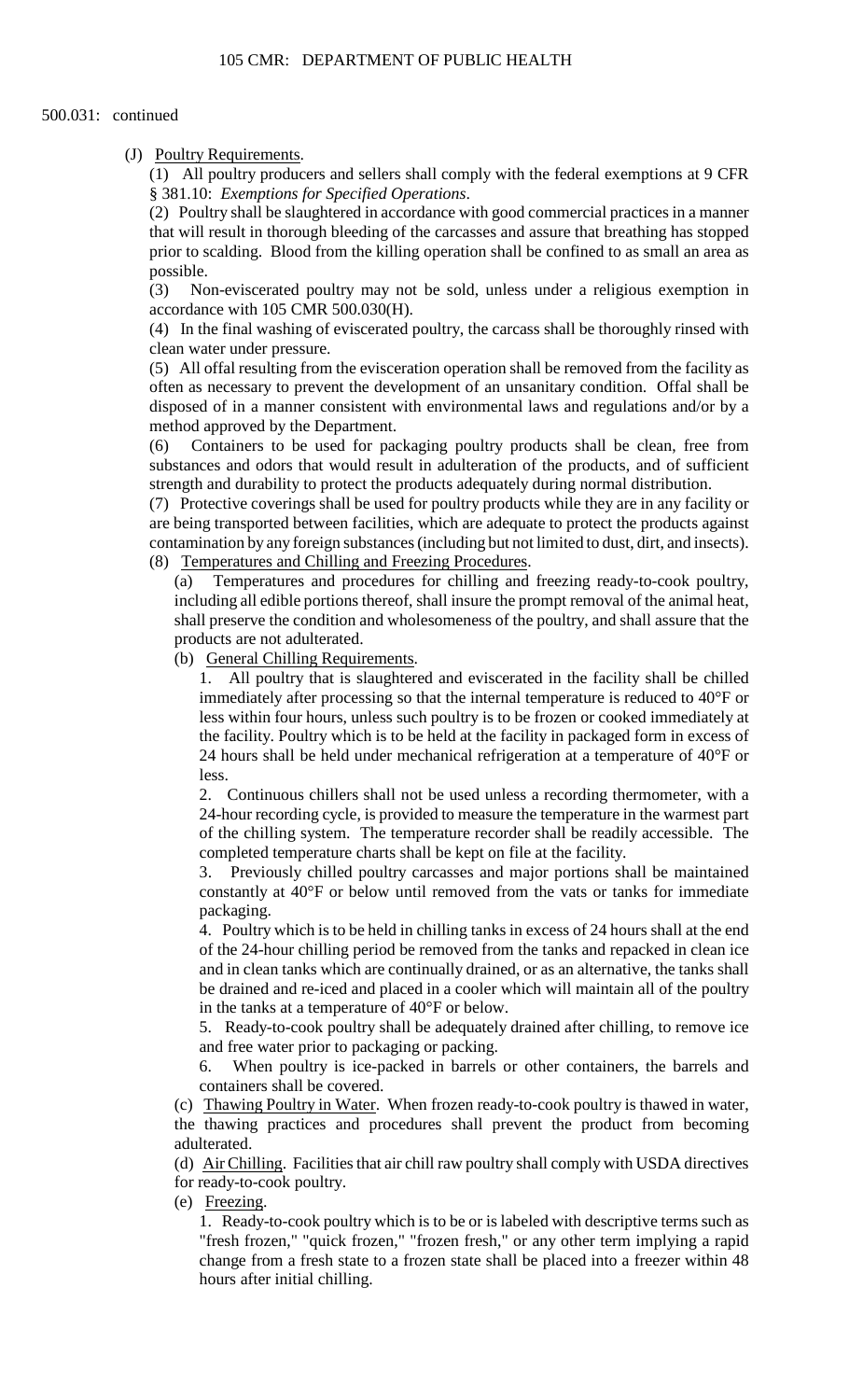2. Ready-to-cook poultry shall be frozen in a manner so as to bring the internal temperature of the birds at the center of the package to 0°F or below within 72 hours from the time of entering the freezer.

 3. Frozen poultry shall be held under conditions that will maintain the product in a solidly frozen state.

(9) Requirements for Use of Mobile Poultry Processing Unit.

(a) Any person who slaughters and/or processes poultry for sale using a mobile poultry processing unit (MPPU) shall comply with all written protocols of the Department for use of the unit.

 (b) MPPUs are not considered facilities for the purposes of 105 CMR 500.000, but any person who operates a MPPU is required to be licensed.

Any person who slaughters and/or processes poultry for sale in a small on-farm processing operation under a USDA exemption shall comply with all written protocols of the Department for such activities.

#### (K) Additional Requirements for Custom Slaughter and/or Processing Facilities.

(1) Persons who operate a custom meat or poultry slaughter and/or processing facility shall comply with all federal requirements applicable to such operations, including but not necessarily limited to those specified in 9 CFR 303.1: *Exemptions*.

 on file at the facility and shall be made available to the customer and inspectors upon request. (2) A licensee of a custom slaughter and/or processing facility, who makes available to customers live animals for slaughtering at the facility, must maintain a certificate attesting to the health of the animals, in addition to a record of the source from which the animals were obtained. This includes animals secured from live animal auctions, whether the animals are donated to or made available for purchase to the customer. Such records must be kept (3) Live animals purchased at live animal auctions without a health certificate shall be slaughtered within three days.

 considered to be Specified Risk Materials (SRM) that may present a risk of transmitting (4) Custom slaughter facilities may not release certain portions of slaughtered cattle Bovine Spongiform Encephalopathy (BSE). These parts are considered "inedible" and are:

(a) For all cattle: tonsils.

(b) For cattle 30 months of age and older: the head including the skull, and the vertebral column.

(5) The licensee shall at all times keep products for sale separate and apart from custom slaughtered and custom processed products.

(6) Custom prepared products or their containers shall be plainly marked "Not for Sale."

 $(7)$  animals slaughtered on a custom basis; the quantities and types of products prepared on a custom basis; and the names, addresses, and telephone numbers of the owners of the animals. The licensee shall keep records sufficient to carry out a product recall pursuant to 105 CMR 500.005(K), showing the numbers of animals, dates of slaughter, and kinds of (8) Articles resulting from custom slaughter or custom processing that are not intended for use as human food but that could be mistaken for human food shall be promptly denatured as provided in 105 CMR 500.031(F), or otherwise identified, and not removed from the facility until so denatured or identified, unless they are delivered to the owner of the articles. (9) Processing of Wild Game. A licensee who custom processes wild game for the game owner shall comply with all of the following.

 (a) The licensee shall notify the Department that he or she is engaged in or intends to engage in the processing of wild game.

 (b) The operator shall accept only legally harvested, clean, and wholesome wild game carcasses for custom processing.

(c) The operator, when custom processing wild game, shall comply with processing, labeling, and record-keeping requirements applicable to the custom processing of other animals. Among other things, the operator shall label all of the resulting wild game products, "Not for Sale." Wild game products shall be clearly identified by species.

 (d) The operator shall process wild game only at times when the operator is not slaughtering or processing other animals.

 (e) The operator shall clean and sanitize equipment used to process wild game before using that equipment to slaughter or process animals for sale.

 (f) The operator shall keep wild game and wild game products separate from all other meat, poultry, meat food products, and poultry food products in the facility.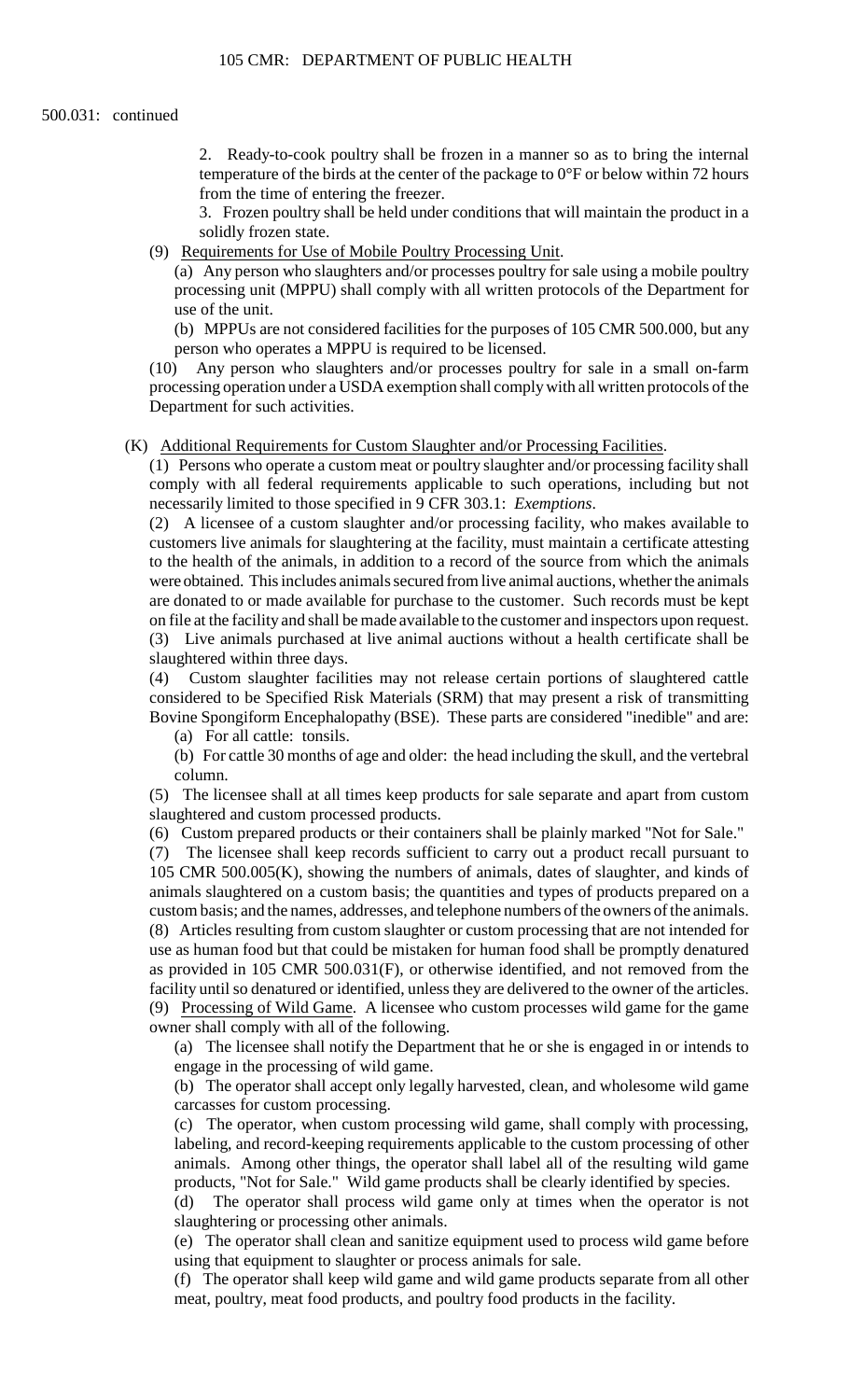# 105 CMR: DEPARTMENT OF PUBLIC HEALTH

### Supplemental Fluid Milk and Milk Products Regulations

#### 500.060: General Requirements

 butter, or cheese, shall comply with the administrative guidelines. Excluded from the (A) Requirements for pasteurization of dairy products shall be established as administrative guidelines by the Department, based on the Grade "A" Pasteurized Milk Ordinance (PMO) published by the United States Department of Health and Human Services. All pasteurization plants in Massachusetts, as well as all facilities in Massachusetts that produce milk products, pasteurization requirements is the production of cheese made from unpasteurized milk, which must be aged a minimum of 60 days.

(B) No person shall operate a pasteurization plant without a valid license granted by the board of health or in violation of any of the requirements specified in 105 CMR 500.000.

# 500.061: Laboratory and Analyst Certification

 laboratories, and individual analysts within such laboratories, to perform tests upon milk and milk products, Grade A condensed or dry milk products, and Grade A condensed or dry whey. Pursuant to M.G.L. c. 111, § 184A, the Department shall issue certificates of approval for Such certification shall be accomplished in accordance with administrative guidelines of the Department based on the standards and procedures described in *Evaluation of Milk Laboratories, Recommendations of the United States Department of Health and Human Services, Public Health Service/Food and Drug Administration*.

# 500.062: Examination of Milk and Milk Products for Vitamin and Mineral Fortification

 products shall have at least two assays made per year, at approximately six month intervals. It (A) Sampling. Each pasteurization plant that adds vitamins or minerals to milk or milk shall be the responsibility of the pasteurization plant to provide for the submission and shipment of samples and payment for testing to a laboratory approved by the Department pursuant to 105 CMR 500.062(C).

 (B) Approved Methods for Laboratory Testing. Samples for assay shall be analyzed at a by the laboratory within ten days of obtaining test results. In addition, results of all assays laboratory approved by the Department using methods prescribed by administrative guidelines of the Department based on the *Association of Official Analytical Chemists' Official Methods of Analysis*, or by such modified methods as may be approved by the Department. Results of all assays conducted on milk and milk products and Grade A dry milk products for the purpose of meeting the requirements set forth in 105 CMR 500.062(A) shall be forwarded to the Department conducted to determine if deficiencies in fortification procedures have been corrected shall be forwarded to the Department by such laboratory within ten days of obtaining test results.

(C) Approval of Milk Laboratories. Any person who desires to have his or her laboratory approved by the Department as a milk laboratory shall first satisfy the Department that tests to be made in such laboratory will be conducted by persons qualified by training and/or experience to make such tests accurately and that the tests will be conducted in accordance with administrative guidelines of the Department based on methods prescribed by the *Association of Official Analytical Chemists' Official Methods of Analysis*, or by such modified methods as may be approved by the Department. Laboratories operated and maintained by those persons who thus satisfy the Department shall be designated "Approved Laboratories".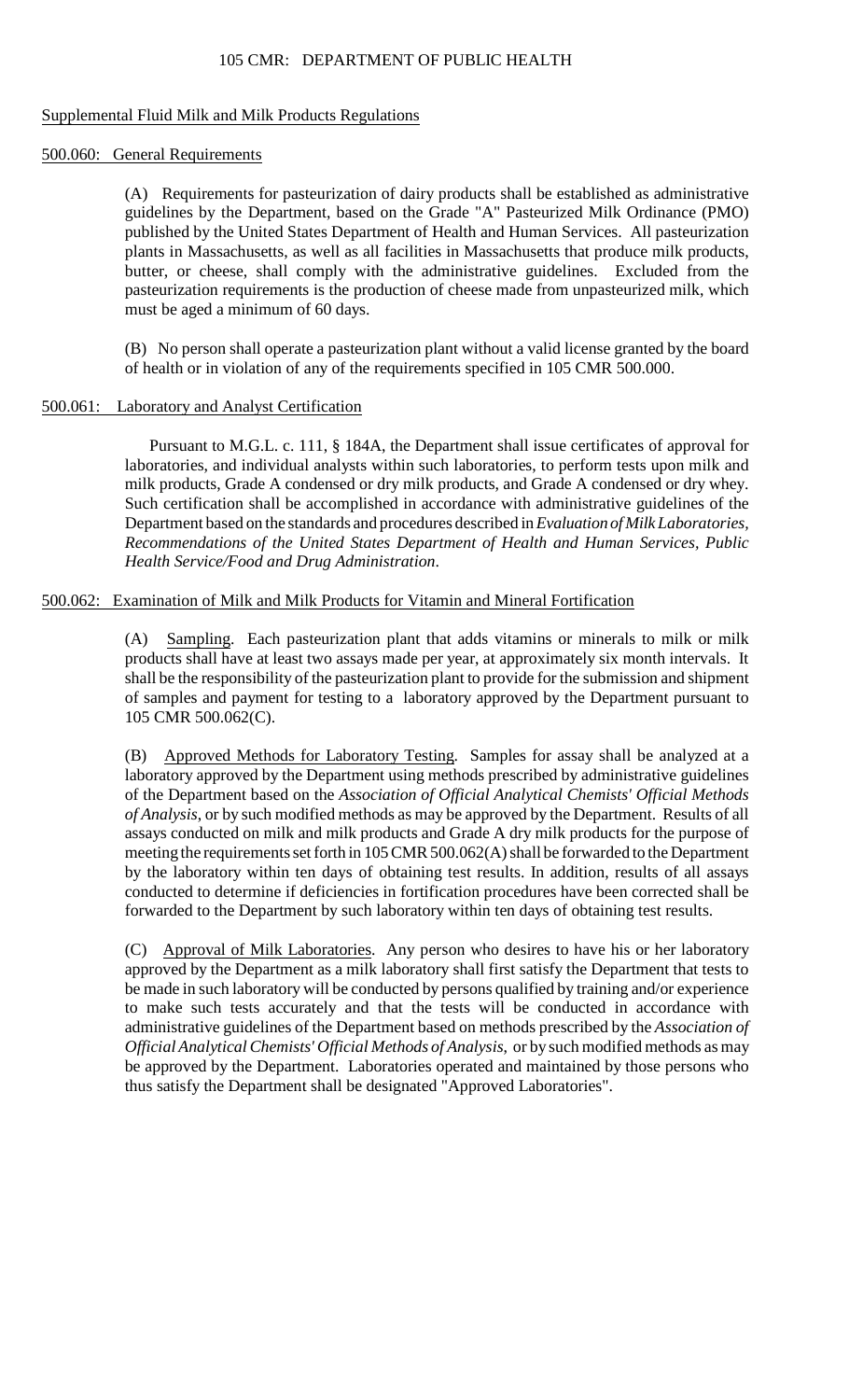#### 500.062: continued

## (D) Enforcement.

 corrected. Additional samples of milk or milk products shall be taken and shall be resubmitted by the pasteurization plant to the approved laboratory for analysis within 30 days of notification of the original assay results. It shall be the responsibility of the pasteurization (1) Whenever vitamin or mineral assay results indicate that fortification levels are not within the fortification levels required by 21 CFR § 131.110: *Milk*, the pasteurization plant shall investigate its fortification procedures to determine the cause, and the cause shall be plant to provide for the submission and shipment of samples and payment for testing to the approved laboratory. Results of these tests shall also be forwarded to the Department by the laboratory within ten days of obtaining test results.

(2) Whenever the pasteurization plant fails to comply with requirements set forth in 105 CMR 500.062(D)(1), the Department may initiate proceedings to suspend or revoke the license.

# 500.063: Grade A Milk and Milk Products Which May Be Sold from Outside Massachusetts

Grade A milk and milk products from pasteurization plants outside Massachusetts may be sold or served within Massachusetts if such Grade A milk and milk products comply with the standards set forth in the PMO.

# 500.064: Review of Plans for Construction or Remodeling of a Pasteurization Plant, or Change in, or Expansion of, Operations at a Pasteurization Plant

(A) When a pasteurization plant is to be constructed or extensively remodeled, or an existing structure is to be converted for use as a pasteurization plant, or an operation is to be changed or added, properly prepared plans and specifications for such construction, remodeling, or alteration, showing layout, arrangement, and construction materials of work areas, and the location, size, and type of fixed equipment and facilities, shall be submitted to the Department for approval before such work is begun. No work shall be started until approval is granted.

(B) After the work has been completed, the Department shall inspect the pasteurization plant prior to the start of operations to ascertain compliance with the approved plans and specifications and with the requirements of 105 CMR 500.000.

## 500.065: Certification for Interstate Shipment

(A) In certifying pasteurization plants for listing on the Interstate Milk Shippers List (IMS List), the Department shall follow the procedures in administrative guidelines of the Department based on:

(1) *Procedures Governing the Cooperative State-Public Health Service/Food and Drug Administration Program of the National Conference on Interstate Milk Shipments*, published by the U. S. Department of Health and Human Services, the U. S. Public Health Service, the U. S. Food and Drug Administration, and the National Conference on Interstate Milk Shipments; and

 (2) *Methods of Making Sanitation Ratings of Milk Shippers*, published by the U.S. Public Health Service and the U.S. Food and Drug Administration.

(B) Only those pasteurization plants that voluntarily request listing on the IMS list, that meet the standards specified in the Department's administrative guidelines based on the PMO for inclusion on the IMS List, and that are certified for listing by the Department shall be allowed to ship Grade A milk or milk products interstate.

(C) Every two years, the Department shall rate pasteurization plants for inclusion on the IMS List.

(D) The Department shall certify for listing on the IMS List only those pasteurization plants that meet the Department's administrative guidelines based on the PMO.

(E) Inspection reports and Notices of Violation/Orders to Correct shall constitute *prima facie*  evidence of the conditions stated therein.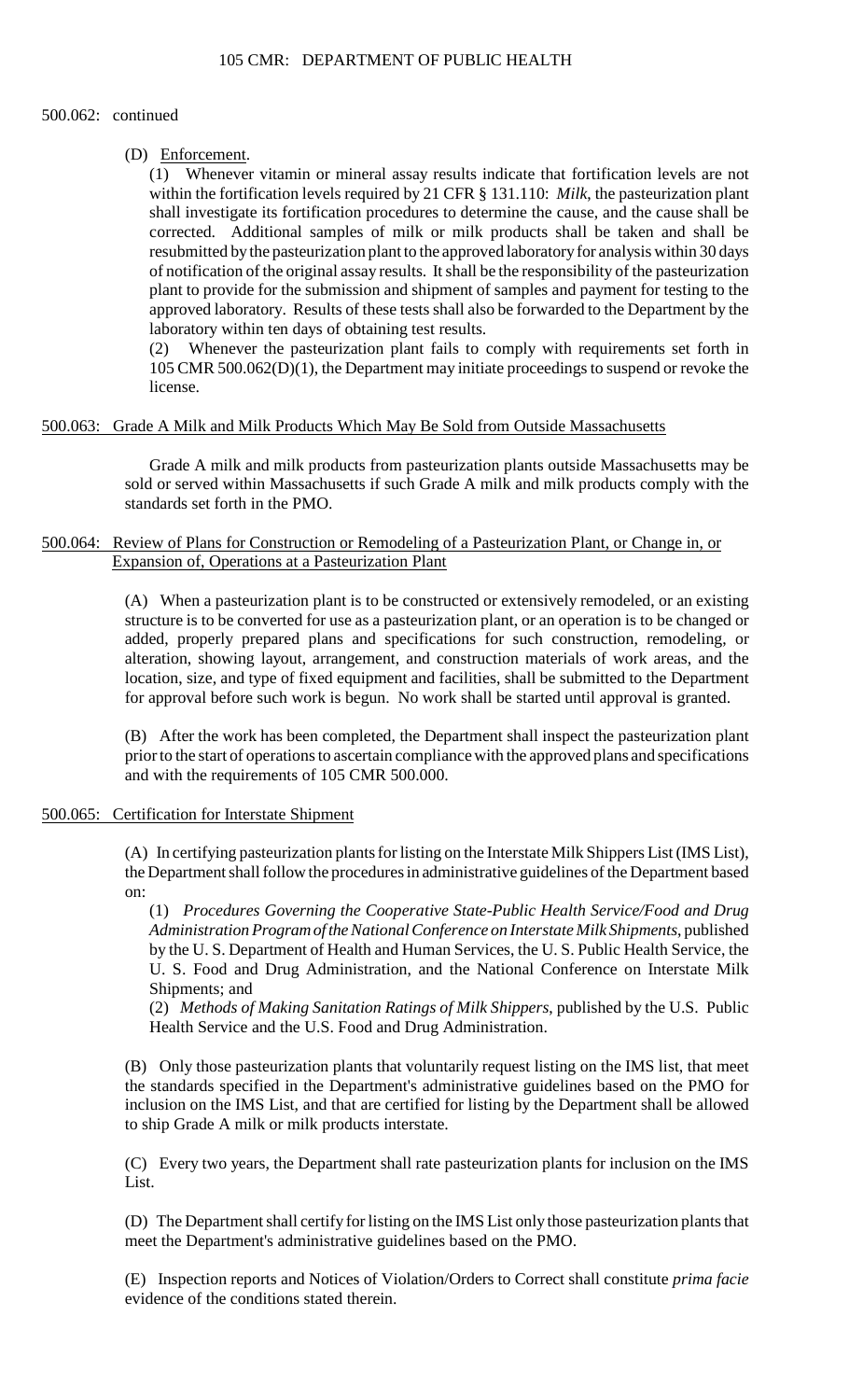# 500.065: continued

(F) Enforcement Procedures Related to IMS Listing.

(1) The Department shall follow the procedures in its administrative guidelines specified in 105 CMR 500.065(A) when withdrawing a pasteurization plant's certification for listing on the IMS List.

 (2) Pasteurization plants that are removed, either voluntarily or involuntarily, from the IMS List shall promptly notify their customers in writing that they are no longer involved in the interstate shipment of Grade A milk or milk products.

# Supplemental Regulations for Manufacturers of Frozen Desserts, Frozen Dessert Mixes, Butter, and Cheese

# 500.080: Exemption for Retail Manufacture of Non-milk-based Frozen Desserts

 *for Food Establishments*. Such a permit, when valid, shall be deemed to satisfy the requirements (A) A person who operates a retail machine for the manufacture of non-milk-based frozen desserts only, including but not limited to so-called slush or water ice, shall obtain a permit pursuant to 105 CMR 590.000: *State Sanitary Code Chapter X - Minimum Sanitation Standards*  of 105 CMR 500.000, and no separate license pursuant to 105 CMR 500.000 shall be required.

(B) If such person already has a valid permit pursuant to 105 CMR 590.000: *State Sanitary Code Chapter X - Minimum Sanitation Standards for Food Establishments* because he or she operates a food establishment, no separate permit for non-milk-based frozen desserts shall be required.

# 500.081: General Requirements

# (A) Regulated Activities.

(1) Persons who engage in any of the following activities shall comply with 105 CMR 500.081 through 500.083, as appropriate, in addition to 105 CMR 500.004 through 500.008.

(a) Manufacturing frozen desserts or frozen dessert mix within Massachusetts;

(b) Manufacturing frozen desserts or frozen dessert mix outside Massachusetts and selling such product(s) within Massachusetts;

- (c) Manufacturing butter within Massachusetts for wholesale; or
- (d) Manufacturing cheese within Massachusetts for wholesale.

 out-of-state applicant for a license to manufacture and sell frozen desserts in Massachusetts shall also submit a copy of its license, permit, or certification received from the out-of-state (2) Out-of-state Frozen Dessert License Applicants. With its application for a license, an regulatory agency having jurisdiction.

(B) License. No person shall engage in any activity listed in 105 CMR 500.081(A)(1) without a valid license or in violation of any of the requirements specified in 105 CMR 500.000. The following licenses are required.

 for sale at wholesale or retail must hold a license (which may be called a permit) issued by (1) A person who manufactures frozen desserts or frozen dessert mix within Massachusetts the board of health pursuant to M.G.L. c. 94, § 65H.

 (2) A person who manufactures frozen desserts or frozen dessert mix outside Massachusetts and sells such products in Massachusetts must hold a license issued by the Department pursuant to M.G. L. c. 94, § 65H.

(3) A person who manufactures butter or cheese in Massachusetts for sale at wholesale in a facility separate from a pasteurization plant (*i.e*. does not hold a license under M.G.L. c. 94, § 48A) must hold a license issued by the Department pursuant to M.G. L. c. 94, § 305C.

# (C) Pasteurization.

 (1) Manufacturers of frozen desserts, frozen dessert mixes, butter, and cheese shall comply with the relevant sections of the Department's administrative guidelines based on the PMO, except that manufacturers of cheese made from unpasteurized milk shall comply with all relevant sections of the guidelines except the pasteurization requirements.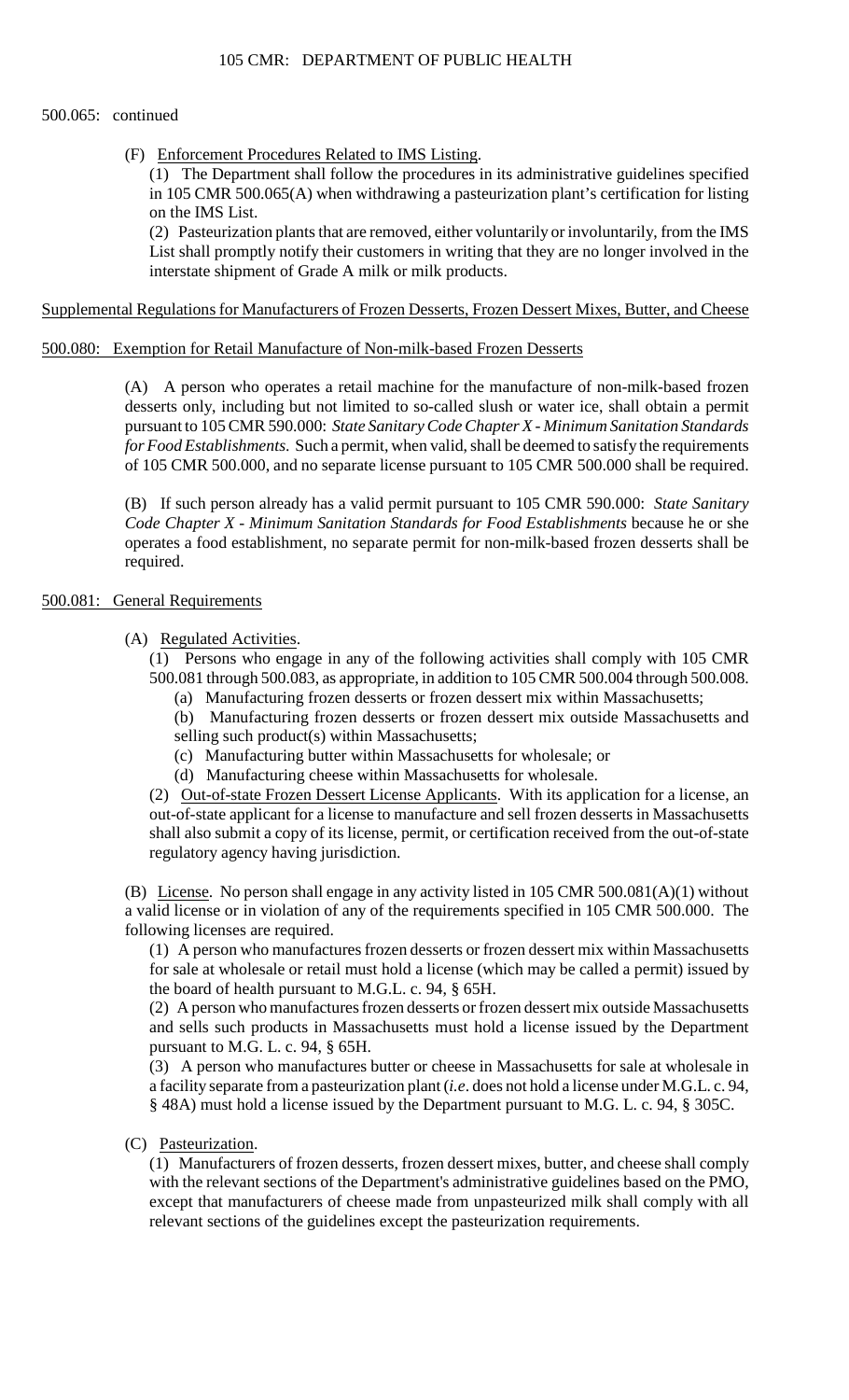#### 500.081: continued

(2) Any milk-based ingredient used in the manufacture of frozen desserts shall be pasteurized in compliance with the guidelines.

(D) Requirements for Ingredients.

(1) All raw milk and cream shall be obtained from a farm or facility licensed or permitted by the appropriate governmental authority in the jurisdiction.

(2) No milk or cream from a source outside the United States, subject to the Federal Import Milk Act, 21 U.S.C. § 141 *et seq*., shall be used in the manufacture of frozen desserts, frozen dessert mixes, butter, or cheese unless the importer has documentation to show that the exporter is in compliance with 21 CFR Part 1210: *Regulations Under the Federal Import Milk Act*. The manufacturer shall maintain adequate documentation of such compliance for at least two years.

 (3) Manufacturers that receive any milk or milk product in bulk form shall pasteurize it before using it in the manufacturing process, even if it has been previously pasteurized, except that this requirement shall not apply to milk or milk products received in:

(a) A tanker that provides written documentation to the facility that:

1. The tanker is dedicated to fluid milk products;

2. The tanker has been properly washed and sanitized; and

3. The load has been previously pasteurized; or

(b) A single service container of five gallons or less whose contents have been pasteurized; or

 $(c)$ Any other container and/or system approved by the Department following submission of a written plan by the facility.

(4) Fats and oils other than from milk used in frozen desserts shall conform to the applicable provisions of the United States Food, Drug and Cosmetic Act.

(5) Dry whole milk, nonfat dry milk, dry whey, or dry buttermilk, when used as an ingredient in a frozen dessert, shall be USDA Extra Grade or its equivalent.

(E) Reprocessing and Resale.

(1) Spilled products and ingredients shall be discarded.

(2) Product intended for reprocessing shall be handled in sanitary covered containers and stored at or below  $45^{\circ}F(7.2^{\circ}C)$  or shall be piped directly back to vats.

 (3) Frozen dessert mix that has been strained to remove nuts, fruit, or other ingredients shall be re-pasteurized. If such mix contained a major food allergen, it shall be used only as mix for products that contain the same allergen.

(4) Products that have left the possession of the manufacturer shall not be reprocessed.

(F) Daily Cleaning and Sanitizing.

 equipment shall apply to the Department for a variance pursuant to 105 CMR 500.212, and (1) Processing and Filling Equipment. Any manufacturer that wishes to operate processing or filling equipment for longer than one production day between cleaning and sanitizing the shall explain in the variance application how product safety will be maintained.

(2) Silos and Holding Tanks.

 (a) Any manufacturer that wishes to use any silo or holding tank containing pasteurized or unpasteurized ingredient or product for longer than the time allowed by the Department's administrative guidelines based on the PMO between cleaning and sanitizing shall apply to the Department for a variance pursuant to 105 CMR 500.212, and shall explain in the variance application how product safety will be maintained.

(b) Any silos or holding tanks put into service after September 26, 2003 shall be equipped with a seven-day temperature recording device.

(3) Soft-serve Machines. The operator of any soft-serve machine shall comply with the machine manufacturer's instructions with respect to cleaning and sanitizing.

(G) Temperatures for Raw and Finished Products.

 (1) All milk and milk products used as ingredients in frozen desserts, frozen dessert mixes, butter, or cheese shall be received, stored, and shipped so as to ensure that the internal temperature does not exceed  $45^{\circ}$ F (7.2°C).

(2) All finished frozen dessert products, excluding products produced in a soft-serve machine, shall be received, stored, and shipped so as to ensure that the internal product temperature does not exceed 10°F.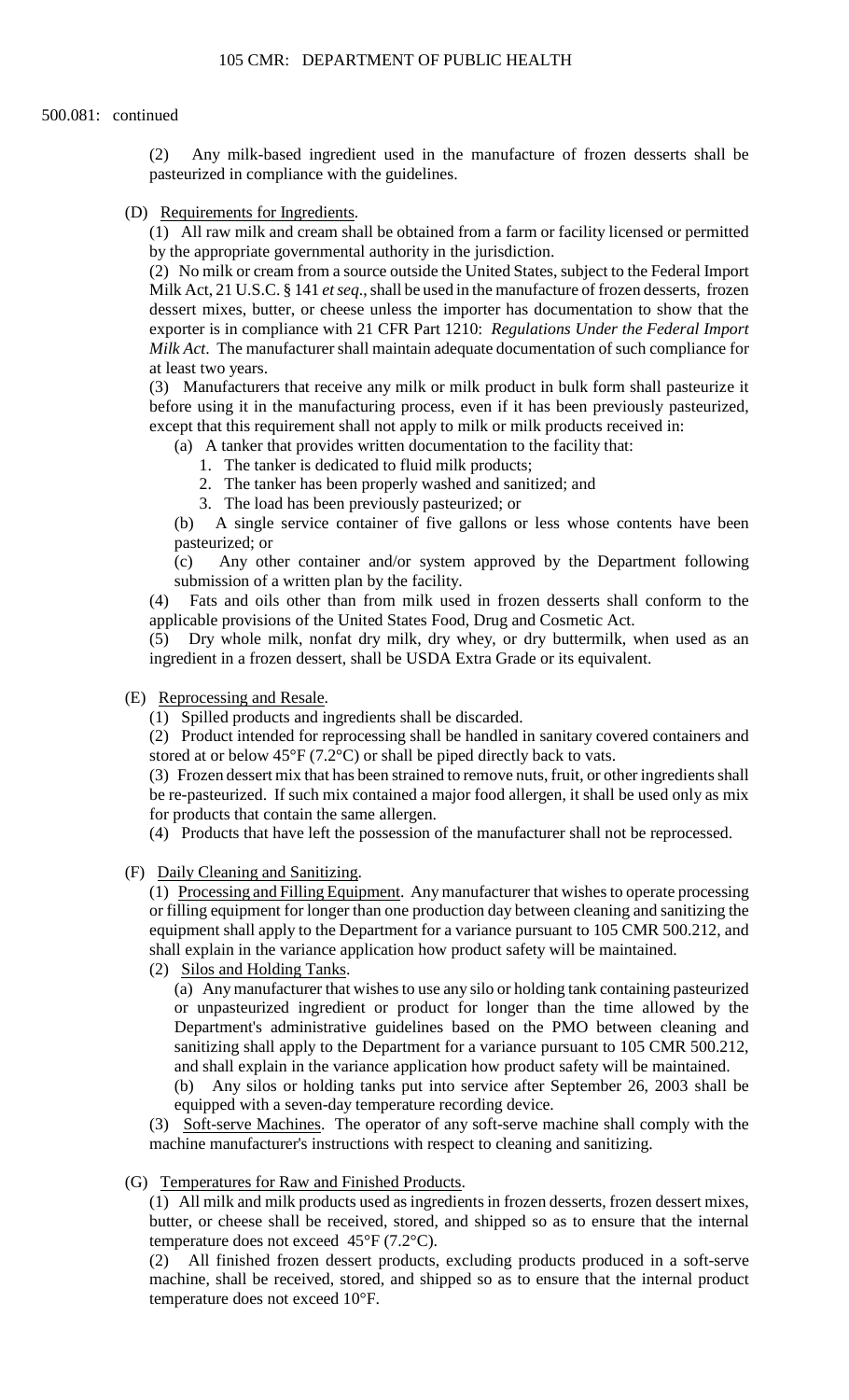#### 500.081: continued

(3) All finished butter and pasteurized cheese products shall be received, stored, and shipped so as to ensure that the internal temperature does not exceed 45ºF (7.2ºC).

(H) Aged Cheese. Non-pasteurized cheese shall be aged for a minimum of 60 days.

#### 500.082: Testing Requirements; Enforcement

- (A) Raw Milk to be Used in Frozen Desserts, Frozen Dessert Mixes, Butter, or Cheese.
	- (1) Drug Residues.

(a) All manufacturers shall test for drug residues, or have evidence of a previous test for drug residues, on all incoming unpasteurized milk and milk products received for processing into frozen desserts, frozen dessert mixes, butter, or cheese.

 (b) Drug residue tests shall be performed as required by the Department's administrative guidelines based on the PMO.

(c) The manufacturer shall not use any item tested until it receives a negative test result, provided that when drug residues have been found in a second sample of raw milk or a raw milk product, the manufacturer shall destroy such milk or milk product.

(d) Any positive drug residue test shall be reported to the Department of Agricultural Resources.

(e) Whenever a drug residue test is confirmed positive, the manufacturer shall investigate to determine the cause, and shall correct the cause in accordance with the guidelines.

(2) Pesticide Residues.

(a) Pesticide residue tests are performed by federal agencies on a non-routine basis.

 until it is shown by a subsequent sample to be free of pesticide residues or below the (b) Whenever a pesticide residue test is positive, the manufacturer shall investigate to determine the cause, and shall correct the cause. No product shall be offered for sale levels established by law for such residues.

(B) Finished Products Testing Requirements for Manufacturers of Frozen Desserts.

(1) Phosphatase.

 (a) Phosphatase tests are performed by the Department on samples that are collected routinely.

(b) Whenever a phosphatase test is positive, the manufacturer shall investigate to determine the cause. Where the cause is improper pasteurization, it shall be corrected and any product involved shall not be offered for sale.

(2) All manufacturers manufacturing finished frozen dessert products by means other than a soft-serve machine shall have the tests specified in 105 CMR 500.083(F) performed by a laboratory approved by the Department of each of the following categories of finished products at least once a month:

- (a) Plain frozen dessert (vanilla, chocolate, coffee, *etc*.);
- (b) Fruits and variegated (strawberry, frozen pudding, raspberry royale, *etc*.);
- (c) Nuts and candy (maple walnut, butter crunch, *etc*.);
- (d) Sherbet;
- (e) Novelties (spumoni, dixies, sandwiches, *etc*.);
- (f) Seasonal products (products manufactured during only part of the year); and

 (g) Frozen yogurt, except that if live cultures have been added to the product after pasteurization, the test for bacterial limit shall not be required.

 If the flavors listed in each of these categories can be practically rotated, the tests shall be made on that basis.

(3) New Products. Any new frozen dessert product, including a new flavor of any frozen dessert, shall be placed in the appropriate category specified in 105 CMR 500.082(B)(2) and shall have priority for testing.

(4) All manufacturers of frozen desserts produced in a soft-serve machine shall have the tests of its finished product specified in 105 CMR 500.083(F) performed by a laboratory approved by the Department at least once a month.

(5) Copies to be Submitted by In-state Manufacturers. The manufacturer shall ensure that copies of all test results for required tests are submitted directly to the board of health by the laboratory within three business days of completion of the tests.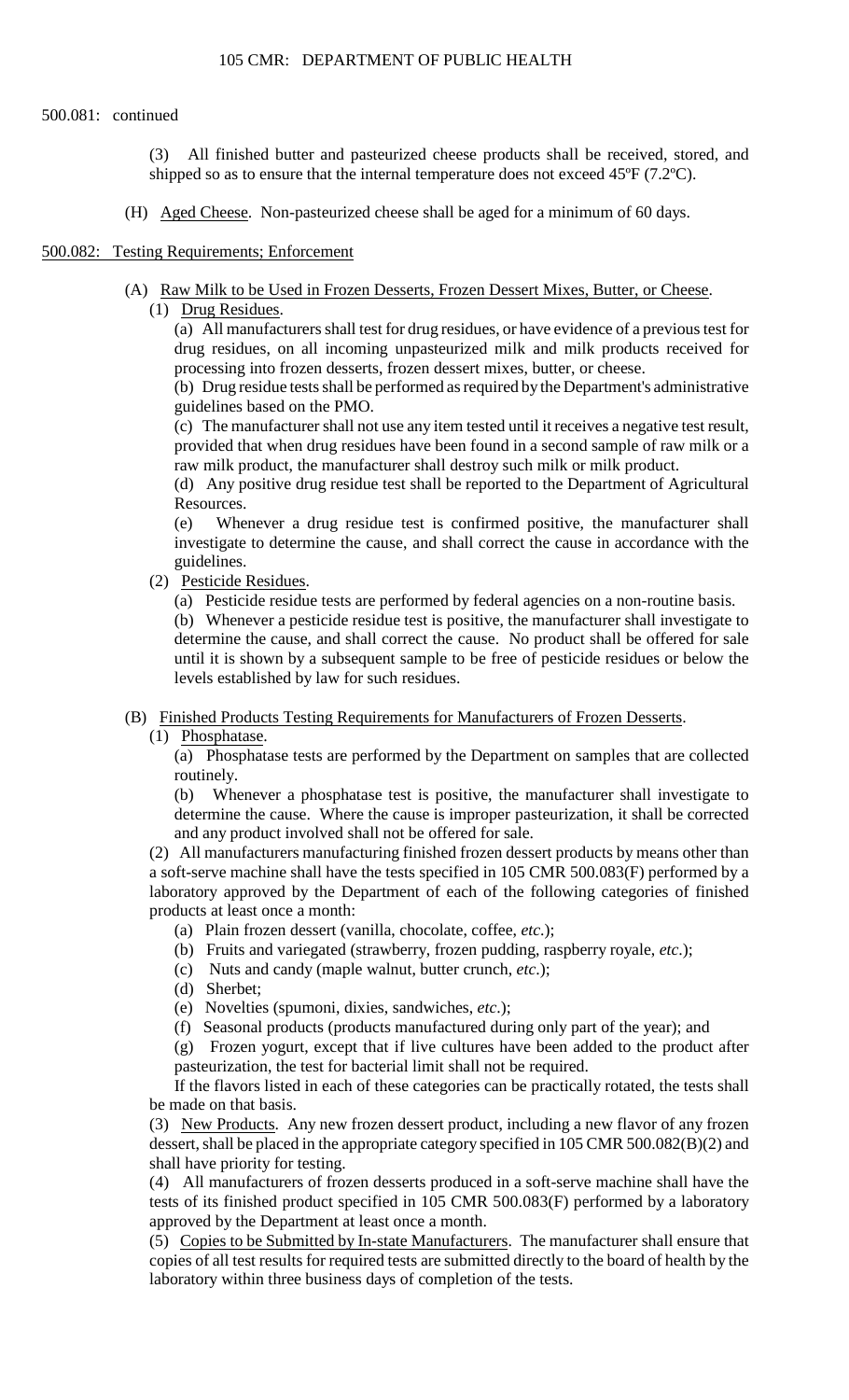#### 500.082: continued

 ceases to use a particular laboratory, he or she shall immediately notify the board of health (6) Notification Regarding Laboratory. Each manufacturer of a frozen dessert or frozen dessert mix shall notify the board of health in writing of the name and address of the laboratory where the tests required by 105 CMR 500.083 are done. When the manufacturer in writing of the name and address of the new laboratory that is to be used.

(C) Sampling and Testing after a Bacterial Violation is Found: Frozen Desserts Produced by Means Other than a Soft-Serve Machine. Whenever any sample tested pursuant to 105 CMR 500.082(B)(1), (2) or (3) is found to be in violation of the bacterial limit or coliform standard in 105 CMR 500.083(F), the manufacturer shall re-sample and retest each subsequent production run of the finished product originally found in violation (*e.g*. vanilla, chocolate, *etc*.) until three consecutive non-violative samples are obtained.

(D) Enforcement of Bacterial Standards: Frozen Desserts and Frozen Dessert Mixes.

 (1) Whenever two of the last four consecutive tests for bacterial limit counts or coliform determinations (except those for aseptically processed products), taken on separate days provisions of 105 CMR 500.082(D)(2), and shall remain in effect as long as two of the last (different production days), exceed the limit of the standard specified in 105 CMR 500.083(D), (E), or (F), the board of health or the Department, as appropriate, shall send a written notice thereof to the licensee. This notice shall also inform the licensee of the four consecutive samples exceed the limit of the standard.

 (2) Whenever a standard specified in 105 CMR 500.083(D), (E), or (F) has been violated production days), the board of health or the Department, as appropriate, shall immediately by three of the last five consecutive tests for bacterial limit or coliform determinations (except those for aseptically processed products), taken on separate days (different suspend the license or one or more particular operations, or the sale of one or more particular products, without prior notice or hearing, in accordance with 105 CMR 500.207(B).

(3) When the license or operation(s) are suspended as provided in 105 CMR 500.082(D)(2), the following procedures shall be followed.

 $(a)$ The manufacturer shall provide to the board of health and the Department documentation showing:

- 1. The cause of the violative condition; and
- 2. The plan of correction used to correct the violative condition.
- (b) After receipt of the documentation specified in 105 CMR 500.082(D)(3)(a):

 $1_{-}$ The Department shall collect samples and conduct laboratory analyses to determine if the conditions(s) have been corrected, and

 2. An inspection shall be made. If it is determined that the condition(s) responsible for the violation(s) has been corrected, the board of health or Department shall reinstate the license, or allow the resumption of operation(s), or the sale of suspended product(s).

(E) Violation of Standards: Soft-serve Machines. Whenever any sample from a soft-serve machine tested pursuant to 105 CMR 500.082(B)(2)(a) is found to be in violation of the bacterial limit or coliform standard in 105 CMR 500.083(F), the machine operator shall thoroughly clean, rinse, and sanitize the machine and shall test the first product produced by the machine after cleaning. The machine may be operated until the result of the confirmatory test is received. If such test shows a violation, production must stop and further cleaning, sanitizing, and testing must be done. No product may be sold or distributed in any way until the result of the subsequent test meets the standards in 105 CMR 500.083(F).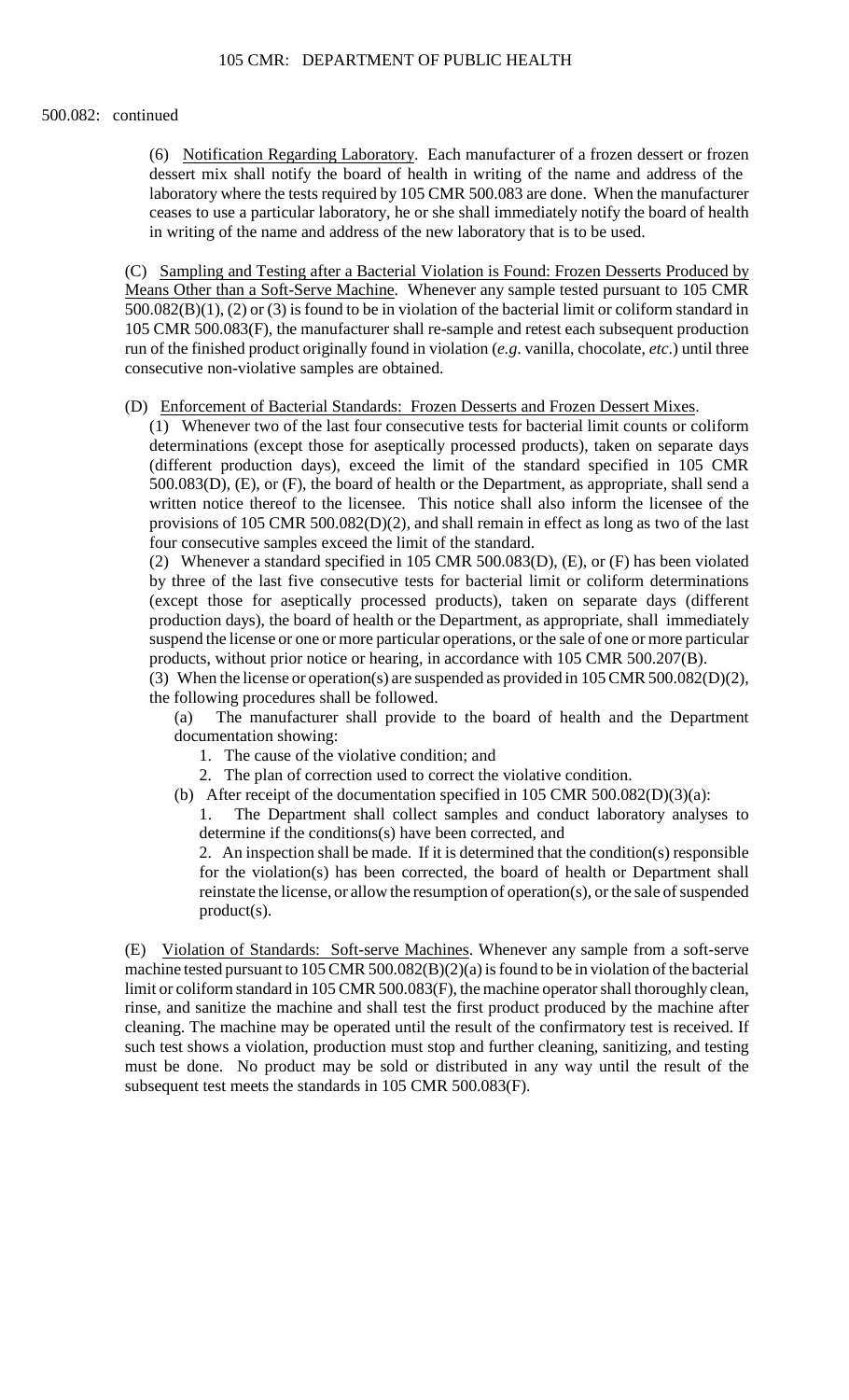# 105 CMR: DEPARTMENT OF PUBLIC HEALTH

# 500.083: Chemical, Physical, Bacteriological, and Temperature Standards

# The items listed in 105 CMR 500.083: *Table 1* shall comply with the standards specified.

| (A) Grade "A" raw milk for pasteurization<br>for use for butter or cheese (not frozen                                        | Drug residues           | No positive results as specified in administrative<br>guidelines of the Department                                                |  |
|------------------------------------------------------------------------------------------------------------------------------|-------------------------|-----------------------------------------------------------------------------------------------------------------------------------|--|
| desserts)                                                                                                                    | Pesticide residues      | No positive results                                                                                                               |  |
|                                                                                                                              | Freezing point          | 0.530 H maximum                                                                                                                   |  |
| (B) Grade "A" raw milk for pasteurization<br>for use for frozen desserts                                                     | <b>Bacterial limits</b> | Not to exceed 100,000 per ml for individual<br>supplies.<br>Not to exceed 300,000 per ml for commingled<br>milk.                  |  |
|                                                                                                                              | Somatic cell count      | Not to exceed 750,000 per ml                                                                                                      |  |
|                                                                                                                              | Drug residues           | No positive results as specified in administrative<br>guidelines of the Department                                                |  |
|                                                                                                                              | Pesticide residues      | No positive results                                                                                                               |  |
| (C) Butter, whipped butter                                                                                                   | % Butterfat             | Not less than 80%                                                                                                                 |  |
|                                                                                                                              | Temperature             | Maintained at a temperature of $45^{\circ}F$ (7.2°C) or<br>less when in storage                                                   |  |
|                                                                                                                              | Proteolytic count       | Not more than 50 per gram                                                                                                         |  |
|                                                                                                                              | Yeast and mold          | Not more than ten per gram                                                                                                        |  |
|                                                                                                                              | Coliform count          | Not more than ten per gram                                                                                                        |  |
|                                                                                                                              | Keeping quality         | Satisfactory after seven days at 70°F (21°C)                                                                                      |  |
| (D) Pasteurized milk, cream, and other fluid                                                                                 | <b>Bacterial limit</b>  | Not to exceed 20,000 per ml                                                                                                       |  |
| dairy products for use for frozen desserts                                                                                   | Coliform count          | Not to exceed ten per gram, except in the case of<br>bulk milk transport tank shipments not to exceed<br>100 per ml.              |  |
|                                                                                                                              | Storage temperature     | No higher than $45^{\circ}F(7.2^{\circ}C)$                                                                                        |  |
| (E) Frozen dessert mix                                                                                                       | <b>Bacterial</b> limit  | 30,000 per ml                                                                                                                     |  |
|                                                                                                                              | Coliform count          | Not to exceed ten per gram, except in the case of<br>bulk milk transport tank shipments not to exceed<br>100 per ml.              |  |
|                                                                                                                              | Storage temperature     | No higher than $45^{\circ}F$ (7.2 $^{\circ}C$ ), except that sterile<br>or aseptic mix has no storage temperature<br>requirement. |  |
| (F) Frozen desserts                                                                                                          | <b>Bacterial</b> limit  | 30,000 per ml                                                                                                                     |  |
|                                                                                                                              | Coliform count          | Other than soft-serve: not to exceed 20 per gram<br>Soft-serve: not to exceed 50 per gram                                         |  |
|                                                                                                                              | Storage temperature     | No higher than $10^{\circ}$ F (-12°C)                                                                                             |  |
|                                                                                                                              | Milkfat                 | Standards listed in 21 CFR Part 135                                                                                               |  |
| (G) Private water supplies for milk<br>pasteurization plants; Recirculated cooling<br>water (sweet water);Glycol for cooling | Coliform count          | than 1.1 per 100 ml as MPN or equivalent<br>method less than 1 per 100 ml                                                         |  |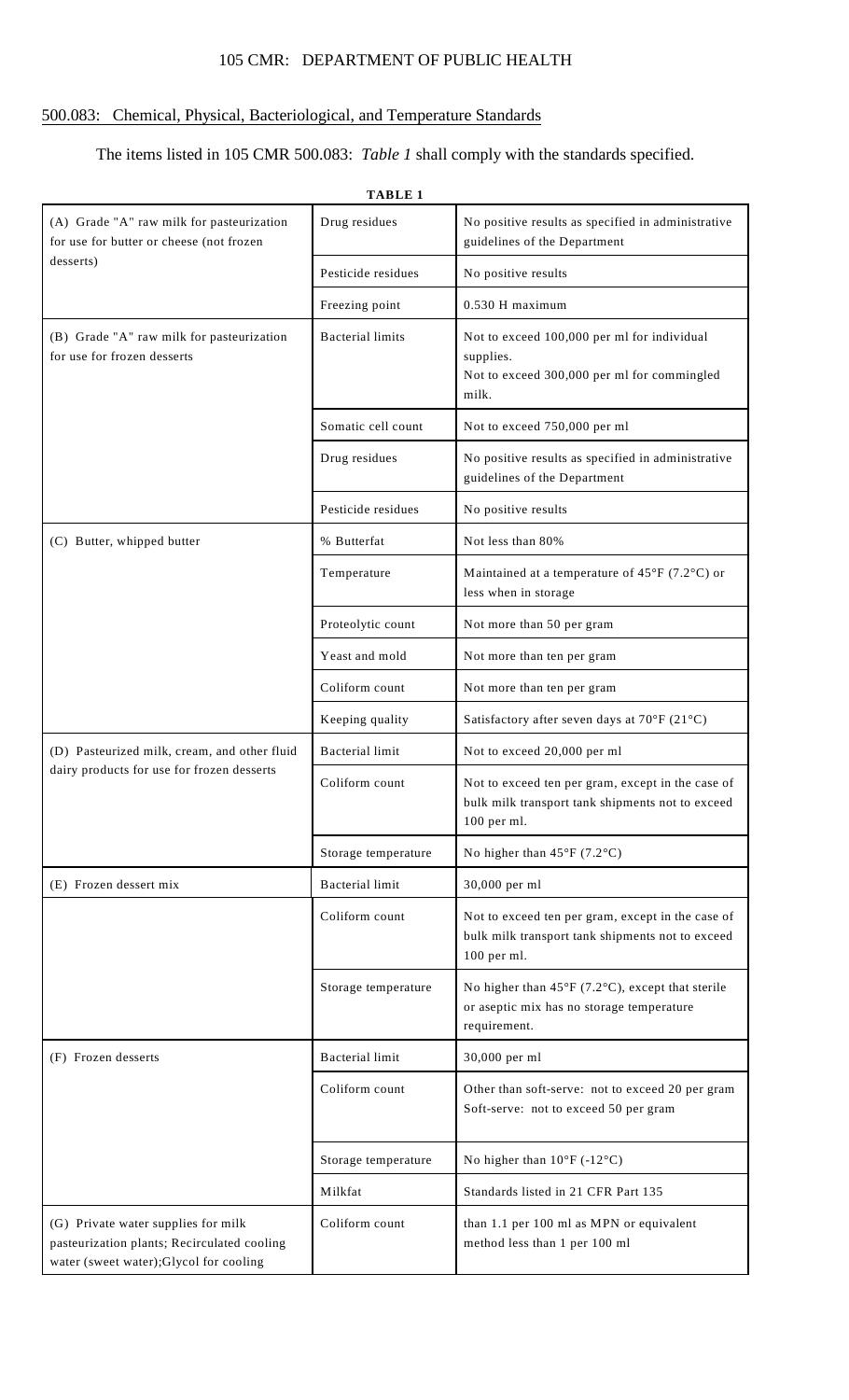# 105 CMR: DEPARTMENT OF PUBLIC HEALTH

Supplemental Regulations for the Manufacture, Collection, Bottling, and Labeling of Bottled Water and Carbonated Non-alcoholic Beverages

500.090: General Requirements

(A) No person within Massachusetts shall manufacture or bottle carbonated non-alcoholic beverages or bottled water, whether carbonated or non-carbonated, for human consumption without a license issued by the board of health or in violation of the terms of the license or any of the requirements specified in 105 CMR 500.000.

(B) No person engaged outside Massachusetts in the business of manufacturing or bottling carbonated non-alcoholic beverages or water, whether carbonated or non-carbonated, for human consumption shall sell any such product in Massachusetts without a license issued by the Department or in violation of the terms of the license or any of the requirements specified in 105 CMR 500.000.

 carbonated non-alcoholic beverages unless that source and any treatment of that source have a (C) No person shall use water from a particular water source in bottling bottled water or current approval from the Department or the relevant out-of-state jurisdiction.

(D) No person shall sell or exchange, deliver, advertise, or offer for sale or exchange any bottled water or carbonated non-alcoholic beverage unless the manufacturer and bottler of such product hold a valid license from the board of health or the Department.

(E) All persons who manufacture or bottle bottled water, whether carbonated or noncarbonated, for human consumption shall comply with all applicable federal regulations, including but not limited to the following sections of the federal regulation 21 CFR Part 129: *Processing and Bottling of Bottled Drinking Water*:

- (1) Subpart A *General Provisions*;
- (2) Subpart B *Buildings and Facilities*, sections 129.20, 129.35(a)(4)(iii), and 129.37;
- (3) Subpart C *Equipment*; and
- (4) Subpart E *Production and Process Controls*.

(F) All persons who manufacture or bottle carbonated non-alcoholic beverages or bottled water, whether carbonated or non-carbonated, for human consumption shall comply with all applicable federal regulations, including but not limited to the following sections of federal regulation 21 CFR Part 165: *Beverages*:

(1) Subpart A, section 165.3 - *Definitions*, for both bottled water and carbonated non-alcoholic beverages; and

 that does not comply with a standard of identity in 21 CFR § 165.110(a) may not be (2) Subpart B - *Requirements for Specific Standardized Beverages*, except that bottled water marketed in Massachusetts, unless approved by the Department.

(G) Multi-use Equipment. Water intended for bottling water or carbonated non-alcoholic beverages shall not be stored, transported, processed, or bottled through equipment or lines used for any dairy product, except that filling equipment may be used for dairy products in accordance with the following requirements.

 non-beverage foods, such equipment shall be thoroughly cleaned and sanitized in place in (1) When filling equipment designed for cleaning in place is utilized for dairy products or accordance with procedures specified by the manufacturer and in 21 CFR Part 129: *Processing and Bottling of Bottled Drinking Water* prior to being used for bottled water or carbonated non-alcoholic beverages.

(2) Fillers not designed for cleaning in place shall be completely disassembled for cleaning and sanitizing prior to being used for bottled water or carbonated non-alcoholic beverages.

(H) Ozone.

(1) Where ozone is used as a germicidal agent, all gaskets, o-rings, and similar flexible material shall be made of silicone rubber, Teflon, or other ozone resistant material. These flexible parts shall be replaced whenever they show evidence of surface deterioration.

(2) If ozone is used as an antimicrobial disinfectant in the bottling process, it shall be used as specified in 21 CFR Part 184: *Direct Food Substances Affirmed as Generally Recognized as Safe*.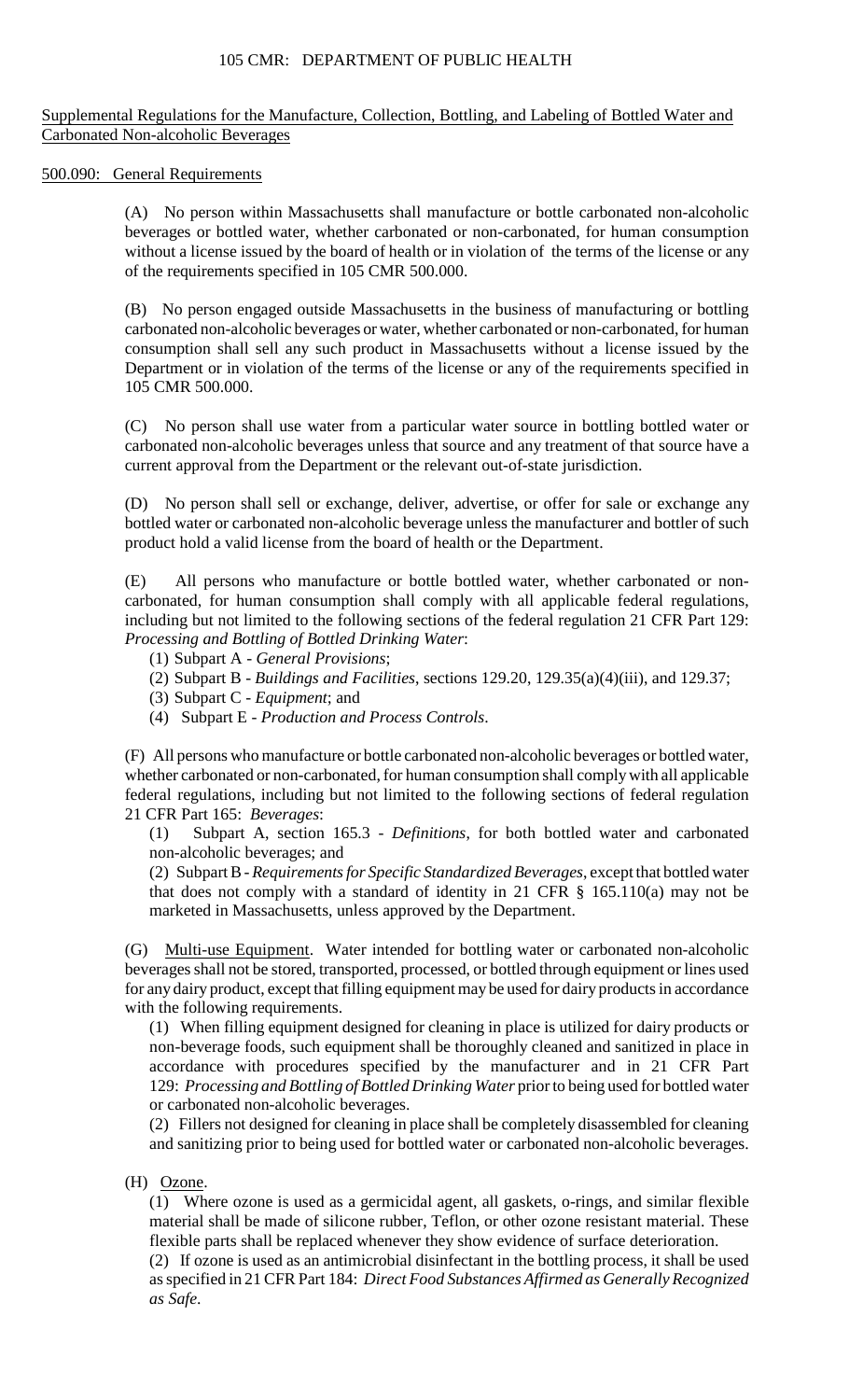(I) Additional Labeling Requirements for Bottled Water. In addition to the labeling requirements of 105 CMR 500.006(A), all bottled water shall comply with the following labeling requirements.

(1) Source. The label shall state:

(a) The type of water source (such as well, spring);

 (b) The location of the water source: municipality, state, and country if not the United States;

 (c) When bottled water comes from a community water system, as defined in 40 CFR (a)(2)(iv) (purified water/purified drinking water) or 21 CFR  $\S 165.110(a)(2)(vii)$  (sterile panels. This statement shall immediately and conspicuously precede or follow the name § 141.2, except when it has been treated to meet the definition(s) in 21 CFR § 165.110 water) and is labeled as such, the label shall state "from a community water system" or, alternatively, "from a municipal source" as appropriate, on the principal display panel or of the food without intervening written, printed, or graphic matter, in type size at least ½ the size of the statement of identity but in no case less than one sixteenth of an inch; and

(d) If more than one water source is used in the final product, the label shall clearly state the type and location of all water sources used.

 (2) Spring. The term "spring", "springs" or "spring water" shall not be used as a product name or a brand name on a label unless the water source meets the definition of spring water in 21 CFR § 165.110(a)(2)(vi).

500.091: Water Source Protection, Treatment, and Modification for Bottled Water and Carbonated Non-alcoholic Beverages

(A) In-state Sources.

 (1) Each water source shall comply with 310 CMR 22.00: *Drinking Water*, with any applicable Massachusetts Department of Environmental Protection (DEP) water supply health advisories or guidelines, and, if applicable, with M.G.L. c. 21G.

(2) The Department and DEP shall cooperate in the approval, inspection, and enforcement of requirements for in-state water sources, pursuant to the terms of the current Memorandum of Understanding (MOU) between the Department of Public Health and the Department of Environmental Protection for In-state Bottled Water Source Review.

(3) Each water source shall be located, developed, and protected to ensure that it is not subject to natural or artificial contamination. If necessary, source water may be treated in order to control natural or artificial contamination. Source water treatment must be approved in accordance with 105 CMR 500.091(A)(4) and (5).

 approved source(s), the source owner shall apply to the Department for approval and shall (4) Before a water source is used or substantially modified, or the source water is treated or the treatment is substantially modified, or a new source is used in addition to the existing submit information as required by the application form, including but not limited to:

(a) The type of source (*e.g.* well, spring);

(b) A detailed location of the source;

(c) The owner(s) of the source;

(d) Information about the use and treatment of the source and/or the modification of the source or treatment;

(e) If the source is a public water system, the information specified in 105 CMR 500.093(A)(1)(c); and

(f) If the source is not a public water system, the information specified in 105 CMR 500.093(A)(1)(a), and subject to the requirements of 105 CMR 500.093(A)(1)(b).

(5) The Department will forward that portion of the application relating to the water source to DEP. Based on DEP's recommendation and in accordance with current law, the Department shall notify the owner whether the following are approved:

(a) The water source;

(b) Substantial modification to the water source;

(c) Treatment to bring source water into compliance with the quality standards in 105 CMR 500.092(A); and/or

(d) Substantial modification to source water treatment.

If the Department determines that approval is not appropriate, it shall notify the owner of the modifications that are necessary in order for approval to be granted.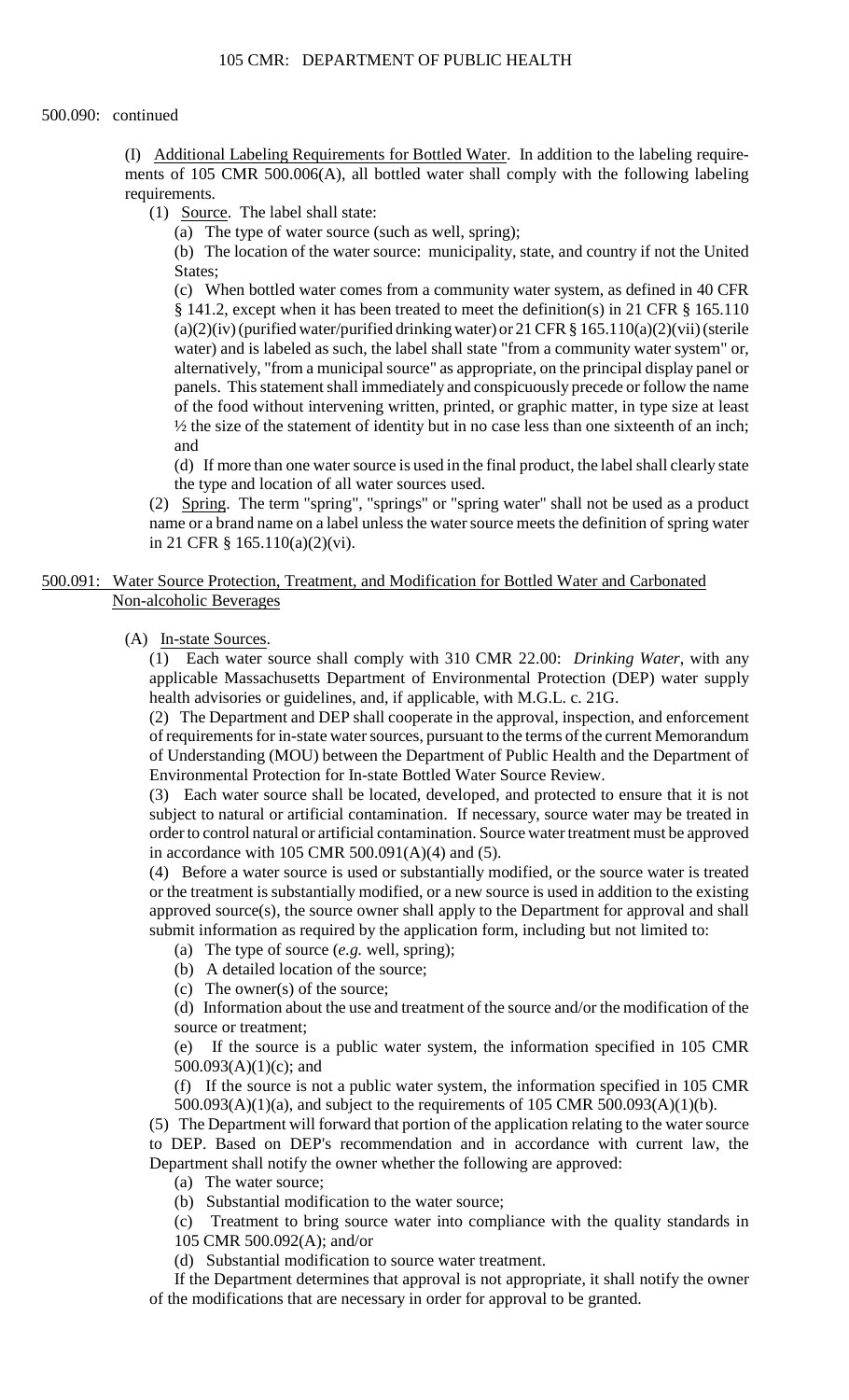(6) Prior to the sale of products using any new or substantially modified source or new or substantially modified treatment, the bottler shall submit the following information to the Department:

(a) One label for each container size and brand name of the product that is proposed to be sold; and

(b) If the source is not a public water system, or if the source is a public water system that the bottler treats beyond the definition of minimal treatment, *i.e*., beyond mechanical filtration and/or disinfection, the results of a complete chemical, physical, microbiological, and radiological analysis of the source water and of each of the different finished products bottled by the facility, as specified in 105 CMR 500.093(A). The analyses shall have been completed within the 12 months prior to the first use of the new or modified source water or treatment, with the exception of the microbiological analysis, which shall have been performed within the four weeks prior to the first such use.

 (7) The bottler shall not sell products manufactured with water from the new or substantially modified source or new or substantially modified treatment until written approval is received from the Department.

(8) The bottler may use water from a particular water source in bottling bottled water or carbonated non-alcoholic beverages only when that source and any treatment of that source have a current approval from the Department.

(B) Enforcement Actions with Respect to a Water Source.

(1) The Department may issue an Order to Cease and Desist or summarily suspend approval of the water source if there is a reasonable likelihood that continued use of the water source presents an imminent danger to the public health. An Order to Cease and Desist shall be as specified in 105 CMR 500.206, and summary suspension shall be as specified in 105 CMR 500.207(B), except that all references to "license" and "licensee" shall be replaced by "source approval" and "source owner;" and all references to "facility" shall be replaced by "water source."

 "licensee" shall be replaced by "source approval" and "source owner;" and all references to (2) The Department may refuse to grant, suspend with notice, or revoke approval of a water source if the water source fails to comply with any DEP requirement or with any applicable requirement of 105 CMR 500.000. Such refusal, suspension, or revocation shall be as specified in 105 CMR 500.207(A) or (C), except that all references to "license" and "facility" shall be replaced by "water source."

(3) The Department has the authority to commence enforcement proceedings against a water source pursuant to 105 CMR 500.206 through 500.208 in the case of violations with respect to the use or substantial modification of the water source, or treatment or substantial modification of treatment of source water.

 enforce the conditions by issuing an order or by commencing an administrative enforcement (4) If the approval of the water source is subject to condition(s), the Department may action.

# (C) Out-of-state and Foreign Sources,

(1) Out-of-state and foreign water sources shall be licensed or approved by the government agency having jurisdiction, if such jurisdiction issues such licenses or approvals. A copy of the current such license or approval shall be provided to the Department by the bottler upon application and reapplication for a license, and upon substantial modification of the source or source treatment, or upon the addition of a new source. Additional information, including but not limited to hydro-geological reports on source development, site plans, and the like may also be required.

(2) All bottlers who use an out-of-state or foreign water source shall provide documentation to the Department from the appropriate government agency regarding the type of water source to be used in finished products, as specified in 21 CFR 165.110: *Bottled Water* (*e.g*. well, spring, *etc*.). In foreign countries where no such government approval process is available, the company shall provide hydro-geological reports, photographs, and any other documentation requested, in English, to facilitate determination of the type of source as specified in 21 CFR 165.110. The Department will determine the type of source after review of the information provided.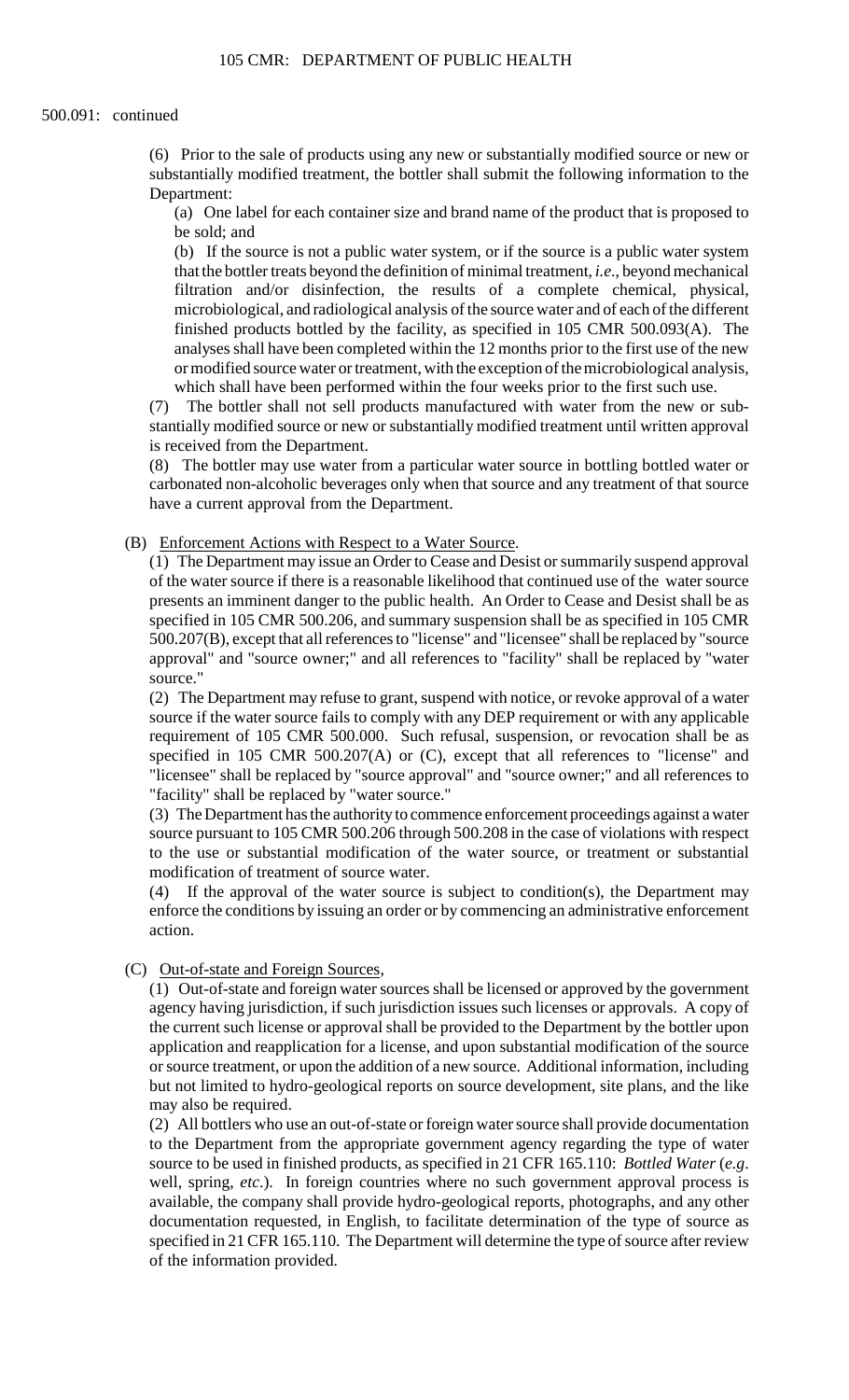#### 500.091: continued

(3) Prior to the sale of products using any new or substantially modified source or new or substantially modified treatment, the bottler shall submit to the Department the information specified in 105 CMR 500.091(A)(4) and (6).

(4) The bottler shall not sell products manufactured with water from the new or substantially modified source or new or substantially modified treatment until written approval is received from the Department.

(D) Maintenance of Records. At all times, the facility shall maintain current records of approval of the source water by the government agency having jurisdiction.

# 500.092: Quality Standards for Bottled Water and Carbonated Non-alcoholic Beverages

(A) Source Water. All source water shall comply with applicable requirements of 310 CMR 22.00: *Drinking Water*, promulgated by DEP, and with any additional maximum contaminant levels promulgated by EPA and in effect. Source water may be treated to reduce the level of a contaminant or drinking water constituent.

## (B) Finished Products: Bottled Water.

(1) The finished product shall conform to the standards of quality in 21 CFR § 165.110(b). (2) Finished products, the quality of which is below that prescribed by any standard of quality in 21 CFR § 165.110(b) (*i.e*. substandard products), shall not be sold or distributed in any manner in Massachusetts.

## 500.093: Sampling and Testing Requirements for Bottled Water and Carbonated Non-alcoholic Beverages

# (A) Sampling and Testing Procedures.

(1) Source Water. 105 CMR 500.093(A)(1) applies to both bottled water and carbonated non-alcoholic beverages, except that 500.093(A)(1)(d) applies only to bottled water.

 (a) The raw water from the source shall be sampled immediately after it is withdrawn and chemical quality. If any of the analyses show the water not to be in compliance with from the source, and analyzed to characterize its microbiological, physical, radiological, the quality requirements specified in 105 CMR 500.092(A), the water shall be treated to meet the requirements of 105 CMR 500.092(A) and shall be tested after treatment. Sampling and analysis shall be performed as often as necessary, but at a minimum frequency of:

1. Once each year for chemical and physical contaminants;

2. Once every four years for radiological contaminants, or as otherwise specified by

- the Department; and
- 3. Once each week for microbiological contaminants.

 (b) All analyses shall be conducted by an approved water-testing laboratory in accordance with the testing and methodological requirements specified by EPA's National Primary and Secondary Drinking Water Regulations (40 CFR Parts 141 and 143).

 only minimal treatment, may satisfy the testing requirements of 105 CMR mechanical filtration and/or disinfection, shall require source water analysis pursuant to (c) Facilities that use a public water system for source water, without treatment or with 500.093(A)(1)(a) and (b) by substituting public water system testing results, or copies of certificates showing full compliance with relevant provisions of the EPA regulations in 40 CFR Parts 141: *National Primary Drinking Water Regulations* and 143: *National Secondary Drinking Water Regulations*. Any additional treatment of the source water from a public water system beyond the definition of minimal treatment, *i.e*., beyond 105 CMR 500.093(A)(1)(a) and (b); and for bottled water only, submission of results pursuant to 105 CMR 500.093(A)(1)(d).

(d) Bottled Water Only: Each facility shall submit a signed copy of the results from the approved water-testing laboratory of all analyses of its source water as specified in 105 CMR 500.093(A)(1)(a) and (b), or copies of certificates as allowed by 105 CMR  $500.093(A)(1)(c)$ , to the Department at the same time as it submits its initial application for a license, and annually thereafter, as follows:

1. Testing for chemical and physical contaminants performed within the preceding 12 months;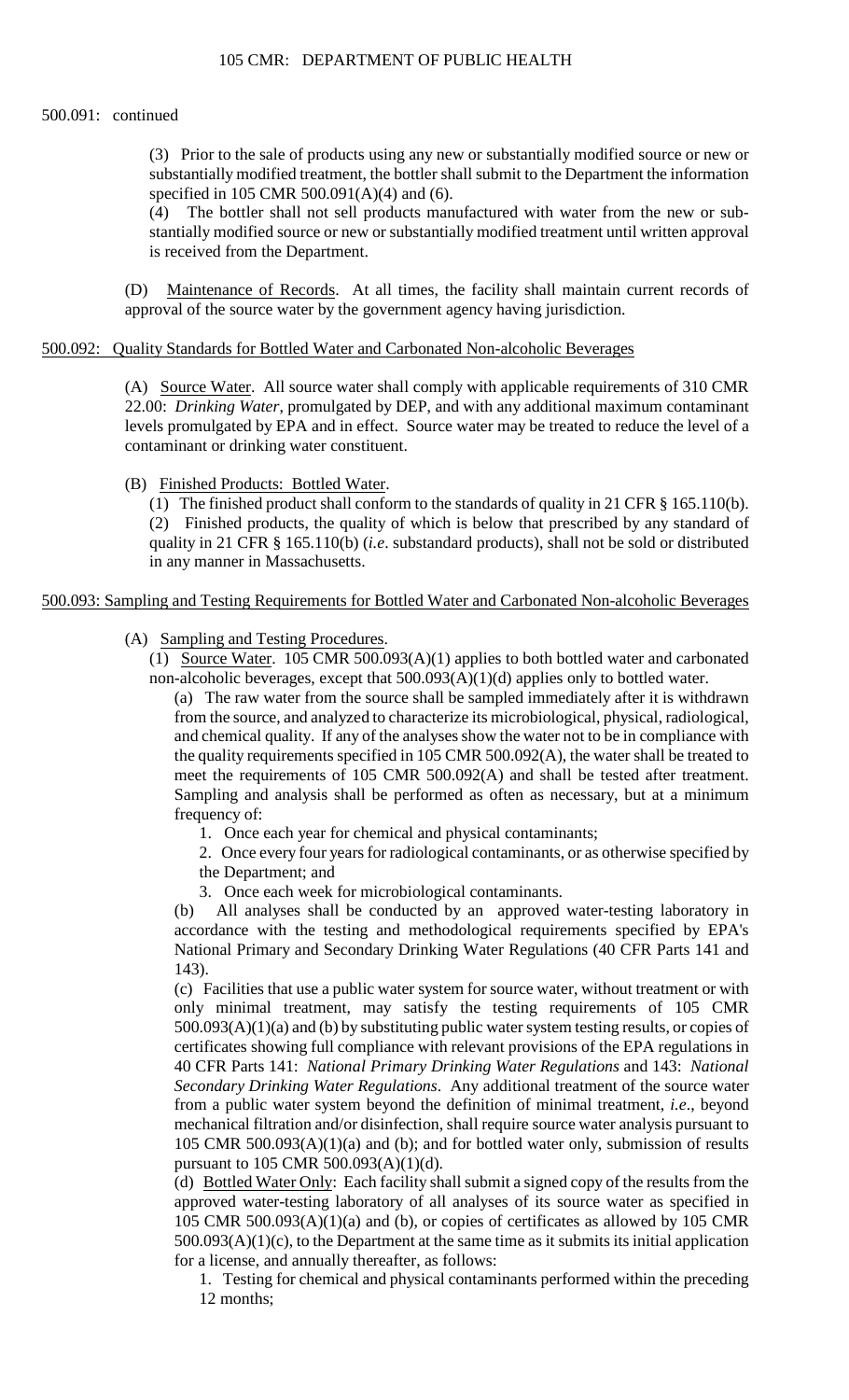2. Testing for radiological contaminants performed within the preceding 12 months, for any year in which radiological testing is required; and

3. Testing for microbiological contaminants performed within the preceding four weeks.

(2) Finished Products: Bottled Water

 (a) Samples of each type of finished bottled water product produced shall be taken by the facility and analyzed by an approved water-testing laboratory in the manner and frequency specified in 21 CFR § 129.80*: Processes and Controls*, and consistent with "Quality Standards for Bottled Water", Massachusetts Department of Public Health, Food Protection Program.

 flavor or color, at the frequency specified in 21 CFR § 129.80: *Processes and Controls*, and the sample shall be analyzed by an approved water-testing laboratory in the manner (b) In addition, if any flavor or color is added to the product during the manufacturing process, a representative sample shall be taken immediately prior to the addition of such and frequency specified in 21 CFR § 129.80.

(c) The methods of analysis shall be any method approved by FDA.

 (d) The facility shall submit a signed copy of the results from the approved water- submitted at the same time as it submits its initial application for a license, and annually testing laboratory of the analyses of its finished products performed in accordance with 105 CMR 500.093(A)(2)(a) through (c) to the Department. Such results shall be thereafter, as follows:

 1. Testing for chemical, physical, and radiological contaminants performed within the preceding 12 months; and

 2. Testing for microbiological contaminants performed within the preceding four weeks.

(3) Finished Products: Carbonated Non-alcoholic Beverages

(a) Samples of each type of finished carbonated non-alcoholic beverage product shall be taken and analyzed as frequently as necessary to ensure that no product is adulterated. (b) Routine test results need not be submitted to the Department, but all results shall be maintained by the facility as required by 105 CMR 500.093(D).

(B) Additional Testing of Bottled Water and Carbonated Non-alcoholic Beverages.

 (1) Notwithstanding any other provisions of 105 CMR 500.000, the Department may require any bottler of bottled water or carbonated non-alcoholic beverages or any applicant for a license to:

(a) Test and submit results to the Department for any substance at any time when the Department has reason to believe that the substance may be present in a water source used by the bottler or in a finished product and may threaten public health, or

(b) Make an assessment of the ongoing potential for contamination of a water source used by the bottler.

 present in a water source or in a finished product and may threaten public health, the bottler (2) Whenever a bottler or license applicant has reason to believe that a substance may be or license applicant shall:

(a) Notify the Department within 24 hours;

(b) Test the source water or finished product for the substance at a frequency determined by the Department;

 testing to submit all test results to the Department, within 24 hours of obtaining the test (c) Submit all test results to the Department, and direct the laboratory conducting the results; and

(d) Follow the Department's instructions as to whether and under what conditions bottling operations may continue until the problem is resolved.

(C) Unexpected Noncompliance with Quality Standards: Bottled Water or Carbonated Nonalcoholic Beverages.

(1) In-state Facilities.

(a) Source Water. When an in-state facility receives any test result indicating that its water source is not in compliance with any Maximum Contaminant Level listed in 310 CMR 22.00: *Drinking Water*, or with any other Maximum Contaminant Level promulgated by EPA and in effect, it shall: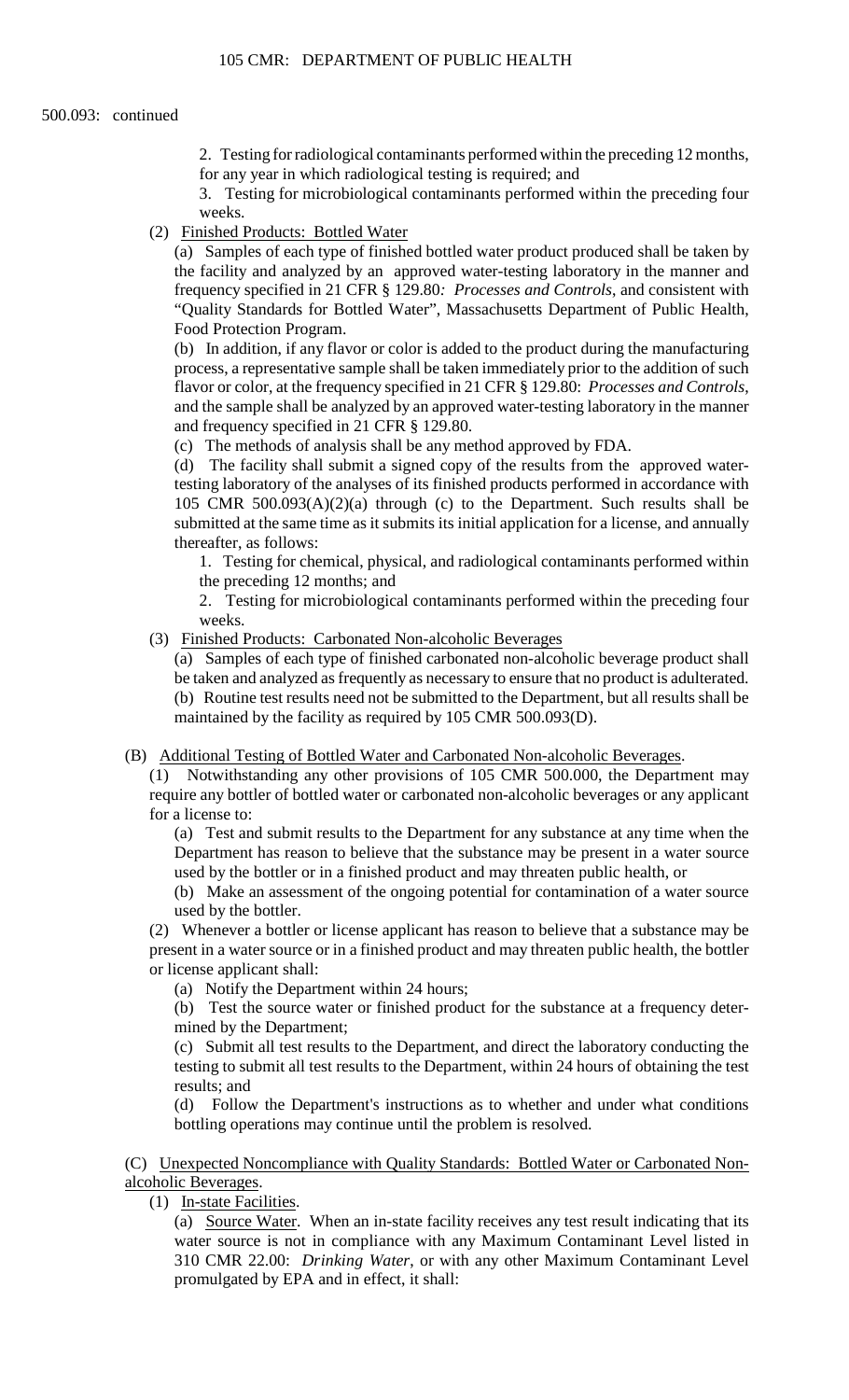- 1. Notify the Department within 24 hours;
- 2. Test the source water at a frequency determined by the Department;

3. Submit all test results to the Department, and direct the laboratory conducting the testing to submit all test results to the Department, within 24 hours of obtaining the test results; and

4. Follow the Department's instructions as to whether and under what conditions bottling operations may continue until the problem is resolved.

(b) Finished Products: Bottled Water. When an in-state facility receives any confirmed test result indicating that any of its finished products are not in compliance with any standard of quality in 21 CFR § 165.110(b), it shall:

1. Immediately cease all operations until the Department determines that the finished product is in compliance with all applicable quality standards;

2. Notify the Department within 24 hours;

3. Conduct appropriate tests at a frequency determined by the Department; and

 4. Submit all test results to the Department, and direct any laboratory conducting the testing to submit all test results to the Department, within 24 hours of obtaining the test results.

(2) Out-of-state Facilities: Bottled Water. When an out-of-state facility receives any confirmed test result indicating that any of its finished products are not in compliance with any standard of quality in 21 CFR § 165.110(b), it shall notify the Department within 24 hours.

 in a separate file at the facility and shall be made available to inspectors of the Department, DEP (D) Maintenance of Test Results by Facilities Producing Bottled Water or Carbonated Non-alcoholic Beverages. Results of all sampling and analysis shall be maintained for five years as the Department's designee, and/or the board of health during an inspection or upon request.

# 500.094: Bulk Storage and Transportation of Water

All bottled water and carbonated non-alcoholic beverage facilities shall comply with the following requirements in addition to the transportation requirements in 105 CMR 500.007.

(A) General. A bottled water or carbonated non-alcoholic beverage facility shall not accept water for use in its products unless the facility and the bulk water transporter, as appropriate, comply with the following requirements.

 internally for integrity on a routine basis in compliance with the sanitary standards in 21 CFR the facility for at least six months. The facility shall provide these records to the Department (1) Bulk storage tanks and related equipment shall be cleaned, sanitized, and inspected Parts 110: *Current Good Manufacturing Practice in Manufacturing, Packaging or Holding Human Food* and 129: *Processing and Bottling of Bottled Drinking Water*. A record of all cleaning and sanitizing showing the date, time, place, and signature or initials of the person doing the work shall be maintained with the storage tank. If someone other than an employee of the licensee does the work, a copy of the record shall be given to the licensee and kept at upon request.

 *Holding Human Food* and 129: *Processing and Bottling of Bottled Drinking Water*  (2) Equipment used for transport of bulk water shall not be used, and shall not have been used previously, for any non-food product. Such equipment shall not be used for any dairy product or non-beverage food except in an emergency. If the equipment is used for any food or beverage other than bulk potable water, it shall be cleaned and sanitized as required by 21 CFR Parts 110: *Current Good Manufacturing Practice in Manufacturing, Packaging or*  immediately before the water is loaded.

(B) Responsibility of Licensee. The licensee shall assure that its bulk water supplier and transporter comply with the appropriate sanitary requirements in 21 CFR Parts 110: *Current Good Manufacturing Practice in Manufacturing, Packaging or Holding Human Food* and 129: *Processing and Bottling of Bottled Drinking Water*.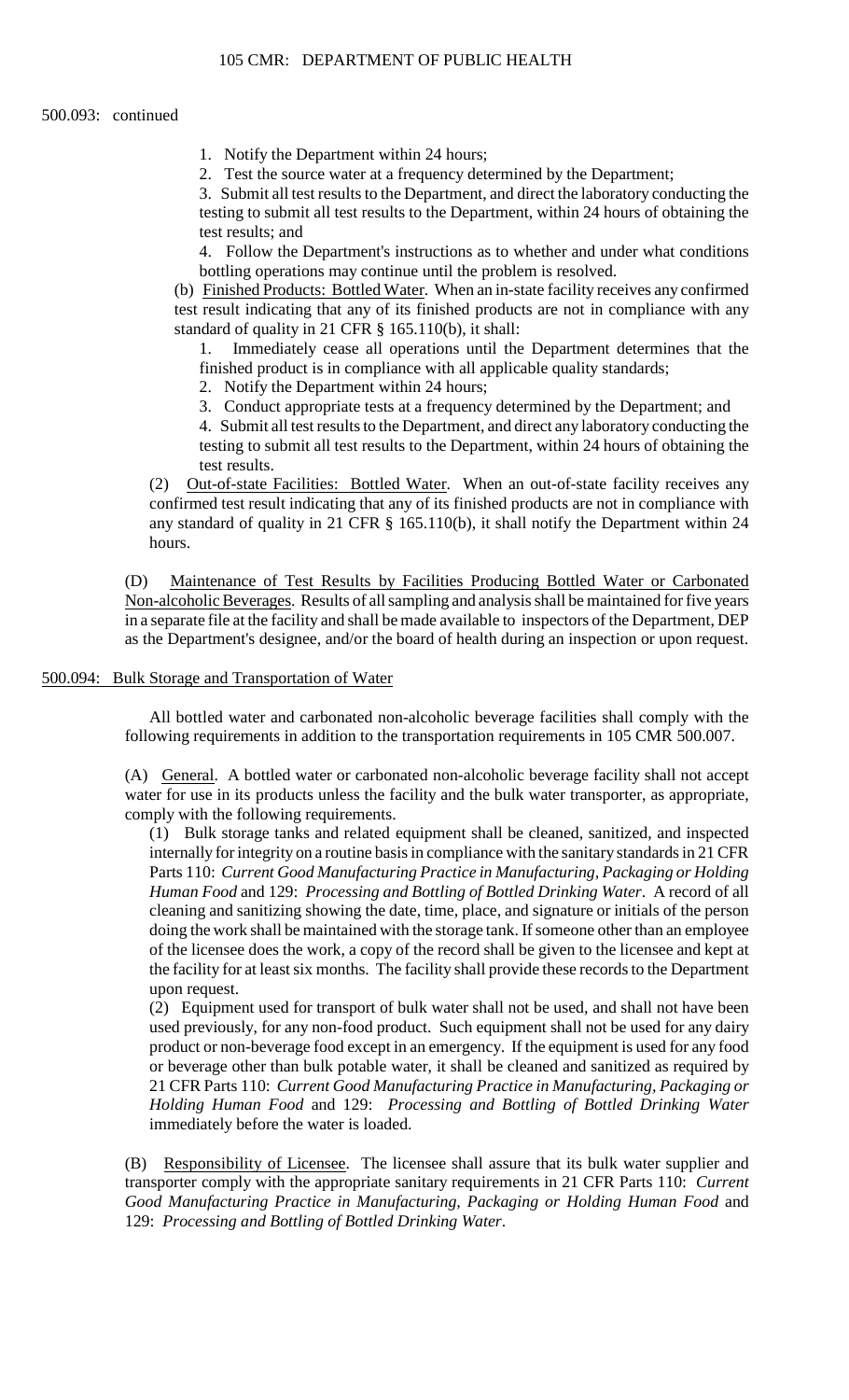#### Administration and Enforcement

#### 500.200: General Administration

(A) The following provisions shall govern the administration and enforcement of 105 CMR 500.000, except when an applicable statute requires a different procedure.

 deems necessary to promote uniform application of 105 CMR 500.000, and may make them (B) The Department may publish interpretations of 105 CMR 500.000 and guidelines as it available to those persons subject to 105 CMR 500.000.

 500.082, and 500.093, the regulatory agency may enforce 105 CMR 500.000 by issuing a Notice (C) In addition to the specific enforcement provisions in 105 CMR 500.021(G), 500.065, of Violation/Order to Correct Violations and/or an Order to Cease and Desist operation of a facility and/or a specific operation within a facility, or by commencing an enforcement action pursuant to 105 CMR 500.207 and 500.208.

# 500.201: Licensure

(A) License and Permit Requirements; Applicable Regulatory Agency. The following types of food-related operations require a license or permit from the following regulatory agencies. In some circumstances, a person may require more than one license or permit.

(1) A person who operates a residential kitchen that prepares food for wholesale sale: a license issued by the Department pursuant to M.G.L. c. 94, § 305C.

 operates a wholesale seafood truck: a permit issued jointly by the Department and the (2) A person who operates as a retail seafood dealer or a wholesale seafood dealer or who Division of Marine Fisheries pursuant to M.G.L. c. 130, § 80.

 (3) A person who cooks, smokes, or otherwise processes seafood, or combines seafood with non-seafood ingredient(s), for sale at wholesale: a license issued by the Department pursuant to M.G. L. c. 94, § 305C.

(4) A person who slaughters livestock or poultry, processes meat or poultry for sale at wholesale, custom slaughters livestock or poultry, or custom processes meat or poultry: a license issued by the Department pursuant to M.G. L. c. 94, § 120.

 (5) A person who operates a milk pasteurization plant: a license (which may be called a permit) issued by the board of health pursuant to M.G.L. c. 94, § 48A.

(6) A person who manufactures butter or cheese in Massachusetts for sale at wholesale in a facility separate from a pasteurization plant (*i.e.* does not hold a license under M.G.L. c. 94, § 48A): a license issued by the Department pursuant to M.G. L. c. 94, § 305C.

 (7) A person who manufactures frozen desserts or frozen dessert mix within Massachusetts for sale at wholesale or retail: a license (which may be called a permit) issued by the board of health pursuant to M.G.L. c. 94, § 65H.

 (8) A person who manufactures frozen desserts or frozen dessert mix outside Massachusetts and sells such products in Massachusetts: a license issued by the Department pursuant to M.G. L. c. 94, § 65H.

 (9) A person who, within Massachusetts, manufactures or bottles carbonated non-alcoholic beverages or bottled water, whether carbonated or non-carbonated, for human consumption: a license (which may be called a permit) issued by the board of health pursuant to M.G.L. c. 94, § 10A.

(10) A person who, outside Massachusetts, manufactures or bottles carbonated nonalcoholic beverages or bottled water, whether carbonated or non-carbonated, for human consumption and sells such products in Massachusetts: a license issued by the Department pursuant to M.G. L. c. 94, § 10A.

 (11) A person who manufactures juice or apple cider for sale at wholesale: a license issued by the Department pursuant to M.G. L. c. 94, § 305C.

 (12) A person who manufactures or processes any food not specifically named in 105 CMR 500.201(A)(1) through (11), including dietary supplements, for sale at wholesale: a license issued by the Department pursuant to M.G. L. c. 94, § 305C.

(13) A person who operates a cold storage or refrigerating warehouse: a license issued by the Department pursuant to M.G. L. c. 94, § 66.

(14) A person who operates a food warehouse: a license issued by the Department pursuant to M.G. L. c. 94, § 305C.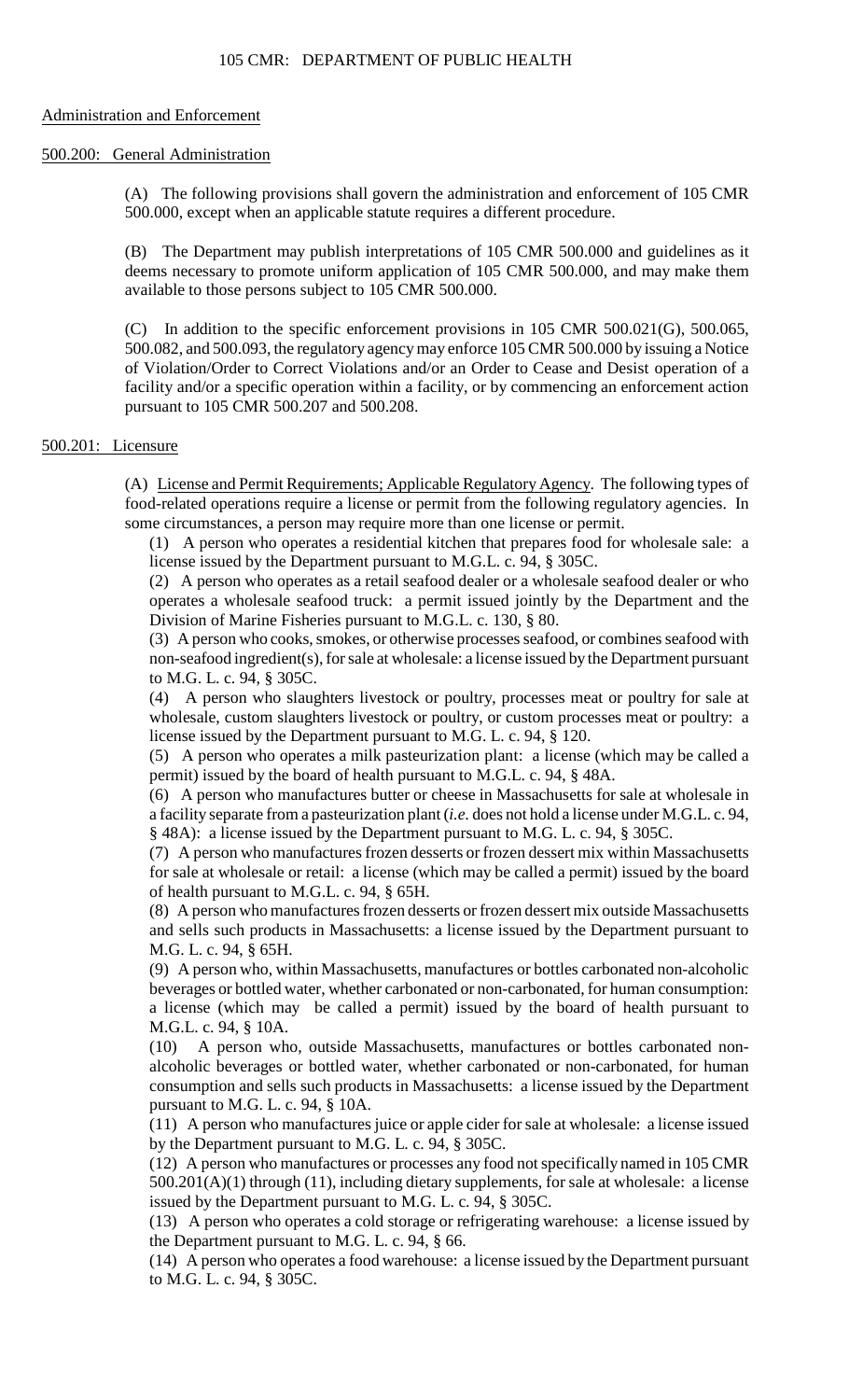# 500.201: continued

(15) A person who transports or causes to be transported any bakery product into Massachusetts for the purpose of sale: a license issued by the Department pursuant to M.G.L. c. 94, § 305E.

Table 2 summarizes these requirements.

# **TABLE 2**

| <b>Statute</b>       | <b>Regulated Activity</b>                                                                                                                     | <b>License or Permit</b>            | <b>Issuing Agency</b>                   |
|----------------------|-----------------------------------------------------------------------------------------------------------------------------------------------|-------------------------------------|-----------------------------------------|
| M.G.L. c. 94, § 305C | Residential kitchen that<br>prepares food for wholesale<br>sale                                                                               | License                             | <b>DPH</b>                              |
| M.G.L. c. 130, § 80  | Retail seafood dealer                                                                                                                         | Permit (joint)                      | DPH and Division of<br>Marine Fisheries |
| M.G.L. c. 130, § 80  | Wholesale seafood dealer                                                                                                                      | Permit (joint)                      | DPH and Division of<br>Marine Fisheries |
| M.G.L. c. 130, § 80  | Wholesale seafood truck                                                                                                                       | Permit (joint)                      | DPH and Division of<br>Marine Fisheries |
| M.G.L. c. 94, § 305C | Process, etc. seafood for<br>sale at wholesale                                                                                                | License                             | <b>DPH</b>                              |
| M.G.L. c. 94, § 120  | Slaughter or custom<br>slaughter livestock or<br>poultry; process or custom<br>process meat or poultry                                        | License                             | <b>DPH</b>                              |
| M.G.L. c. 94, § 48A  | Operate a milk<br>pasteurization plant                                                                                                        | License (may be called a<br>permit) | Local board of health                   |
| M.G.L. c. 94, § 305C | Manufacture butter or<br>cheese for sale at wholesale<br>in a facility separate from a<br>pasteurization plant                                | License                             | <b>DPH</b>                              |
| M.G.L. c. 94, § 65H  | Manufacture frozen desserts<br>or frozen dessert mix within<br>MA for sale at wholesale or<br>retail                                          | License (may be called a<br>permit) | Local board of health                   |
| M.G.L. c. 94, § 65H  | Manufacture frozen desserts<br>or frozen dessert mix<br>outside MA and sell them in<br>MA                                                     | License                             | <b>DPH</b>                              |
| M.G.L. c. 94, § 10A  | Manufacture or bottle within<br>MA carbonated<br>non-alcoholic beverages or<br>bottled water for human<br>consumption                         | License (may be called a<br>permit) | Local board of health                   |
| M.G.L. c. 94, § 10A  | Manufacture or bottle<br>carbonated non-alcoholic<br>beverages or bottled water<br>for human consumption<br>outside MA and sell them in<br>MA | License                             | <b>DPH</b>                              |
| M.G.L. c. 94, § 305C | Manufacture juice or apple<br>cider for sale at wholesale                                                                                     | License                             | <b>DPH</b>                              |

500.201: continued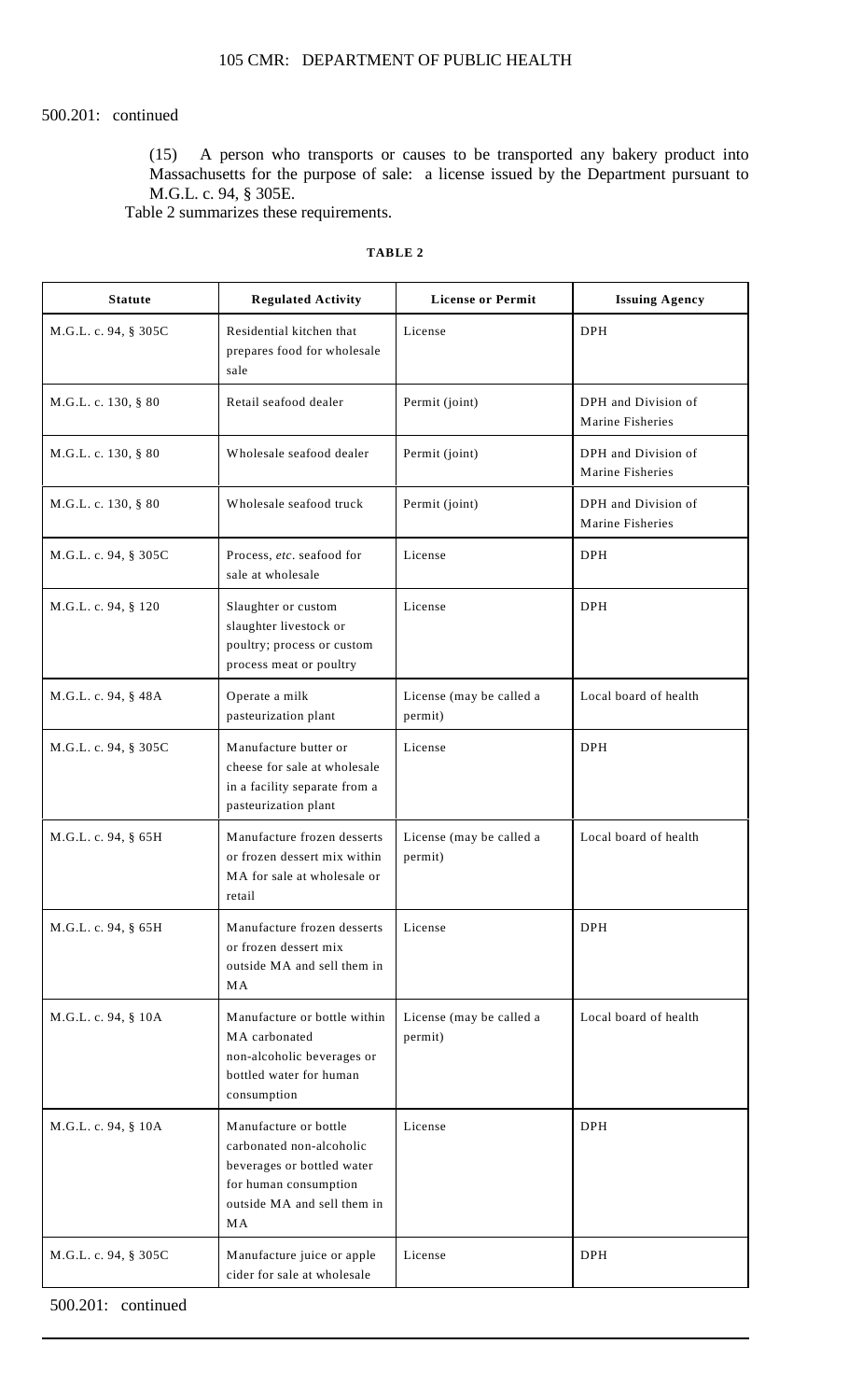| <b>Statute</b>       | <b>Regulated Activity</b>                                                                            | <b>License or Permit</b> | <b>Issuing Agency</b> |
|----------------------|------------------------------------------------------------------------------------------------------|--------------------------|-----------------------|
| M.G.L. c. 94, § 66   | Operate a cold storage or<br>refrigerating warehouse                                                 | License                  | <b>DPH</b>            |
| M.G.L. c. 94, § 305C | Operate a food warehouse                                                                             | License                  | <b>DPH</b>            |
| M.G.L. c. 94, § 305E | Transport or cause to be.<br>transported any bakery<br>product into MA for purpose<br>of sale        | License                  | <b>DPH</b>            |
| M.G.L. c. 94, § 305C | Manufacture or process any<br>food not specifically named<br>above, including dietary<br>supplements | License                  | <b>DPH</b>            |

# 105 CMR: DEPARTMENT OF PUBLIC HEALTH

(B) No person, unless exempted pursuant to 105 CMR 500.000, shall conduct an activity requiring a license, permit, approval, or certification pursuant to 105 CMR 500.000 without a valid license, permit, approval, or certification, or in violation of the terms of a valid license, permit, approval, or certification or the applicable requirements of 105 CMR 500.000.

(C) No person, unless exempted, shall sell, exchange, deliver, advertise, offer, expose for sale or exchange, attempt to deliver, or have in his or her possession with intent to do so, any food for human consumption unless the manufacturer or processor thereof holds a license or permit issued pursuant to 105 CMR 500.000 then in full force.

 (D) A person who desires to conduct an activity named in 105 CMR 500.201(A) shall submit an application for a license or permit to the appropriate regulatory agency, together with the fee required by statute and any other information required by the regulatory agency. Such application shall be on a form prescribed by the regulatory agency.

(E) A new applicant for a license or permit from the Department shall notify the local board of health in the city or town where the facility is located of his or her intent to operate and of the type of business.

(F) Only a person who complies with the requirements of 105 CMR 500.000 shall be entitled to receive and retain a license, permit, approval, or certification. A license, permit, approval, or certification shall be valid only for the licensee or permit holder and for the location indicated on it.

(G) A license, permit, approval, or certification shall remain in effect for the term specified, unless it is surrendered, suspended, or revoked.

(H) A license or permit may be renewed by applying at least 30 days prior to the expiration date. Application for renewal shall be made in writing on a form prescribed by the regulatory agency.

(I) All Licenses and Permits are Non-transferable.

 voluntarily or involuntarily, directly or indirectly, or by transfer of control of any company. (1) No licensee or permit holder shall transfer or assign a license or permit in any manner, (2) No person shall conduct an activity named in 105 CMR 500.201(A) pursuant to a license or permit transferred or assigned by any person.

(3) No licensee or permit holder shall transfer an operation to a new location without obtaining a new license or permit.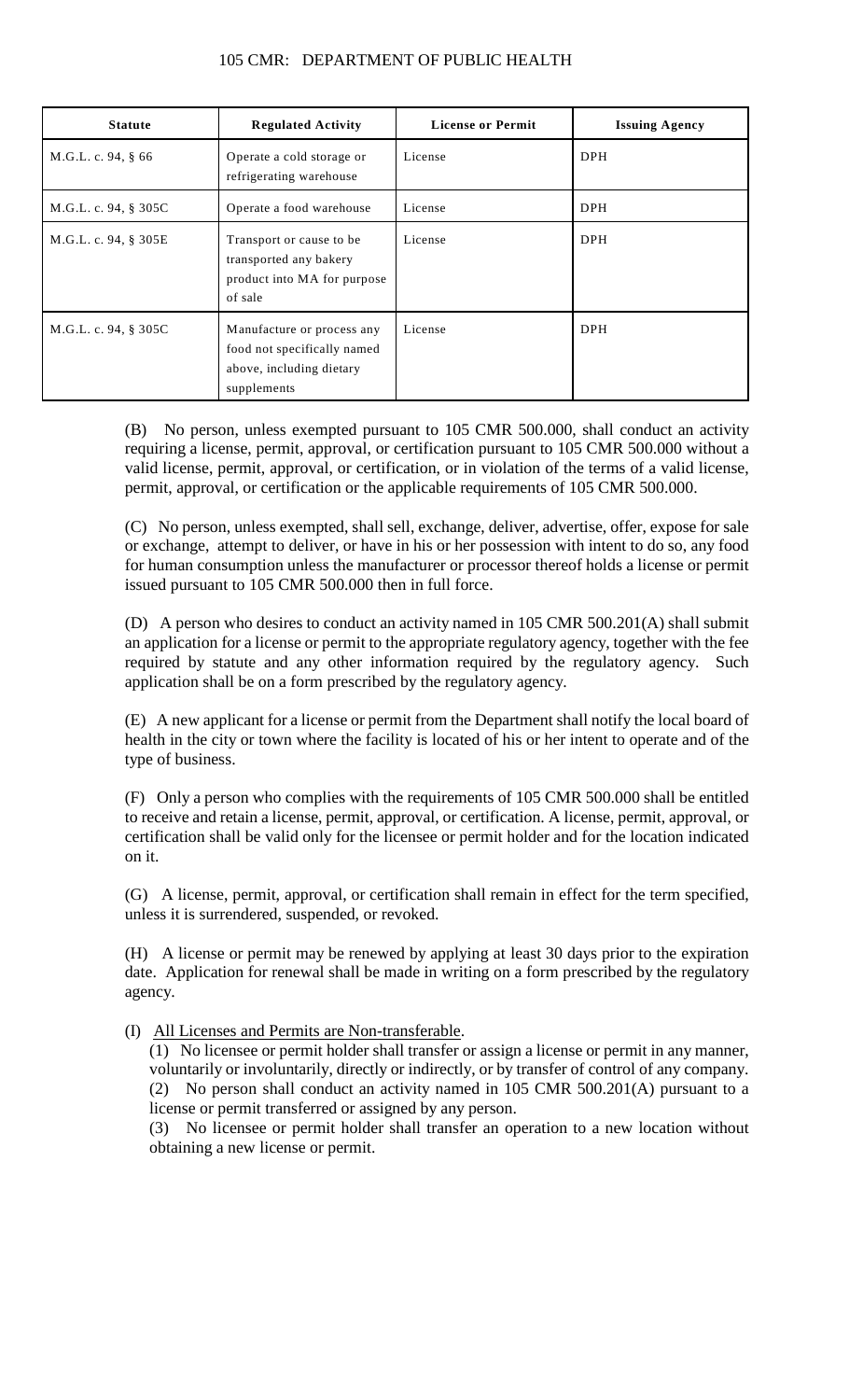#### 500.201: continued

(J) Notification to the Regulatory Agency.

(1) Mailing Address. Each applicant, licensee, and permit holder shall provide the regulatory agency with its complete and correct mailing address, and shall notify the regulatory agency within seven calendar days of the change of its mailing address. The last address provided to the regulatory agency shall be deemed the appropriate address for the service of all orders and notices from the regulatory agency.

 application for a new license or permit, and shall not operate until such license or permit is (2) Change of Ownership. A licensee or permit holder shall notify the regulatory agency prior to, or within ten days after, a change of ownership, and shall surrender the license or permit upon change of ownership. The new owner shall submit to the regulatory agency an issued.

 30 days prior to any change of the name of the business. The licensee or permit holder shall (3) Change of Name. A licensee or permit holder shall notify the regulatory agency at least submit to the regulatory agency an application for an amended license or permit, together with written documentation stating the change of name.

(4) Change of Location. A licensee or permit holder shall notify the regulatory agency at least 30 days prior to a change of location of the business, and shall surrender its license or permit upon closure of the business at the former location. The licensee or permit holder shall submit to the regulatory agency an application for a new license or permit, and shall not operate until such license or permit is issued.

(5) Remodeling. A licensee or permit holder shall promptly notify the regulatory agency any time that a facility is being remodeled. Upon notification, the regulatory agency may inspect the facility to verify compliance with 105 CMR 500.000.

(6) Imminent Danger. A licensee or permit holder shall notify the regulatory agency immediately when an imminent danger to the public health is present in the facility.

(7) Change in Operations. A licensee or permit holder shall notify the regulatory agency of any change in the types of products that it manufactures or distributes.

 (K) No person shall transport or cause to be transported any bakery product into Massachusetts for the purpose of sale without obtaining a license from the Department, pursuant to M.G.L. c. 94, § 305E.

 and any documents filed with it. To determine the extent of the facility's compliance with requirements of 105 CMR 500.000 have been met, the Department shall issue a license to (1) After receipt of an application for a license, the Department shall review the application 105 CMR 500.000, the Department may accept reports of the responsible authorities in the jurisdiction where the facility is located. When information reveals that the applicable the applicant.

(2) Each license granted by the Department pursuant to  $105$  CMR  $500.201(K)$  shall apply to one facility only, and shall be valid throughout Massachusetts.

## 500.202: Operating Without a License, Permit, Approval, or Certification

 (A) The regulatory agency may inspect any facility which it has reason to believe contains an operation subject to regulation pursuant to 105 CMR 500.000.

 (B) The regulatory agency may issue an Order to Cease and Desist to any person engaged in an activity subject to regulation pursuant to 105 CMR 500.000 who is operating without a required license, permit, approval, or certification.

(C) The regulatory agency may deny an application for a license, permit, approval, or certification when the applicant was previously engaged in an activity subject to regulation pursuant to 105 CMR 500.000 without a required license, permit, approval, or certification.

 subject to licensure that is found to be operating without the required license, permit, approval, (D) If allowed by statute, the Department may impose civil monetary penalties against a facility or certification.

 (E) The regulatory agency may petition the Superior Court to enjoin the operation of a facility operating without a required license, permit, approval, or certification.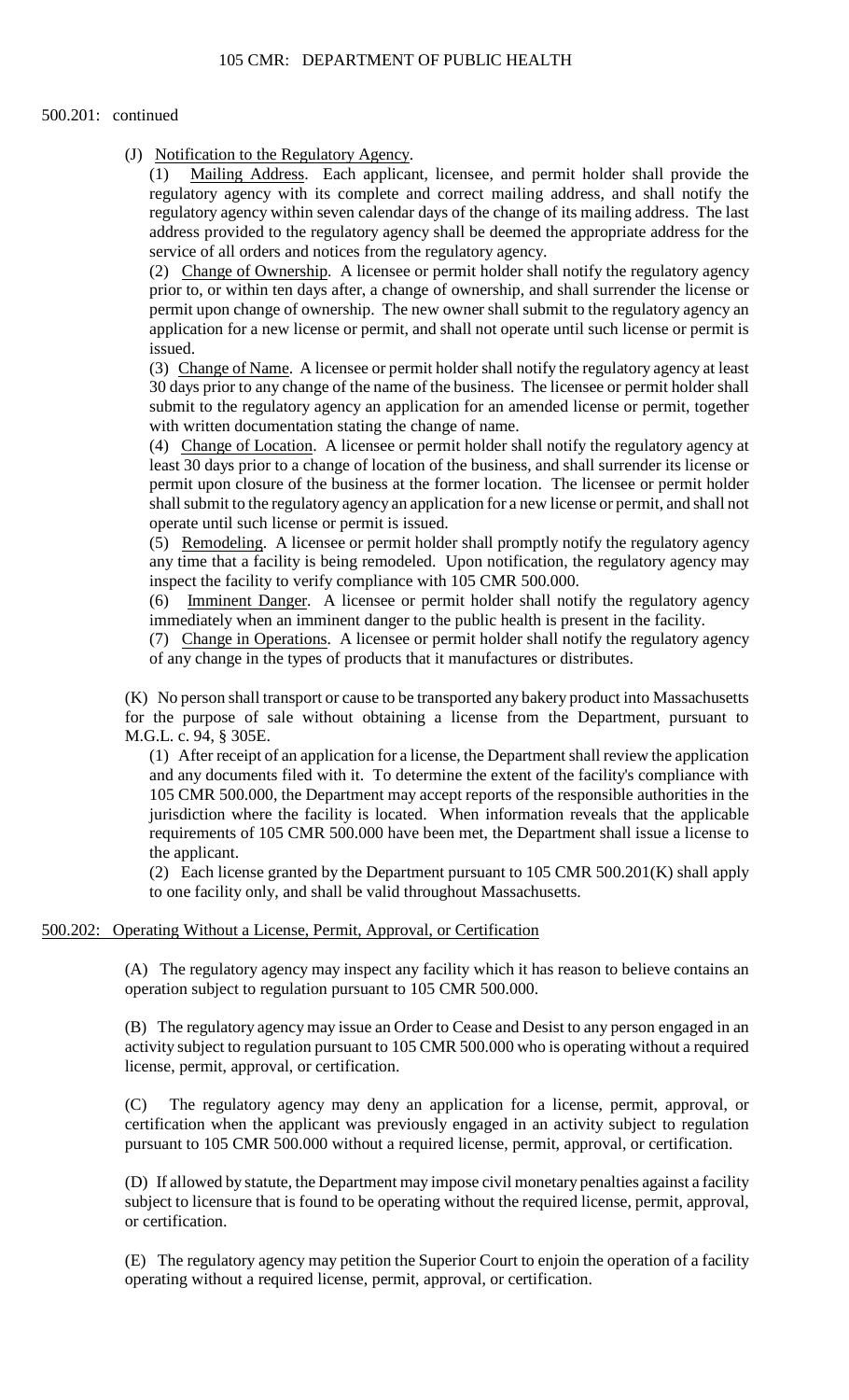(F) The regulatory agency may take such other steps as required to bring a person operating without a required license, permit, approval, or certification into compliance, or to terminate the operation of the facility or any portion of the facility, in order to protect the health and safety of the public.

#### 500.203: Inspections

(A) Inspections; Applicable Regulatory Agency. The following types of food-related operations are routinely subject to inspection by the following regulatory agencies.

(1) A person who operates a residential kitchen that prepares food for wholesale sale: inspection by the Department.

(2) A person who operates as a retail seafood dealer: inspection by the board of health or the Department.

(3) A person who operates as a wholesale seafood dealer or who operates a wholesale seafood truck: inspection by the Department.

(4) A person who cooks, smokes, or otherwise processes seafood, or combines seafood with non-seafood ingredient(s) for sale at wholesale: inspection by the Department.

(5) A person who slaughters livestock or poultry, processes meat or poultry for sale at wholesale, custom slaughters livestock or poultry, or custom processes meat or poultry: inspection by the Department.

(6) A person who operates a milk pasteurization plant: inspection by the Department.

(7) A person who manufactures butter or cheese in Massachusetts for sale at wholesale in a facility separate from a pasteurization plant: inspection by the Department.

(8) A person who manufactures frozen desserts or frozen dessert mix within Massachusetts for sale at wholesale: inspection by the Department.

(9) A person who manufactures frozen desserts or frozen dessert mix within Massachusetts for sale at retail: inspection by the board of health.

(10) A person who, within Massachusetts, manufactures or bottles carbonated non-alcoholic beverages or bottled water, whether carbonated or non-carbonated, for human consumption: inspection by the Department.

(11) A person who manufactures juice or apple cider for sale at wholesale: inspection by the Department.

(12) A person who manufactures or processes any food not specifically named in 105 CMR 500.203(A)(1) through (11) for sale at wholesale: inspection by the Department.

 (13) A person who operates a cold storage or refrigerating warehouse: inspection by the Department or the local board of health.

(14) A person who operates a food warehouse: inspection by the Department.

 and effect as an inspection conducted by the regulatory agency that routinely inspects that type (B) Notwithstanding 105 CMR 500.203(A), the Department may request the applicable board of health, and the applicable board of health may request the Department, to undertake an inspection of a food-related operation on its behalf. Such an inspection shall have the same force of operation.

 protect the health and well-being of the people of Massachusetts, the regulatory agency, or an (C) To carry out its responsibilities under 105 CMR 500.000 and applicable statutes and to authorized agent or representative of the regulatory agency, is authorized, as often as is deemed necessary for the enforcement of 105 CMR 500.000, to enter, examine, photograph, and survey any facility engaged in an activity subject to regulation pursuant to 105 CMR 500.000. Duly authorized inspectors may also enter and inspect any place where food is being prepared to ascertain whether any of the provisions of applicable statutes or 105 CMR 500.000, including but not limited to those that apply to exempted persons, have been violated.

(D) Inspections may be random systematic inspections or in response to a specific complaint or request. An inspection initiated from a specific complaint or request is not limited to that complaint or request. At the time of the inspection, the inspector may record all violations.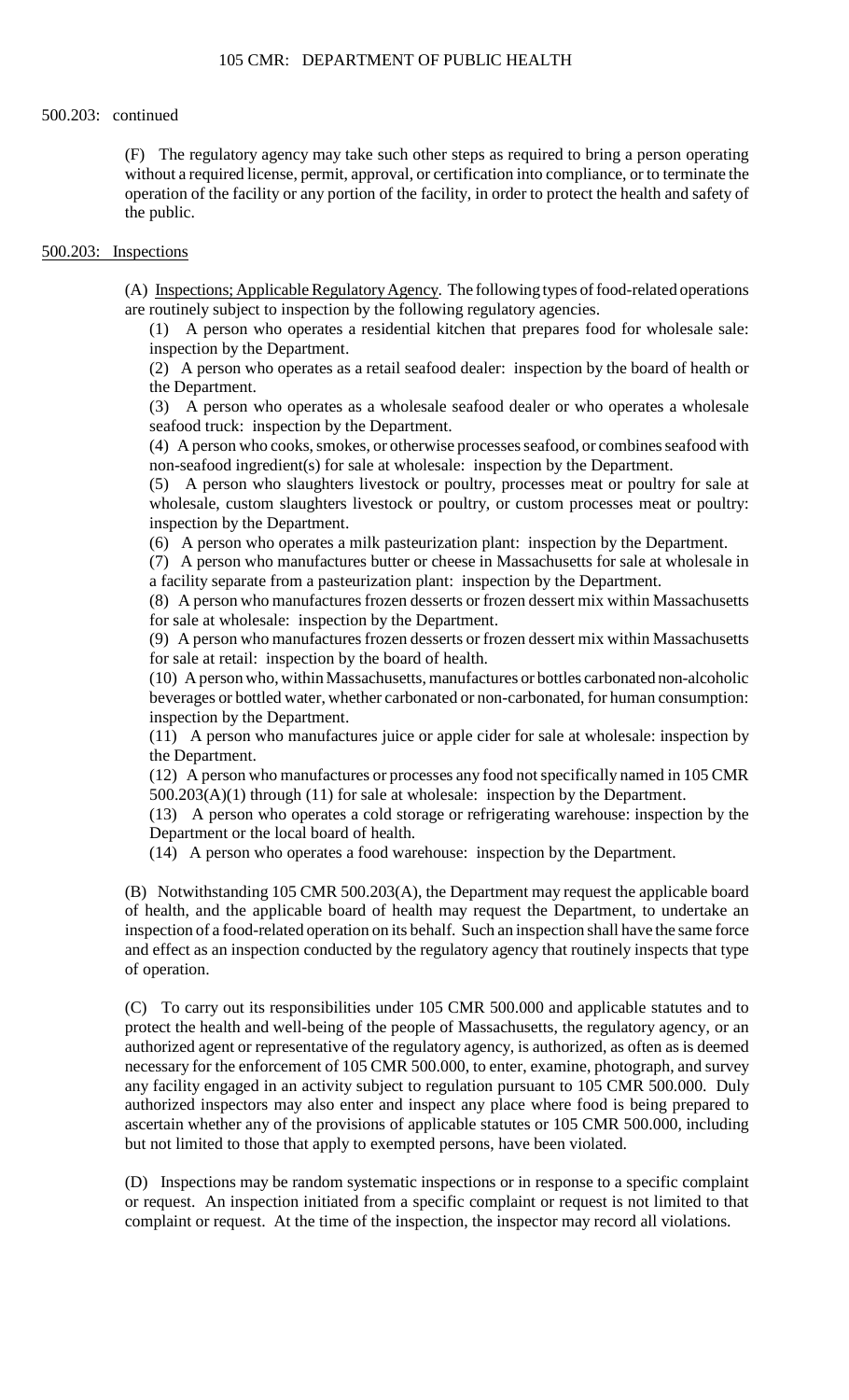facility, at any time, for the purpose of making an inspection to ascertain whether the facility is (E) Agents of the regulatory agency, after identifying themselves, may enter all areas of the in compliance with 105 CMR 500.000, including unannounced inspections, which do not require prior notification to the facility. Individuals engaged in regulated activities shall provide access to regulatory agency inspectors at all times for inspection of the premises.

 (F) Agents of the regulatory agency may examine all records of the facility to determine which are subject to enforcement under 105 CMR 500.000 and all applicable statutes. Agents may copy all records they deem relevant.

(G) The person in charge of the facility at the time of the inspection shall furnish the agent of the regulatory agency with all requested records and shall provide the agent with access to all areas of the facility.

 (H) If the person in charge at the time of the inspection refuses entry to an agent of the regulatory agency, refuses to permit an authorized inspection, refuses access to records, or interferes with the regulatory agency, or any agent thereof, in the performance of its duties, the regulatory agency may:

(1) Seek an administrative search warrant to search/inspect the premises. The warrant application shall apprise the applicant, licensee, permit holder, or owner of the facility concerning the nature of the inspection and the justification for it. The regulatory agency may seek the assistance of police authorities in executing the warrant; and/or

 approval, or certification, or to impose administrative penalties or fines, in accordance with (2) Take steps to refuse to issue, refuse to renew, suspend, or revoke the license, permit, applicable statute; and/or

(3) Issue an Order to Cease and Desist operations.

# 500.204: Notice of Violations/Order to Correct

 through information in its possession that an applicant, licensee, or permit holder is not in the violation or deficiency, when appropriate; a reasonable period of time for correction; and notice that a violation or deficiency may result in a refusal to issue or renew or a suspension or (A) Whenever the regulatory agency finds upon inspection, investigation of a complaint, or compliance with any of the provisions of 105 CMR 500.000, the regulatory agency shall notify such person of each violation or deficiency. The notice shall include a statement of the violations or deficiencies found; the provisions of the law relied upon; the level of severity of revocation of a license, permit, or approval; a modification or limitation of a license, permit, or approval; an order to cease and desist; and/or the imposition of fines and/or administrative penalties, as applicable.

(B) The reasonable period of time for correction shall be within the discretion of the regulatory agency to establish in each instance, and shall be based on an evaluation of the type and the severity of each violation or deficiency.

 Notice/Order. Both the inspection report and the Notice of Violations/Order to Correct shall (C) The inspection report may, if so stated, constitute the Notice of Violations/Order to Correct all violations or deficiencies indicated, or the regulatory agency may issue a separate constitute *prima facie* evidence of the violations stated therein.

 that the violations have not been corrected, the regulatory agency may issue a prescriptive order (D) If critical violations are found, or if after review or reinspection the regulatory agency finds stating specific actions that the facility must take to correct the violations. The regulatory agency shall document the conditions that necessitate the specific actions.

## (E) Service of the Notice of Violations/Order to Correct.

 (1) Service shall be in person to the person in charge at the time of the inspection; or by certified mail, return receipt requested, to the address on file with the regulatory agency; or by any officer of the Commonwealth authorized to make service.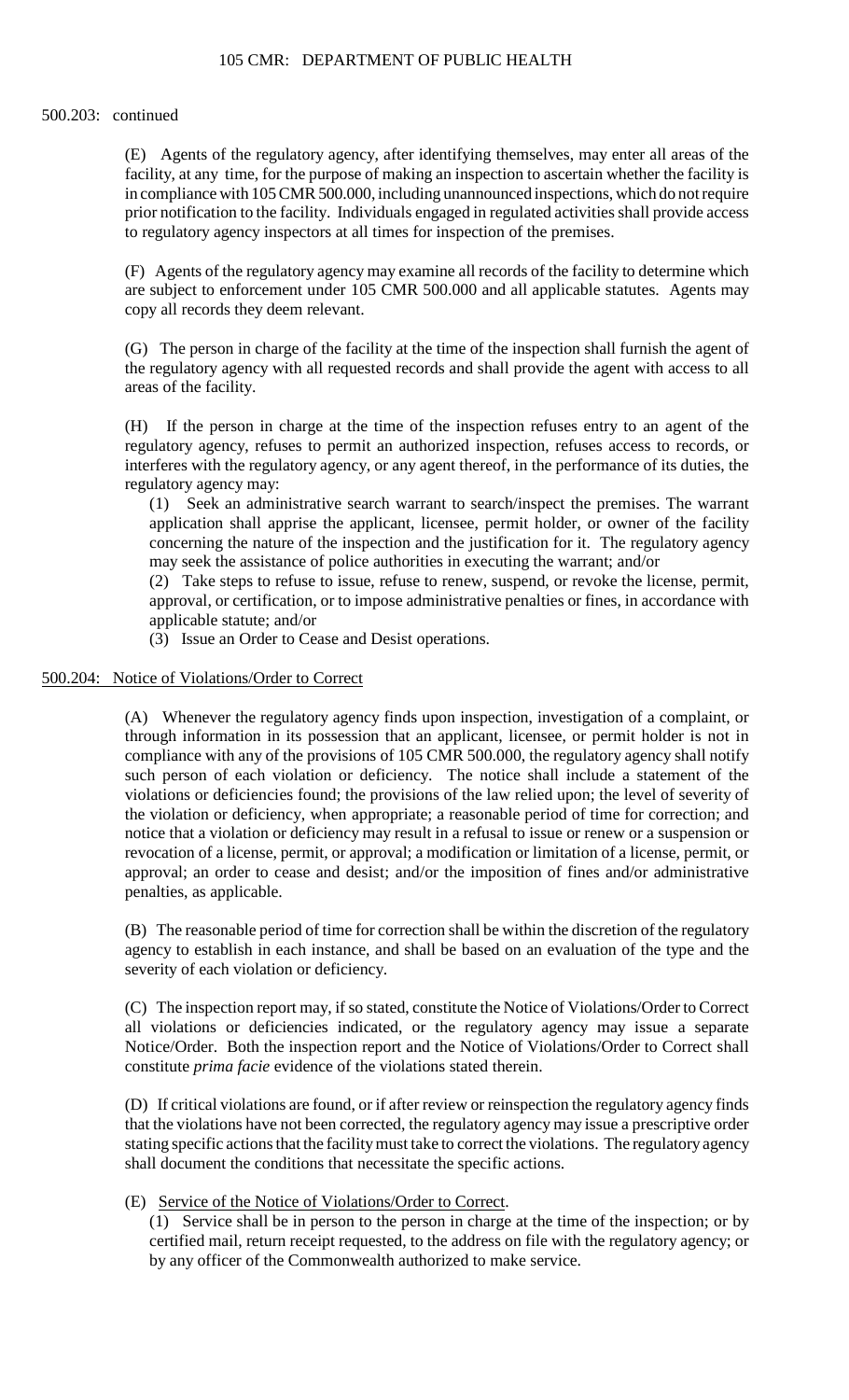#### 500.204: continued

(2) If served personally, notice is deemed to be served on the date when the Notice of Violations/Order to Correct is delivered personally.

(3) If served by certified mail, return receipt requested, notice is deemed to be served on the second business day after it is mailed.

(4) Notice is deemed served if the applicant, licensee, permit holder, or person in charge has actual notice.

 violations or deficiencies and compliance with any order issued pursuant to 105 CMR 500.000 (F) The applicant, licensee, or permit holder shall be responsible for the correction of all and applicable statutes.

 (G) The completed inspection report form and other related enforcement documents are public records as defined in M.G.L. c. 4,  $\S$  7, clause  $26<sup>th</sup>$ , unless a specific exemption applies in a particular case.

(H) All inspection report forms and other related enforcement documents shall be maintained by the regulatory agency for a minimum of seven years, or longer if otherwise required by law.

# 500.205: Plan of Correction

(A) The applicant, licensee, or permit holder, within the time specified in the Notice of Violations/Order to Correct, shall file a written plan of correction, certified under the pains and penalties of perjury.

## (B) Each plan of correction shall:

(1) State the name of the applicant, licensee, or permit holder and the name of the individual and address for receipt of notices;

(2) Reference each violation or deficiency cited, and for each indicate:

 (a) The specific corrective action completed and the date the work was completed; and/or

(b) Where corrective action was not yet completed, the specific corrective action planned and the timetable and date for completion, which is in accordance with the date indicated in the Notice of Violations/Order to Correct; and

(3) Include the date and the signature of the applicant, licensee, or permit holder or his or her official designee, sworn to under the pains and penalties of perjury.

 the regulatory agency in writing for an extension of the time to correct. Any petition to extend the time to correct must be submitted to the regulatory agency prior to the date indicated in the untimely petition for extension will not be considered unless good cause can be shown for the the applicant, licensee, or permit holder whether an extension of the time is granted and the (C) If the applicant, licensee, or permit holder cannot complete the corrective action within the time frame designated in the Notice of Violations/Order to Correct, such person must petition Notice of Violations/Order to Correct for the violation or deficiency to be corrected. An failure to file in a timely manner. A petition for an extension of time shall include the reason(s) that the correction cannot be timely completed (*e.g*. the work requires a permit which will not be issued within the time period granted), including documentary evidence in support and a specific time by which the facility will complete corrections. The regulatory agency shall notify duration of the extension, if it is granted.

(D) The regulatory agency may reinspect a facility to determine whether the violations have been corrected.

(E) If upon review of the plan of correction and/or upon reinspection the regulatory agency finds that an applicant, licensee, or permit holder remains noncompliant with applicable laws and regulations, the regulatory agency may:

(1) Initiate enforcement procedures as set forth in 105 CMR 500.207; or

 correction within ten calendar days of the issuance of the notice or such other time as the (2) Request that the applicant, licensee, or permit holder amend and resubmit the plan of regulatory agency may specify for resubmission; or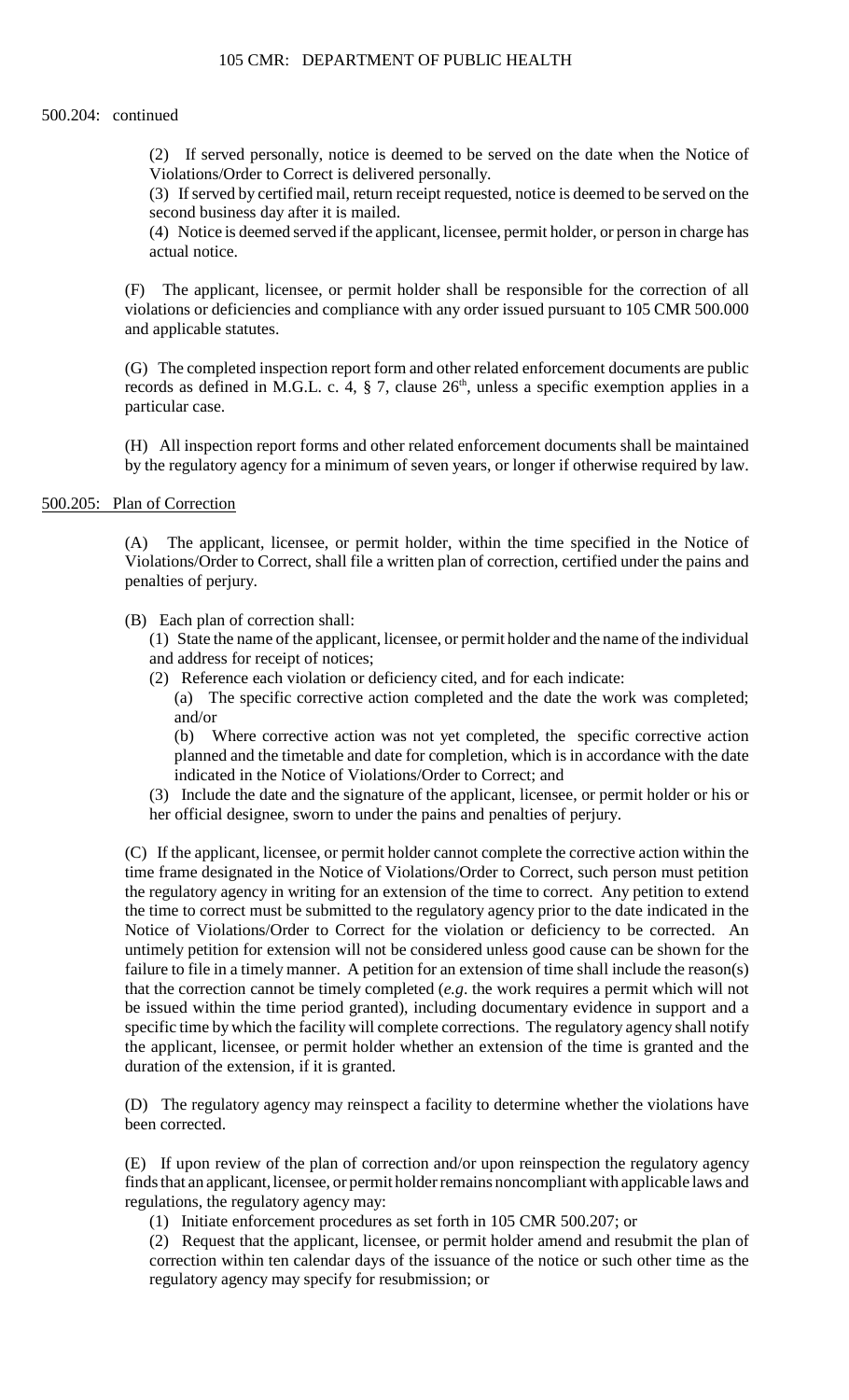#### 500.205: continued

 (3) Issue a prescriptive order that requires specific actions as described in 105 CMR 500.204(D).

### 500.206: Order to Cease and Desist

(A) An Order to Cease and Desist may be issued to the licensee, permit holder, person in charge, or operator upon belief that:

(1) An operator is conducting a food operation without the required license, permit, approval, or certification; or

(2) A licensee or permit holder is conducting its operation in violation of the law, regulations, and/or standards applicable to it; or

(3) A licensee or permit holder refuses access to the premises and/or records to authorized enforcement agents; or

(4) A licensee or permit holder is operating in a manner that may pose an imminent danger to the public health; or

(5) The licensee or permit holder has violated an embargo order; or

(6) The licensee or permit holder has failed to comply with an Order to Correct within the time specified; or

 (7) The licensee or permit holder is operating in a manner that is unsafe, unsanitary, or otherwise below the accepted standards for the type of operation for which the license, permit, or approval was issued and summary closure is authorized by statute on these grounds.

 (B) Service of Orders to Cease and Desist shall be on the licensee, permit holder, person in charge, or operator by:

- (1) Personal delivery by an agent of the regulatory agency; or
- (2) Posting in a conspicuous place at the licensed facility; or
- (3) Simultaneously mailing, by first class and certified mail return receipt requested; or
- (4) By any officer of the Commonwealth authorized to make service.

Notice is deemed to be served if the licensee, permit holder, person in charge, or operator has actual notice of the Order to Cease and Desist.

 (C) Violations of Orders to Cease and Desist shall be enforced in Superior Court in the county where the operation is located, or in the Suffolk Superior Court by agreement of the parties.

#### 500.207: Grounds for Administrative Enforcement Action

(A) Grounds for Refusal to Issue a License, Permit, or Certification.

(1) The regulatory agency may refuse to issue a license, permit, or certification based on any one or more of the following grounds. Each of the following grounds shall constitute full and adequate grounds to refuse to issue a license or permit.

 (a) Failure to submit a timely application in accordance with the regulatory agency's procedures;

(b) Failure to submit the required fee;

(c) Failure to comply with any applicable statute, with any applicable provision of 105 CMR 500.000, or with any lawful order of the regulatory agency or the Commissioner;

 (d) Denial of entry to agents of the regulatory agency, or any attempt to impede the work of a duly authorized agent or representative of the regulatory agency;

(e) Providing a false or misleading statement to the regulatory agency, or keeping or submitting any misleading or false records or documents pertaining to the subject business, or failing to keep records required to be kept;

(f) The applicant operated the business or any business without a required license or permit or after the expiration of the same;

(g) The applicant or, if the applicant is a corporation, a corporate officer or the owner of the business has been convicted of, pled guilty or *nolo contendere* to, or has, in a judicial proceeding, admitted facts sufficient to find that he or she is guilty of a crime relating to the procuring, possessing, processing, storage, distribution, or sale of food in connection with the business;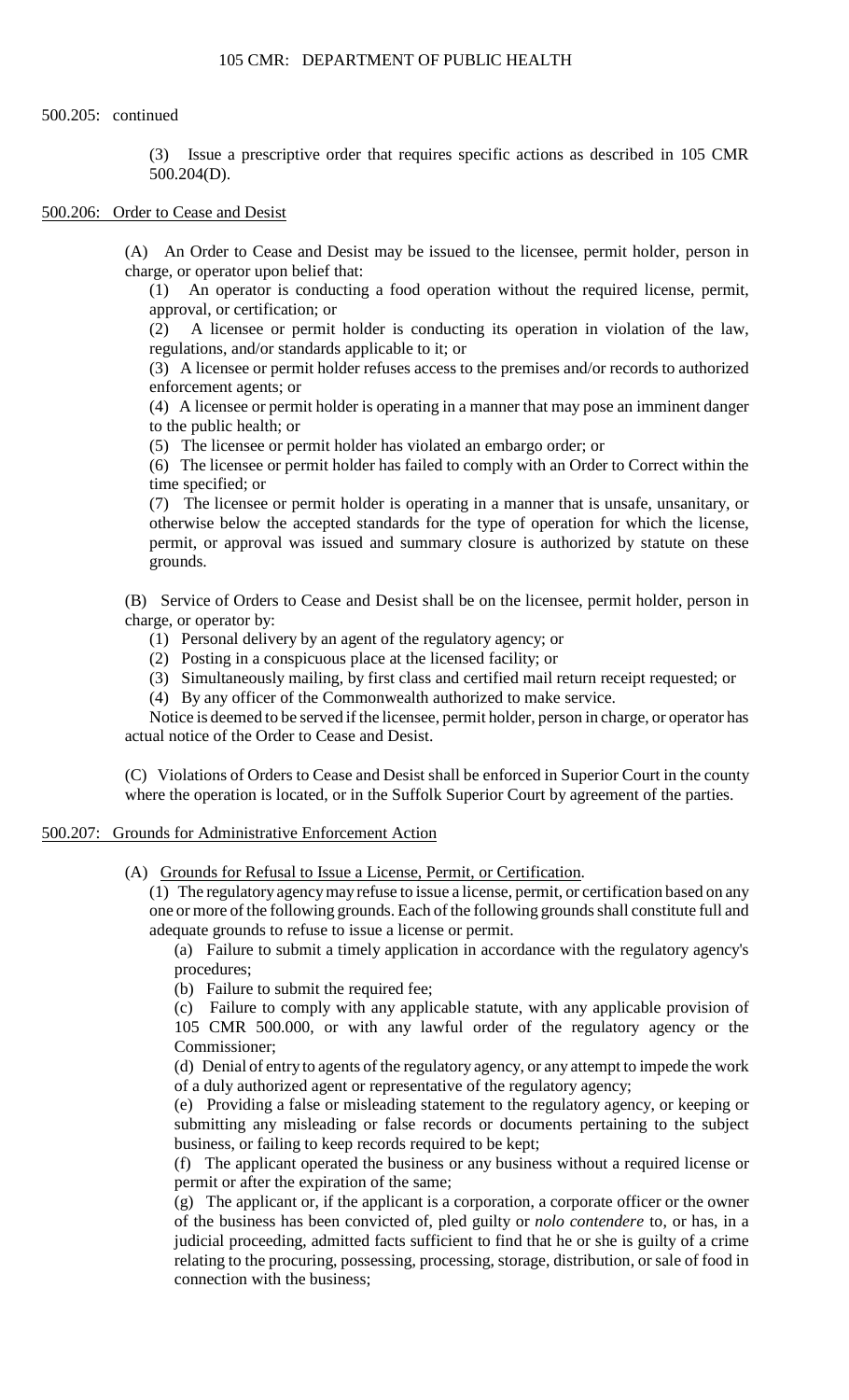(h) The applicant or, if the applicant is a corporation, a corporate officer or the owner of the business has engaged in conduct that endangers the public health;

(i) A business owned or operated by the applicant is, or was, the subject of a proceeding(s) which is still ongoing or resulted in the suspension, denial, or revocation of a license or permit, or refusal to renew the same;

(j) Failure to comply with all Massachusetts laws relating to taxes, reporting of employees and contractors, and withholding and remitting of child support as required by M.G.L. c. 62C, § 49A;

(k) Failure to pay administrative penalties or fines assessed by the regulatory agency in a timely manner; or

(l) Failure to comply with local regulations, bylaws, or ordinances related to the operation of the business.

(2) Notice of Refusal to Issue a License or Permit.

 license or permit is being denied, the applicable provisions of law, and the procedures (a) The notice shall be in writing and shall specify the specific reasons(s) for which the for requesting any hearing to which the applicant may be entitled.

(b) The notice shall be served on the applicant using the same procedures specified in 105 CMR 500.206(B) for service of an Order to Cease and Desist.

(3) Hearing. To obtain a hearing, the applicant shall follow the procedures set forth in 105 CMR 500.208(B).

(B) Summary Suspension without a Prior Hearing.

 (1) The regulatory agency may, without a prior hearing, suspend a license, permit, or certification, or one or more particular operations in a facility, if it finds that the licensee or permit holder is operating the facility in a manner which is endangering or may cause imminent danger to the public health.

 (2) A summary suspension order shall be in writing and shall be immediately provided to the licensee, permit holder, or person in charge of the facility, and a copy shall be posted at the facility. The order shall state:

(a) The reason(s) for the summary suspension;

(b) The violation(s) leading to the determination that the facility is operating in a manner which is endangering or may cause imminent danger to the public health, and the applicable provisions of law;

 (c) That all operations or one or more operations of the facility shall immediately cease and desist; and

(d) That an opportunity for a hearing shall be afforded if timely requested.

 facility by an authorized agent of the regulatory agency. If the person whose name appears on the license or permit is not present at the time of such posting, or if the licensee or permit (3) The order of summary suspension shall be effective upon posting of the order at the holder is a corporation or other firm, a copy of the order of summary suspension shall also be served using the same procedures specified in 105 CMR 500.206(B) for service of an Order to Cease and Desist.

 (4) The regulatory agency may end the summary suspension at any time if reasons for the suspension no longer exist.

(5) The inspection report and the Notice of Violations/Order to Correct shall constitute *prima facie* evidence of the conditions listed therein.

 (C) Suspension, Revocation, or Refusal to Renew a License, Permit, or Certification, and/or Imposition of Administrative Penalties, after Opportunity for a Hearing.

(1) Suspension.

 facility, if the facility or the operation/activity does not comply with any one or more of the requirements of 105 CMR 500.000. Each day during which each noncompliance (a) After providing an opportunity for a hearing, the regulatory agency may suspend a license, permit, or certification, or one or more particular operations or activities of the occurs or continues shall constitute a separate violation.

The suspension shall continue until the regulatory agency determines that the required corrections have been made.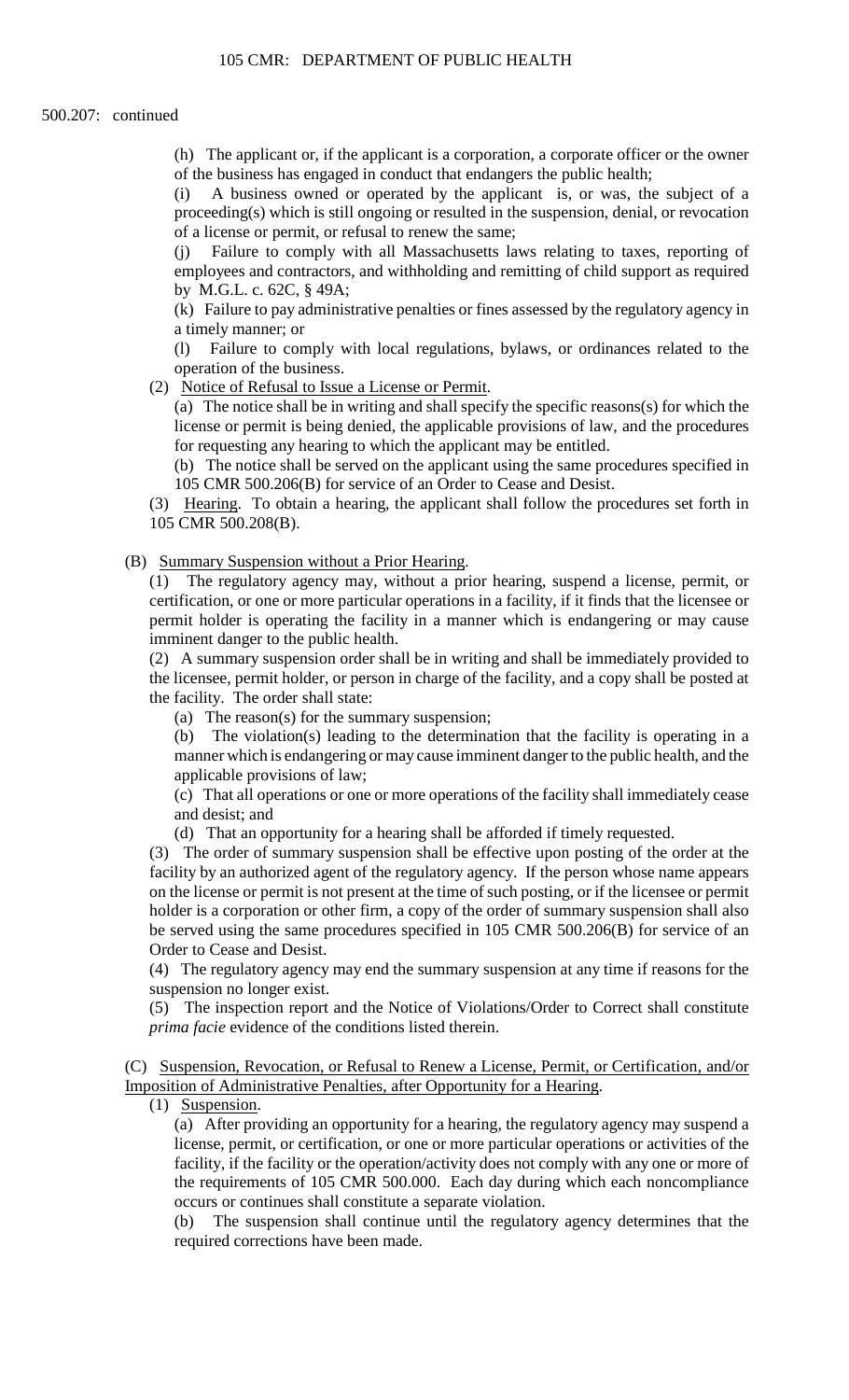(2) Revocation. After providing an opportunity for a hearing, the regulatory agency may revoke a license, permit, or certification, or terminate one or more particular operations of the facility, if any one or more of the following grounds exists. Each of the following grounds shall constitute full and adequate grounds for such revocation.

 (a) A serious violation or repeated violations of any of the requirements of 105 CMR 500.000 or of any relevant statute. Each day during which each violation occurs or continues shall constitute a separate violation;

(b) Interference with the regulatory agency or any of its authorized agents in the performance of its duties including, but not limited to, refusal to provide access to inspect any part of the premises;

(c) The licensee or permit holder, or if the licensee or permit holder is a corporation, a corporate officer or the owner of the facility has been convicted of, pled guilty or *nolo contendere* to, or has, in a judicial proceeding, admitted facts sufficient to find that he or she is guilty of a crime relating to the procuring, possessing, processing, storage, distribution, or sale of food in connection with the business;

(d) Keeping or submitting any misleading or false records or documents required by 105 CMR 500.000 or related law, or failing to keep records required to be kept;

(e) Failure to pay administrative penalties or fines assessed by the regulatory agency in a timely manner;

(f) Failure to immediately report to the regulatory agency:

1. When an imminent danger to the public health is present in the facility;

2. An outbreak of illness within the facility that may affect the safety of the food product; or

 3. An outbreak of illness that may have been caused by a food product from the facility; or

(g) Failure to provide regulatory agency access to any and all records required to be kept by the licensee or permit holder.

 Each of the following grounds shall constitute full and adequate grounds for such refusal to (3) Refusal to Renew. The regulatory agency may refuse to renew a license, permit, or certification if the facility does not comply with any one or more of the following grounds. renew.

- (a) Any of the grounds specified in 105 CMR 500.207(A);
- (b) Any of the grounds specified in 105 CMR 500.207(B); or,
- (c) Any of the grounds specified in 105 CMR 500.207(C)(1) or (2).

(D) Administrative Penalties. The Department may assess administrative penalties, pursuant to M.G.L. c. 94, §305C, in *lieu* of, or in addition to, suspending, revoking, refusing to issue, or refusing to renew a license, or other enforcement procedures.

(1) Administrative penalties may be imposed against any person for one or more of the following grounds:

 (a) Failure to correct a violation or deficiency that constitutes a critical violation in a timely manner. Penalties shall accrue from the date set for correction in the Notice of Violations/Order to Correct, until the violation or deficiency is corrected;

(b) The occurrence of a second critical violation for the same deficiency within any 12-month period. Penalties shall accrue from the date set for correction in the Notice of Violations/Order to Correct for the second critical violation or deficiency, until the violation or deficiency is corrected;

 shall accrue from the date of the issuance of the Order to Cease and Desist, until there (c) Denial of entry to agents of the Department or any attempt to impede the work of a duly authorized agent or representative of the Department, including impeding the taking of photographs. Penalties shall accrue from the date of the denial of entry or other impediment, for each day until agents of the Department are granted unimpeded access; (d) Failure to comply with an Order to Cease and Desist from the Department. Penalties is full compliance with the order;

(e) False certification of correction pursuant to 105 CMR 500.205(A);

(f) The operation of a facility without a license, for which penalties shall accrue for every day of operation without a license; or

(g) Failure to comply with any other requirement of 105 CMR 500.000.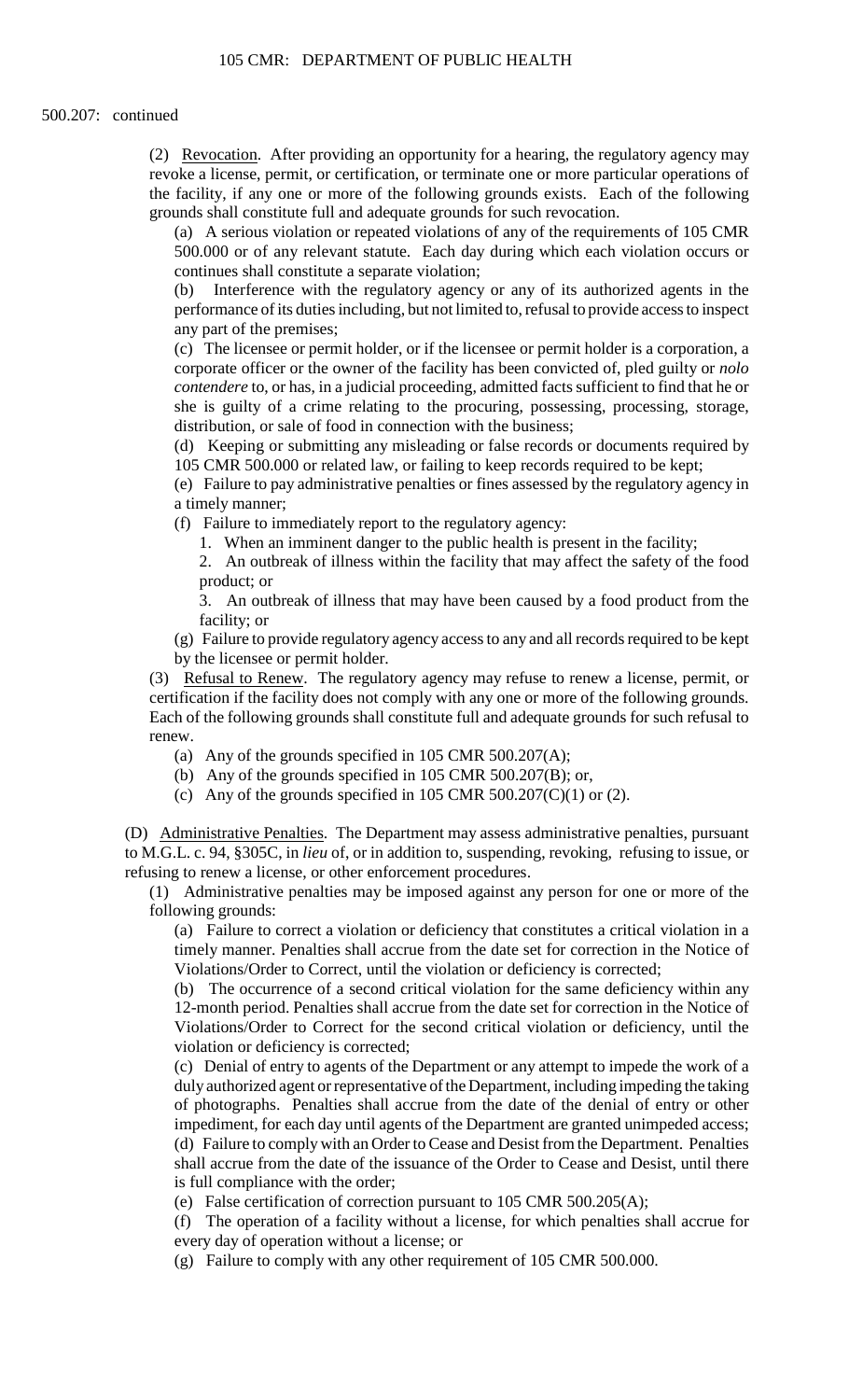(2) Determining the Monetary Amount of an Administrative Penalty.

(a) Maximum Penalty. The maximum administrative penalty for a single violation of any rule or regulation shall not exceed the amount specified in M.G.L. c. 94, § 305C.

(b) Level of Administrative Penalty.

 1. The penalty shall be \$500.00 for each day that a person fails to comply with an order to correct a critical violation.

2. The penalty shall be \$100.00 for each day that a person fails to comply with an order to correct a non-critical violation.

3. The penalty for a false certification of correction shall be \$200.00 for each violation falsely certified.

4. The penalty for the denial of entry to or impeding the work of a duly authorized agent or representative of the Department shall be \$500.00 for each time entry is denied or work is impeded.

5. The penalty shall be \$500.00 for each day that a person fails to comply with an Order to Cease and Desist from the Department.

6. The penalty shall be \$500.00 for each day that a person operates a facility without a license.

(c) Repeated Noncompliance. Each day during which each noncompliance occurs or continues shall constitute a separate violation/offense and shall be subject to a separate penalty, not to exceed \$500.00 per day, per violation. If noncompliance continues for any part of a day, that day shall be included in the calculation.

(d) Calculating the Duration of Continued and/or Repeated Noncompliance. Noncompliance shall be calculated commencing from the dates described in 105 CMR 500.207(D)(1). Penalties shall be assessed for each day of noncompliance, commencing on the date described in 105 CMR 500.207(D)(1) and continuing until the day when the person comes into compliance, or as established by the final agency decision. However, nothing in 105 CMR 500.207(D)(2)(d) prevents the person from accruing further penalties regarding the same violations commencing on the day following the date established by the final agency decision, which would form the basis of a future enforcement action.

(E) Surrender of License and Voluntary Closures.

 (1) The licensee or permit holder must surrender the license or permit to the regulatory agency if there is a transfer of ownership, or if there is a cessation of operations at the facility for other than routine vacation or maintenance closures.

(2) The licensee or permit holder may voluntarily surrender the license or permit to the regulatory agency for any lawful reason.

## 500.208: Procedures for Administrative Enforcement Action

(A) Notice of Agency Action.

(1) Whenever the regulatory agency determines to suspend with notice, revoke, refuse to issue, or refuse to renew a license, permit, or certification or to assess civil monetary penalties, it shall issue a Notice of Agency Action. The Notice of Agency Action shall be in writing and shall specify:

(a) The specific reasons(s) for which the particular Agency Action is to be taken, and the applicable provisions of law;

(b) When the particular Agency Action will take effect; and

(c) The procedure for requesting a hearing, unless no hearing is required pursuant to M.G.L. c. 30A, § 13 or other applicable state or federal law.

(2) The Notice of Agency Action shall be served on the licensee, permit holder, person in charge, or operator using the same procedures specified in 105 CMR 500.206(B) for service of an Order to Cease and Desist.

(B) Hearings.

(1) The person to whom an Order of Summary Suspension, Order to Cease & Desist, or Notice of Agency Action is directed may request a hearing before the regulatory agency. Such request must be received by the regulatory agency within the time specified in the Order or Notice.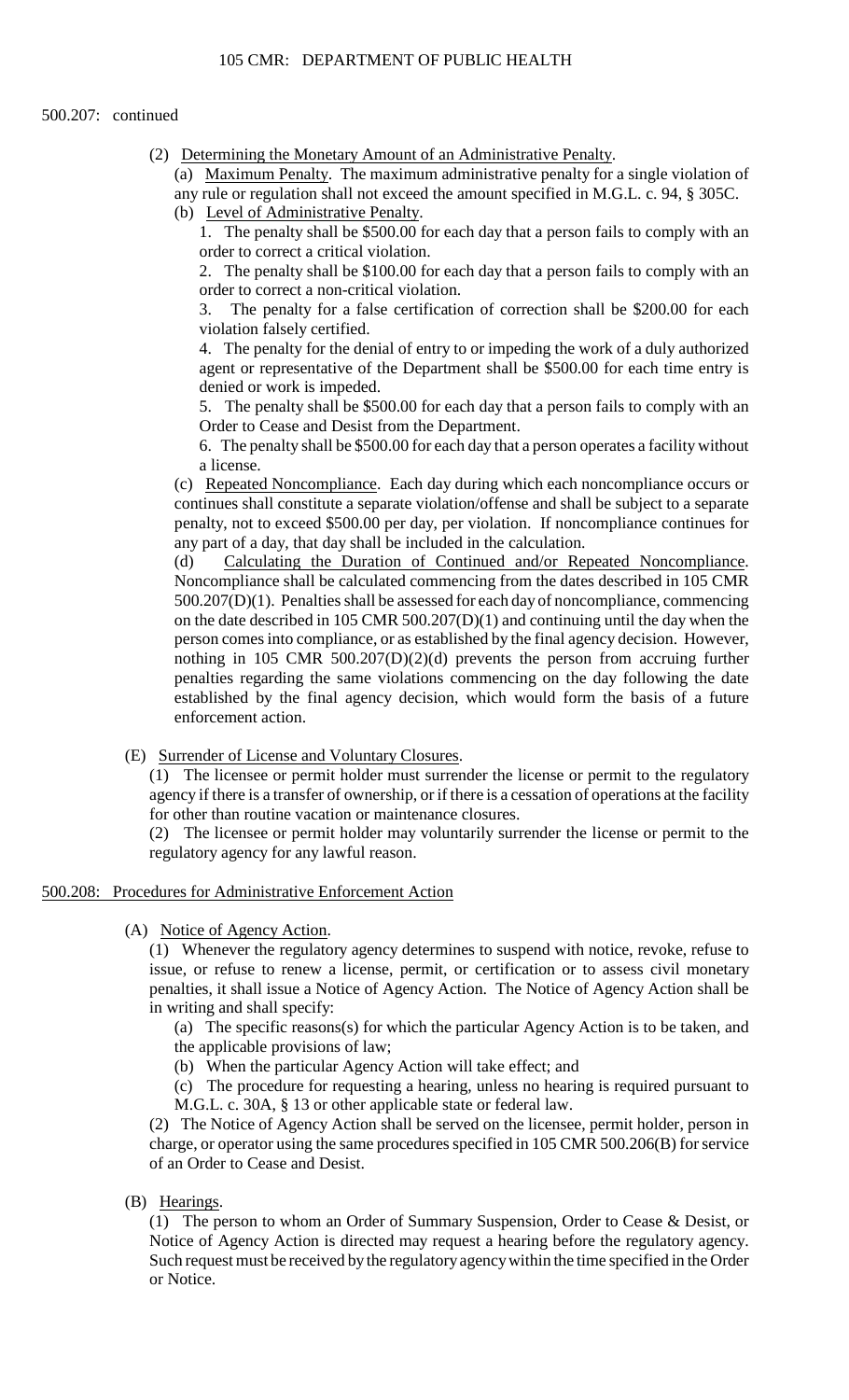(2) The failure to request a hearing within the time specified constitutes a waiver of the right to a hearing.

 (3) A hearing based on an Order of Summary Suspension or Order to Cease & Desist should be conducted within 96 hours after the regulatory agency receives the request for a hearing, or within such other time period as is specified by applicable statute. If such time period expires on a weekend day or holiday, the hearing may be held on the next business day. The parties may agree to extend such time period.

 (4) A hearing based on a Notice of Agency Action shall be commenced within a reasonable time after the regulatory agency receives the request for a hearing.

(5) Failure to hold a hearing within the time periods specified is procedural and shall not affect the validity of the proceedings or constitute a defense to a violation.

 administrative fair hearing to contest whether the proposed action should be taken. Any oral (6) The applicant, licensee, or permit holder shall be given the opportunity for an testimony given at a hearing shall be recorded verbatim (tape recording shall suffice).

(7) The Notice of Violations/Order to Correct shall constitute *prima facie* evidence of the conditions listed therein.

(8) The Department shall conduct hearings in accordance with M.G.L. c. 30A and all applicable provisions of 801 CMR 1.01: *Formal Rules*.

(8) The hearing officer shall determine whether the Department met its burden of proof by a preponderance of the evidence, based on the relevant facts as they existed at or prior to the time the Department initiated the action.

 (9) If the hearing officer finds any ground for the action sought by the regulatory agency, the hearing officer shall render a written recommended decision affirming the action of the regulatory agency.

(C) Department Enforcement Actions: Final Agency Decision and Judicial Review.

 decision of the hearing officer shall be reviewed by the Commissioner. After review and (2) Any applicant, licensee, permit holder, or other responsible person who fails to exercise his or her right to a hearing or withdraws the request for a hearing waives his or her right to agency decision. The failure to request a hearing or the withdrawal of a request for a hearing (1) In the case of enforcement actions initiated by the Department, the recommended adoption or rejection, the Commissioner's decision shall constitute a final agency decision in an adjudicatory proceeding subject to judicial review pursuant to M.G.L. c. 30A, § 14. review by the Commissioner. In such cases, the Department's findings shall become the final shall be deemed a failure to exhaust administrative remedies.

# 500.209: Embargo

 (A) Pursuant to M.G.L. c. 94, § 189A, the Commissioner or his or her agent may place an embargo on any product which he or she finds or has probable cause to believe is adulterated or misbranded provided that:

(1) A written notice is issued to the licensee, permit holder, or the person in charge at the facility, or if no one is present at the facility, conspicuously posted at the facility; and (2) The notice specifies the reason(s) for the embargo order.

(B) The Commissioner or his or her agent shall affix a tag, label, or shall otherwise identify any product subject to the embargo order. The tag or label shall state that the product:

(1) Is believed to be adulterated or misbranded;

(2) Has been embargoed for ten days; and

(3) Cannot be removed, used, sold, or disposed of without permission of the Commissioner or his or her agent.

(C) The Commissioner or his or her agent shall permit storage of the product under conditions specified in the embargo order, unless storage is not possible without imminent threat to the public health, in which case immediate destruction or isolation of the product may be ordered and accomplished.